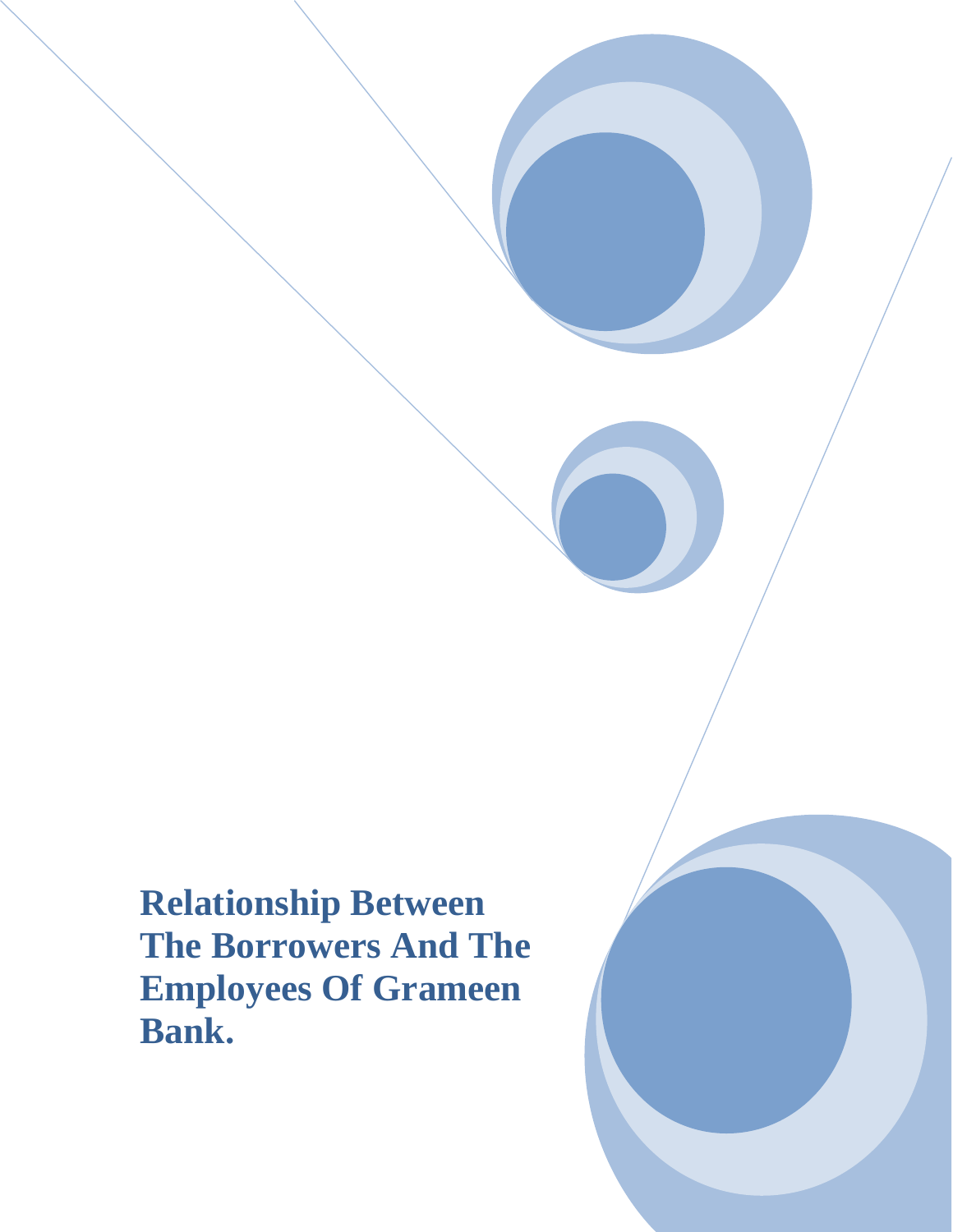Internship Report On

### **Relationship Between The Borrowers And The Employees Of Grameen Bank.**



Submitted To,

Samina Haque Intern Supervisor Bus-401 BRAC Business School

Submitted by:

Nazmul Hasan Duranta(09204138) BRAC Business School BRAC University, Dhaka. Date of Submission: 30-05-2013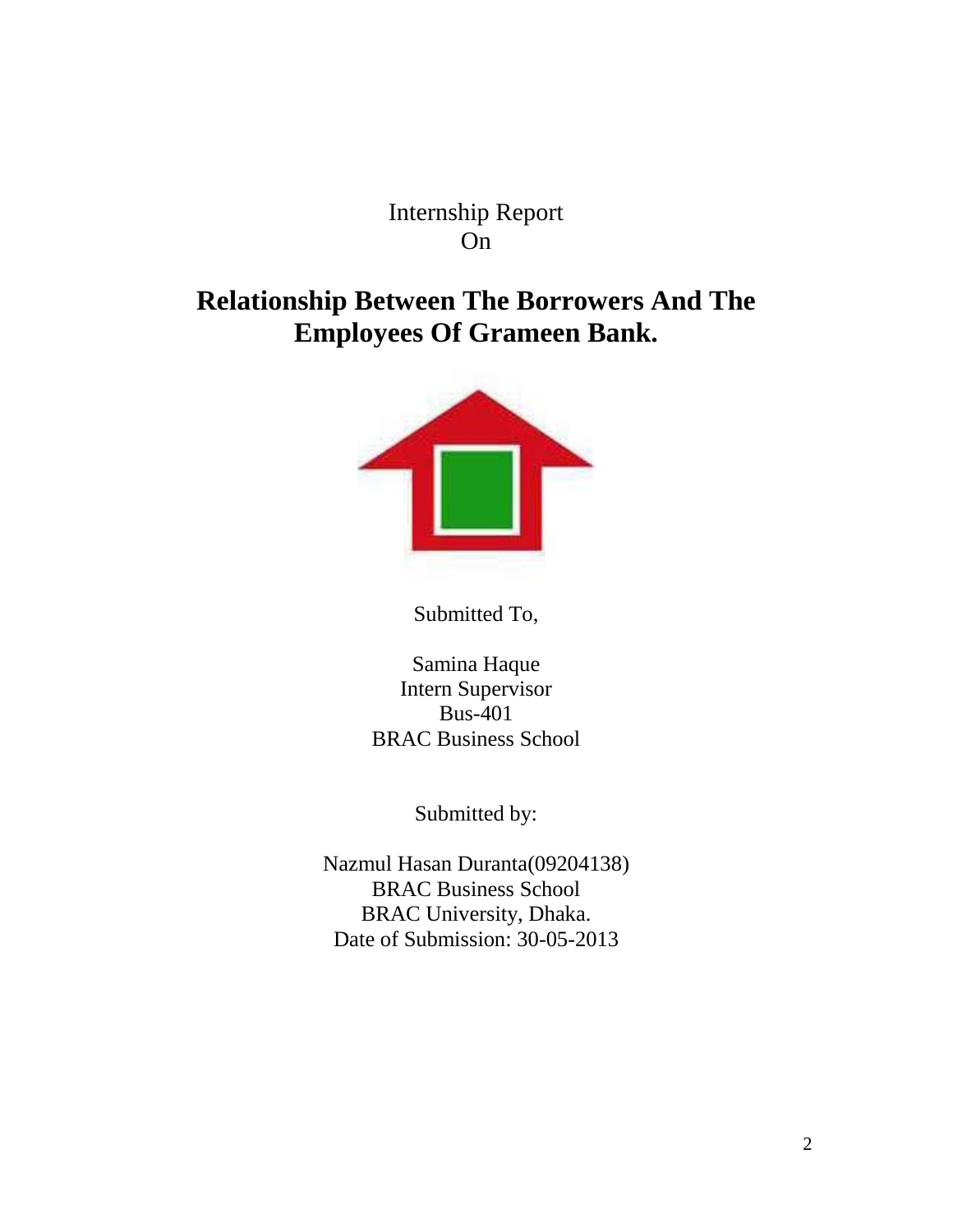#### **Letter of Transmittal**

30, May, 2013 To Intern Supervisor, Samina Haque BRAC Business School BRAC University **Subject: Submission of Internship Report.**

#### Dear Madam,

I am Nazmul Hasan Duranta, ID-09204138 have successfully completed my intern at Grameen Bank. The main focus of my internship at Grameen Bank was to see the relationship between the borrowers and the employees of Grameeen bank. I have finished my project within the due time.

I have abided by the guidelines you had set and have tried our best to keep my recommendations as realistic and practical as possible. I hope that this report will be of great value to you.

Sincerely yours, Nazmul Hasan Duranta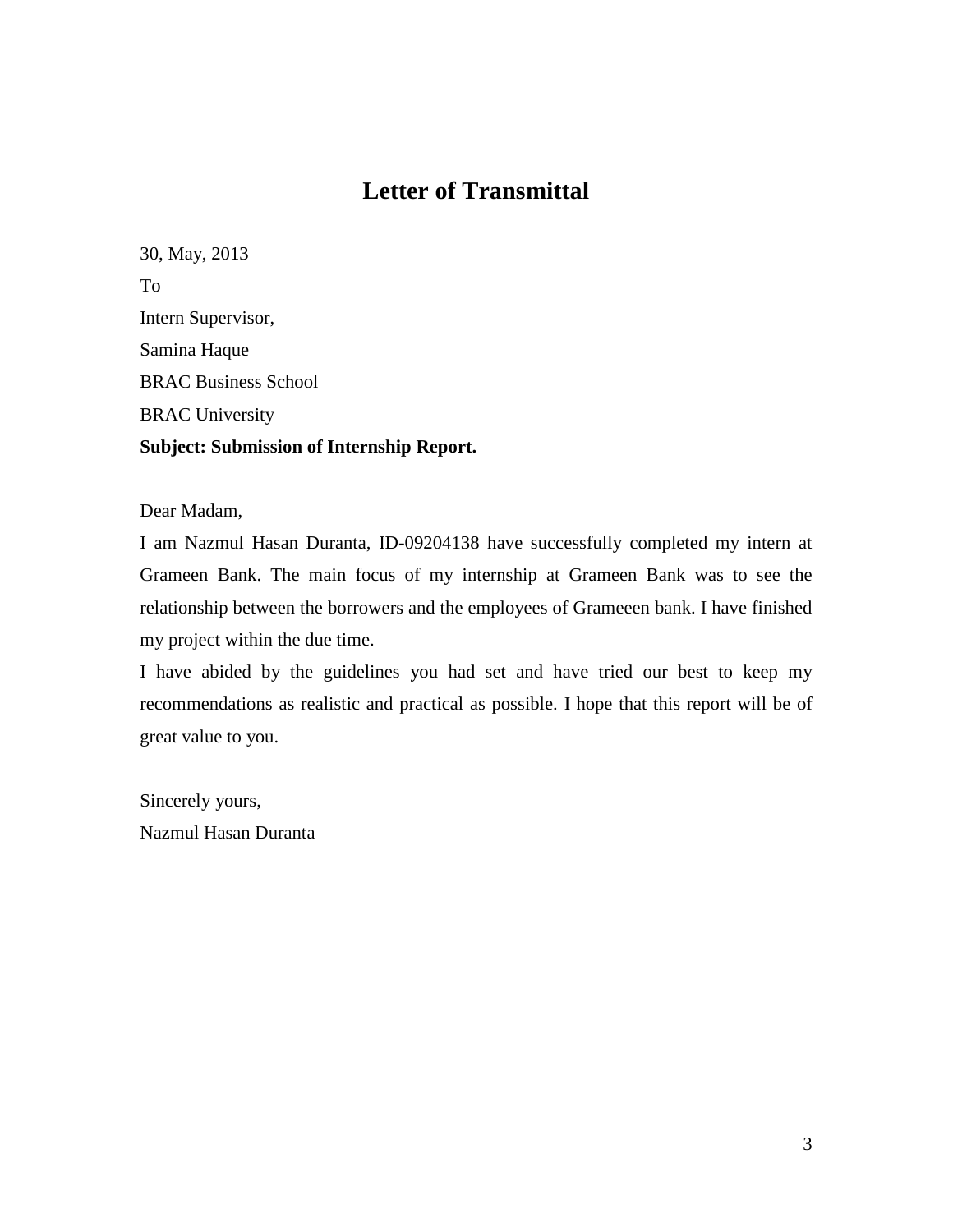#### **Acknowledgement**

First of all I am graceful to almighty Allah for giving me the power to finish my inernship report with a well established way and at a perfect or schedule time period. To make a report it needs a lot of information, effort, link and so on. The main purpose of this report is to analyze the relationship between the borrowers and the employees of Grameeen bank.

Though it is an analysis of the Grameen Bank through my internship in Grameen Bank, I was being supervised by MD. Abdus Sabur Khan, Principle Officer, International Program Department, Grameen Bank and the branch managers of two separete branches where I did my field work.

I am thankful to my respected teacher Samina Haque, Intern supervisor, BRAC University.

Finally I would like to give thanks to my well wishers.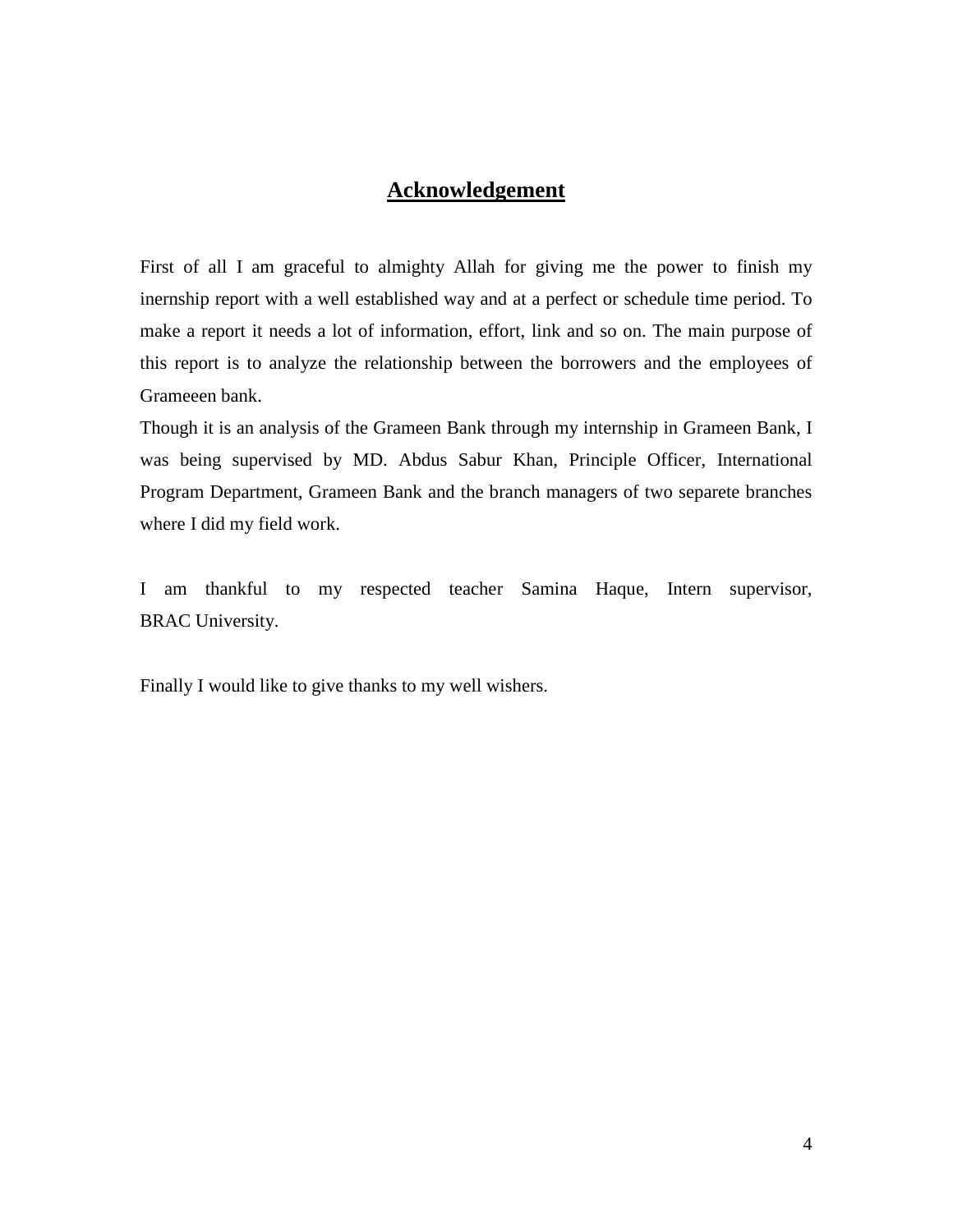#### **Executive Summary:**

In this report I have tried to discuss and define all of the major activities related with to Relationship Banking of Grameen Bank (GB). In this report I have chosen to evaluate the relationship activities with the borrowes of Grameen Bank. The key purpose of the report has been to identify overall condition of Relationship Banking of Grameen Bank.

By identifying the overall condition and process of doing microcredit business with the poor people in villages I can relate my theoretical knowledge to practical implications. Grameen Bank is actually providing service to the poor people(specially women) to develop there current financial condition and also try to remove poverty from Bangladesh and I found that GB is providing good better service to the people with whom they are doing business by maintaining a good relation and also they are very demandable among those people. As a result, GB is thinking to expand their service more widely. For this instance GB is taking necessary steps to cope up with the stream of competition.

To conclude, Grameen Bank is has broad network with the different countries around the world. And in near future they might remove the mejority of poverty from Bangladesh.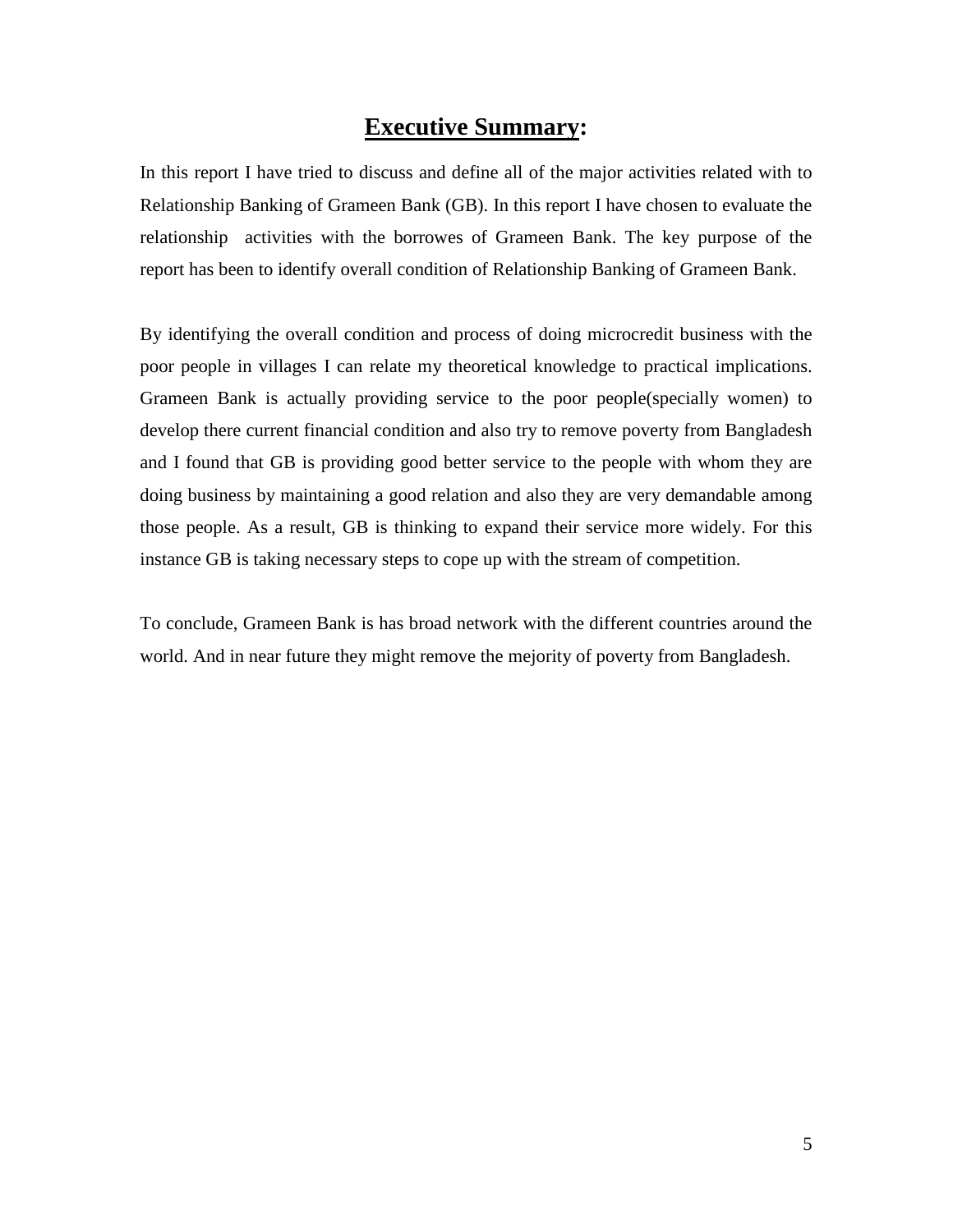## Table of contents

| <b>Serial Number</b> | Topic                                                                      | Page No.       |
|----------------------|----------------------------------------------------------------------------|----------------|
|                      | Letter of Transmittal                                                      | 3              |
|                      | Acknowledgement                                                            | $\overline{4}$ |
|                      | <b>Executive Summary</b>                                                   | 5              |
|                      | <b>Table of Content</b>                                                    | $6 - 7$        |
| Chapter 1            | <b>Introduction Of The Report</b>                                          | 8              |
| 1.1                  | Background of the report                                                   | 9              |
| 1.2                  | Origin of the Report                                                       | 10             |
| 1.3                  | Objective of the report                                                    | 11             |
| 1.4                  | Scope                                                                      | 12             |
| 1.5                  | Methodology                                                                | $13 - 14$      |
| 1.6                  | Limitation                                                                 | 15             |
| Chapter 2            | <b>Company Overview</b>                                                    | 16             |
| 2.1                  | Name and Location of the Company                                           | 17             |
| 2.2                  | Performance Indicator till December 2011 from 2008                         | 18-19          |
| 2.3                  | What Is Microcredit                                                        | 20             |
| 2.4                  | Difference between Grameen Bank and Commercial Bank                        | $20 - 21$      |
| 2.5                  | <b>Grameen Bank Methodology</b>                                            | $21 - 24$      |
| 2.6                  | Company's Value                                                            | 24             |
| 2.7                  | <b>Banking Division</b>                                                    | 24             |
| 2.8                  | Company Competitive Scenario                                               | 25             |
| Chapter 3            | <b>My Job Part</b>                                                         | 26             |
| 3.1                  | <b>Relationship Banking of Grameen Bank</b>                                | 27             |
| 3.2                  | Goal of Relationship Banking of Grameen Bank                               | 28             |
| 3.3                  | <b>Importance of Relationship Banking for Creating Customer</b><br>Loyalty | 28             |
| 3.4                  | Relationship Banking in Bangladesh at Service Industry                     | 29             |
| 3.5                  | Relationship banking process of Grameen Bank in General<br><b>Banking</b>  | 30             |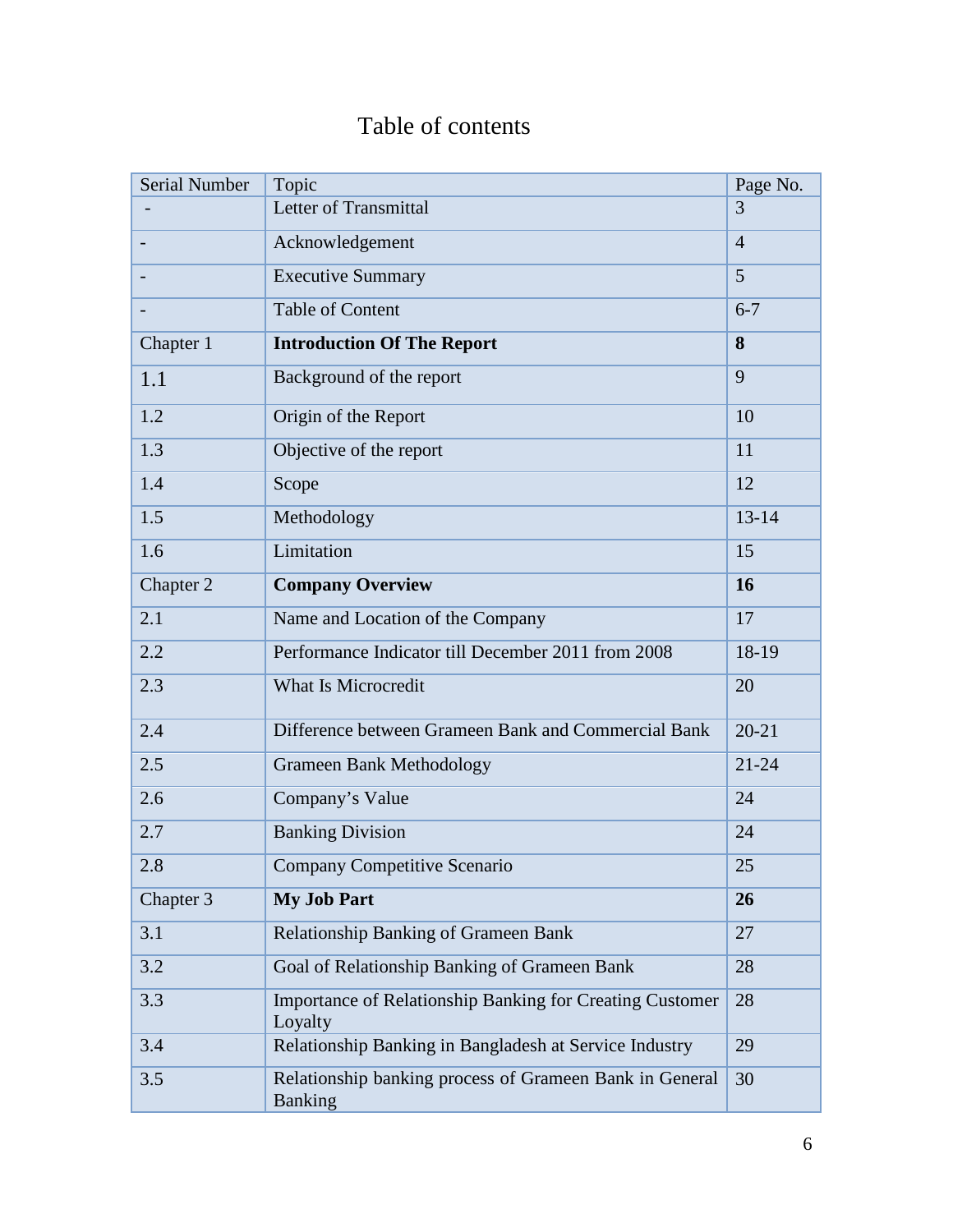| 3.6       | Personal Experience                                                                    | 30        |
|-----------|----------------------------------------------------------------------------------------|-----------|
| Chapter 4 | <b>SURVEY FINDINGS &amp; ANALYSIS</b>                                                  | 31        |
| 4.1       | Measuring the effect of the Relationship Banking on<br><b>Borrowers Loyalty</b>        | 32        |
| 4.2       | Sample Size                                                                            | 32        |
| 4.3       | Sampling Technique and Procedure                                                       | 32        |
| 4.4       | <b>SWOT Analysis</b>                                                                   | 33        |
| 4.5       | Analysis of Customer Satisfaction Level and loyalty for<br>Relationship Banking in GB  | $34 - 42$ |
| 4.6       | Measuring of the Perception of Grameen Bank Services<br>among the Borrower or customer | $42 - 45$ |
| 4.7       | <b>Findings and Analysis</b>                                                           | 46        |
| Chapter 5 | <b>Conclusion and Recommendations</b>                                                  | 47-48     |
| 5.1       | Recommendations                                                                        | 47        |
| 5.2       | Conclusion                                                                             | 48        |
|           | <b>References</b>                                                                      | 49        |
|           | <b>Appendix</b>                                                                        | 49        |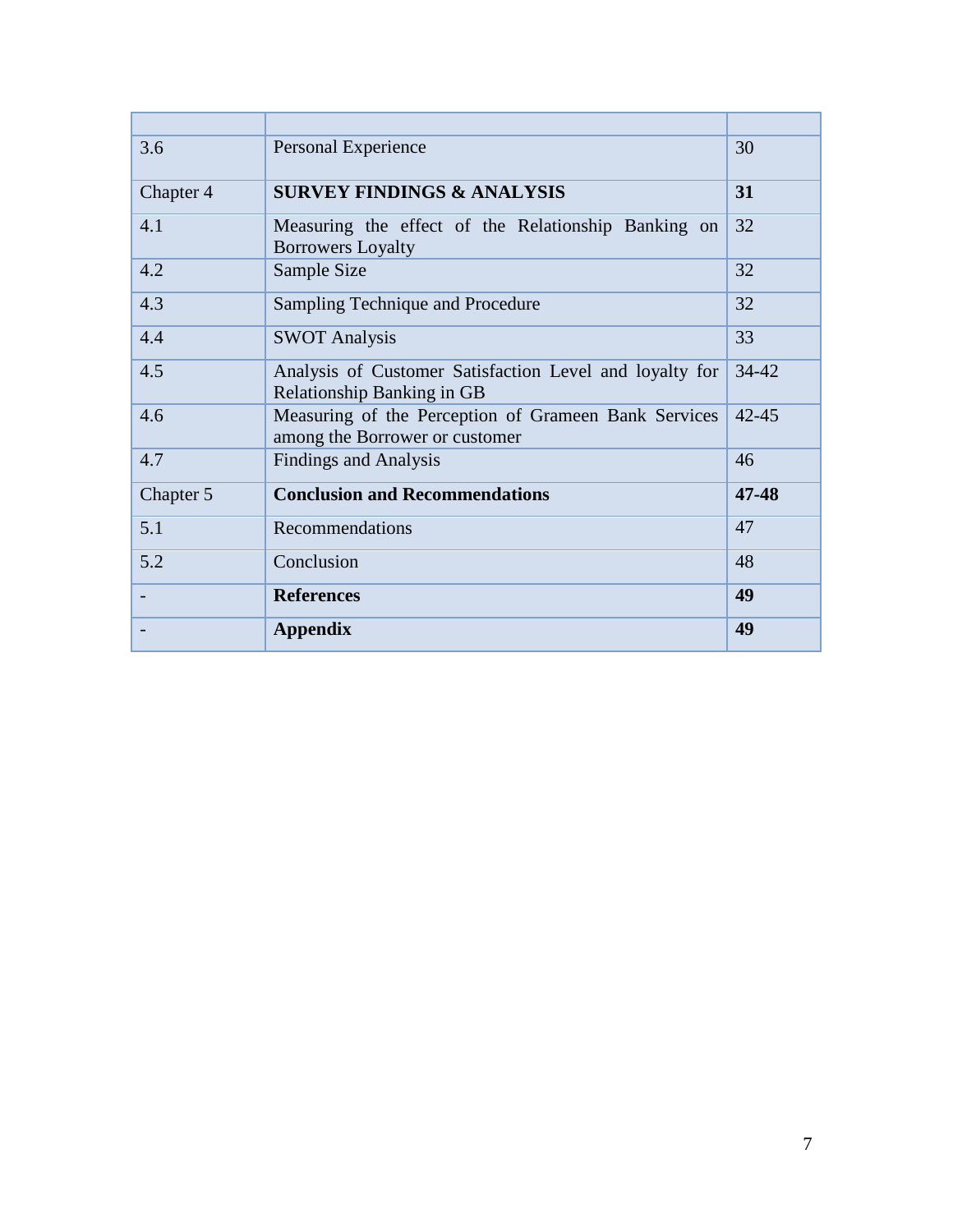Chapter: 01

## INTRODUCTION OF THE REPORT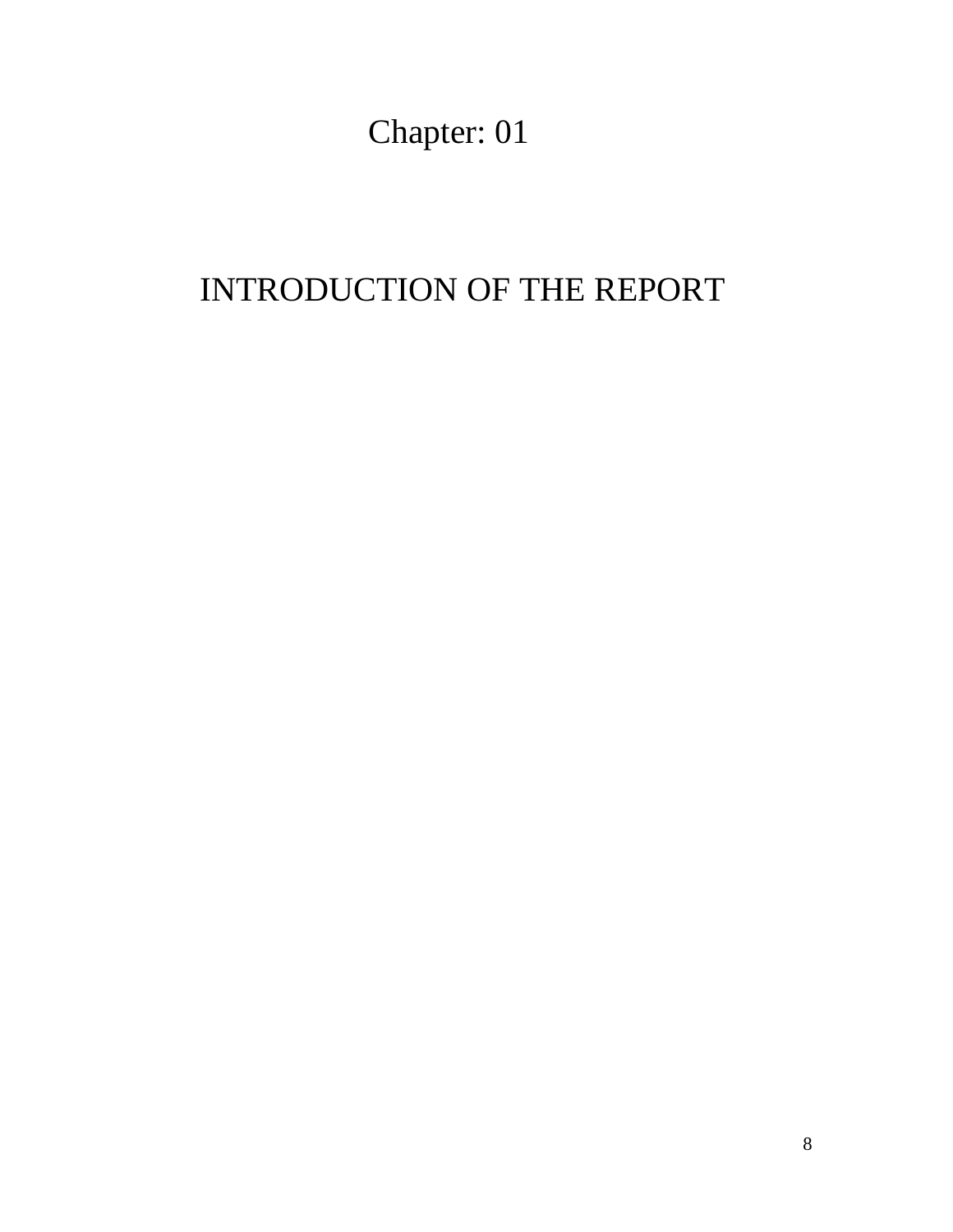#### **1.1 Background** :

Grameen Bank is one of the oldest Banks operating in Bangladesh. The Grameen Bank is a Nobel Peace Prize winning [microfinance](http://en.wikipedia.org/wiki/Microfinance) organization and [community development](http://en.wikipedia.org/wiki/Community_development_bank)  [bank](http://en.wikipedia.org/wiki/Community_development_bank) started in [Bangladesh](http://en.wikipedia.org/wiki/Bangladesh) that makes small [loans](http://en.wikipedia.org/wiki/Loans) (known as [microcredit\)](http://en.wikipedia.org/wiki/Microcredit) to the impoverished without requiring [collateral.](http://en.wikipedia.org/wiki/Collateral_%28finance%29) The name Grameen is derived from the word *gram* which means "rural" or "village" in the [Bengali language.](http://en.wikipedia.org/wiki/Bengali_language)

The system of this bank is based on the idea that the poor have skills that are underutilized. A group-based credit approach is applied which utilizes the [peer-pressure](http://en.wikipedia.org/wiki/Peer-pressure) within the group to ensure the borrowers follow through and use caution in conducting their financial affairs with strict discipline, ensuring repayment eventually and allowing the borrowers to develop good credit standing. The bank also accepts deposits, provides other services, and runs several development-oriented businesses including fabric, telephone and energy companies. Another distinctive feature of the bank's credit program is that the overwhelming majority (98%) of its borrowers are women.

The origin of Grameen Bank can be traced back to 1976 when Professor [Muhammad](http://en.wikipedia.org/wiki/Muhammad_Yunus)  [Yunus,](http://en.wikipedia.org/wiki/Muhammad_Yunus) a [Fulbright scholar](http://en.wikipedia.org/wiki/Fulbright_scholar) at [Vanderbilt University](http://en.wikipedia.org/wiki/Vanderbilt_University) and Professor at [University of](http://en.wikipedia.org/wiki/University_of_Chittagong)  [Chittagong,](http://en.wikipedia.org/wiki/University_of_Chittagong) launched a [research project](http://en.wikipedia.org/wiki/Research_project) to examine the possibility of designing a credit delivery system to provide banking services targeted to the rural poor. In October 1983, the Grameen Bank Project was transformed into an independent bank by government legislation. The organization and its founder, Muhammad Yunus, were jointly awarded the [Nobel Peace Prize](http://en.wikipedia.org/wiki/Nobel_Peace_Prize) in 2006.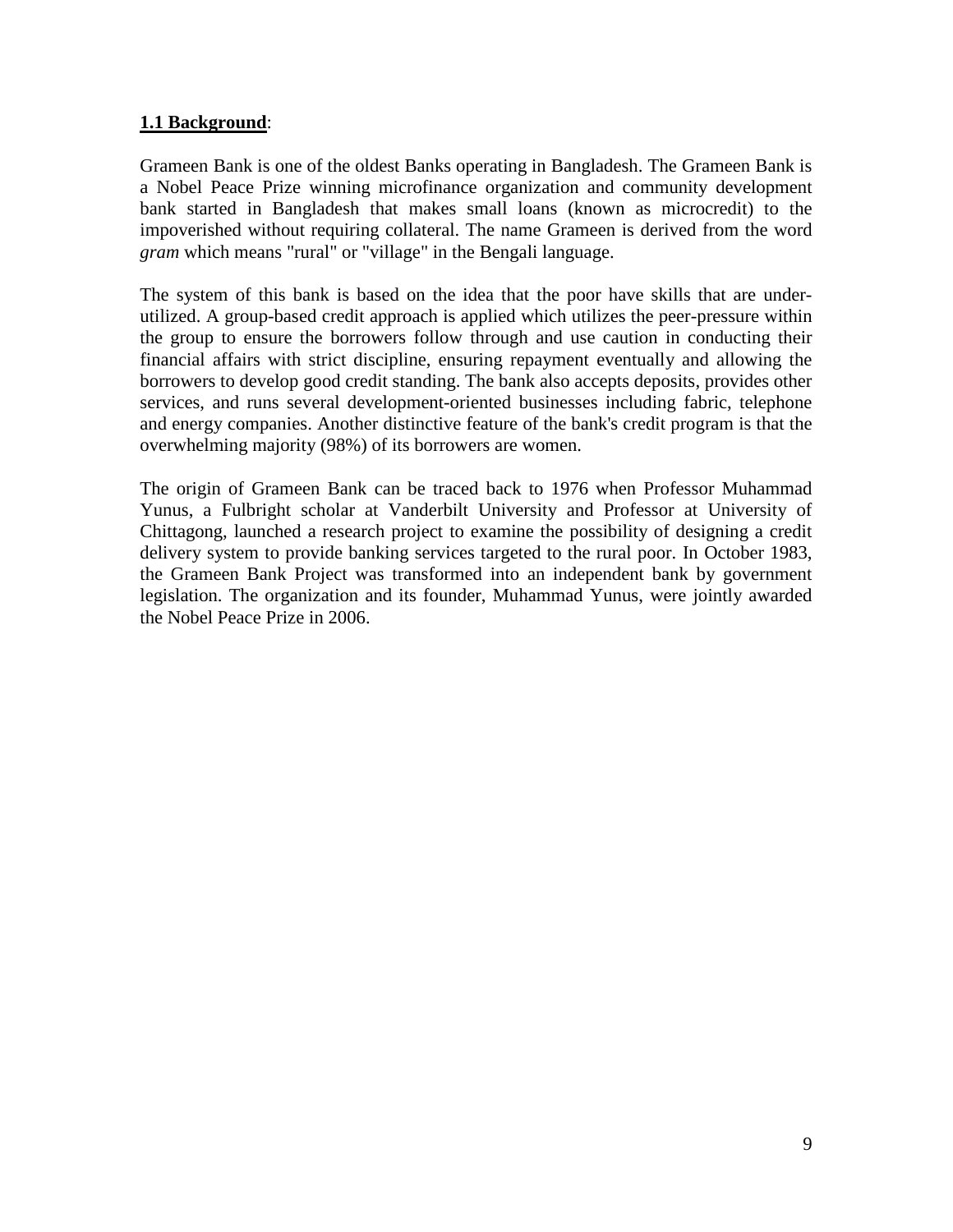#### **1.2 Origin of the Report:**

Internship Program of BRAC University is an important requirement for the graduation of BBA students. The main purpose of internship is to get the student exposed to the corporate world and this is a partial requirement of the Internship Program of BBA curriculum at BRAC University. Being an intern the main challenge was to implement the theoretical concepts into real life experience.

The internship program and the study have followings purposes:

- To experience the real business world.
- To get and organize detail knowledge on the job responsibility.
- To compare the real scenario with the knowledge gained in BRAC University
- To fulfill the requirement of BBA Program.

This report is the result of three months long internship program conducted in Grameen Bank and is prepared as a requirement for the completion of the BBA program of BRAC University. As a result I needed for the report based on the "The Effect of the Relationship Banking on Borrowers and Customer Loyalty: An Analysis on the Relationship Banking Sector of Grameen Bank".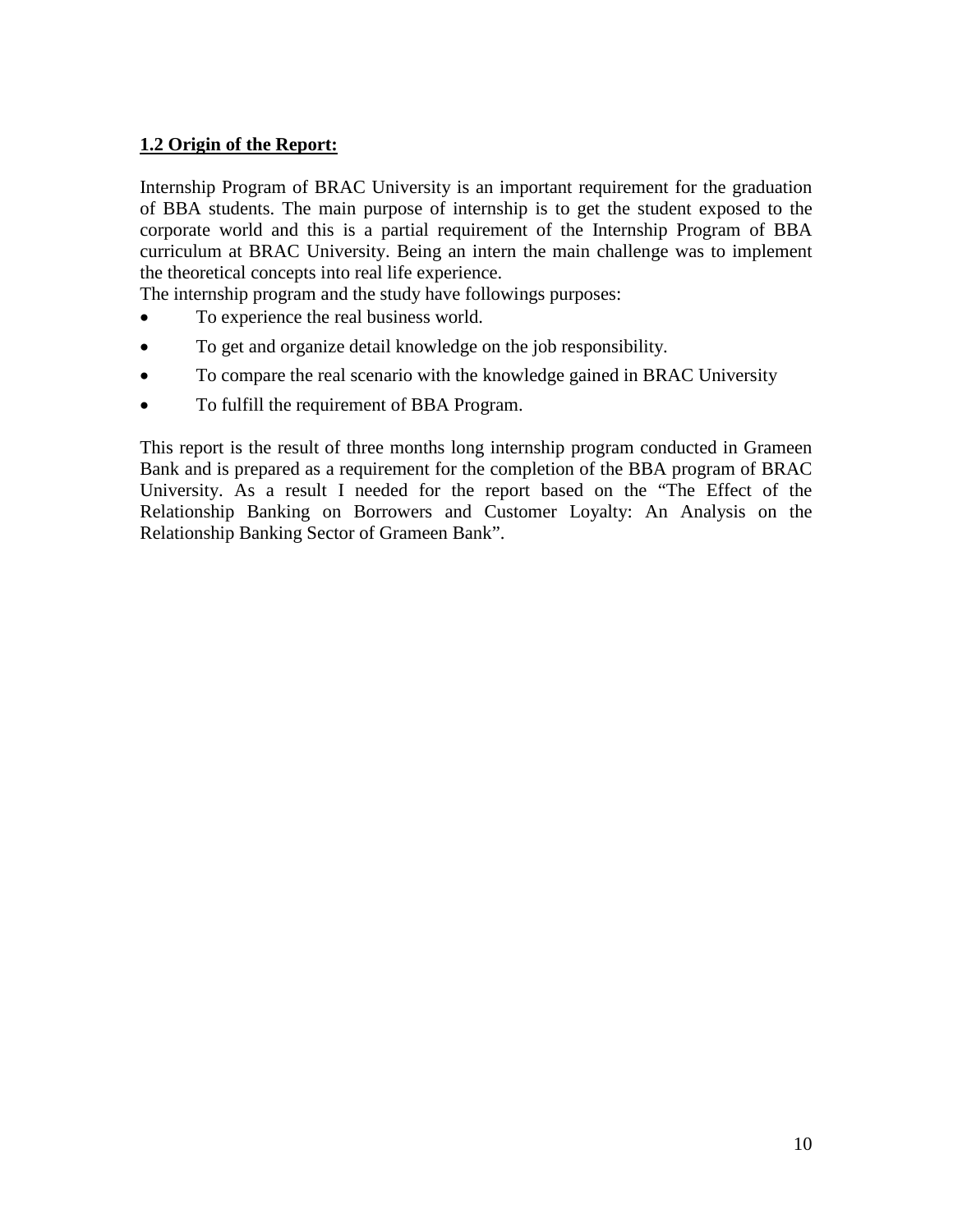#### **1.3 Objectives of the Report:**

The main objective of the report is to find out the actual scenario of the "Relationship Banking on Borrowers and Customer Loyalty in Bank Industry". Another objective is fulfilling the requirement of BBA program. For this I had to attach with an organization and I chose Grameen Bank. For this I have practical job related experience with my academic knowledge.

The objectives of the study may be viewed as:

- **General objectives**
- **Specific objective**

#### **General Objectives:**

The general objective of the study is to prepare and submit a report on the topic of "The Effect of the Relationship Banking on Borrowers and Customer Loyalty of Grameen Bank in microcredit Banking Sector".

#### **Specific Objectives** :

It is not possible to carry out a research to figure out the overall effect of Relationship banking on Customer loyalty of Grameen Bank, which will need more resource and time. So, I narrow down the topic and now it stands that "The Effect of the Relationship Banking on Borrowers and Customer Loyalty of Grameen Bank in microcredit Banking Sector".

- To find out the effect of Grameen Bank Relationship Banking on borrowers and Customer loyalty in microcredit Banking Sector.
- To find out the perception of the borrowers and the Customer about the Grameen Bank service.
- To submit the practical work as a paper work that I have learned in my three months internship of BBA program.
- Measure the importance of Relationship Banking in this industry.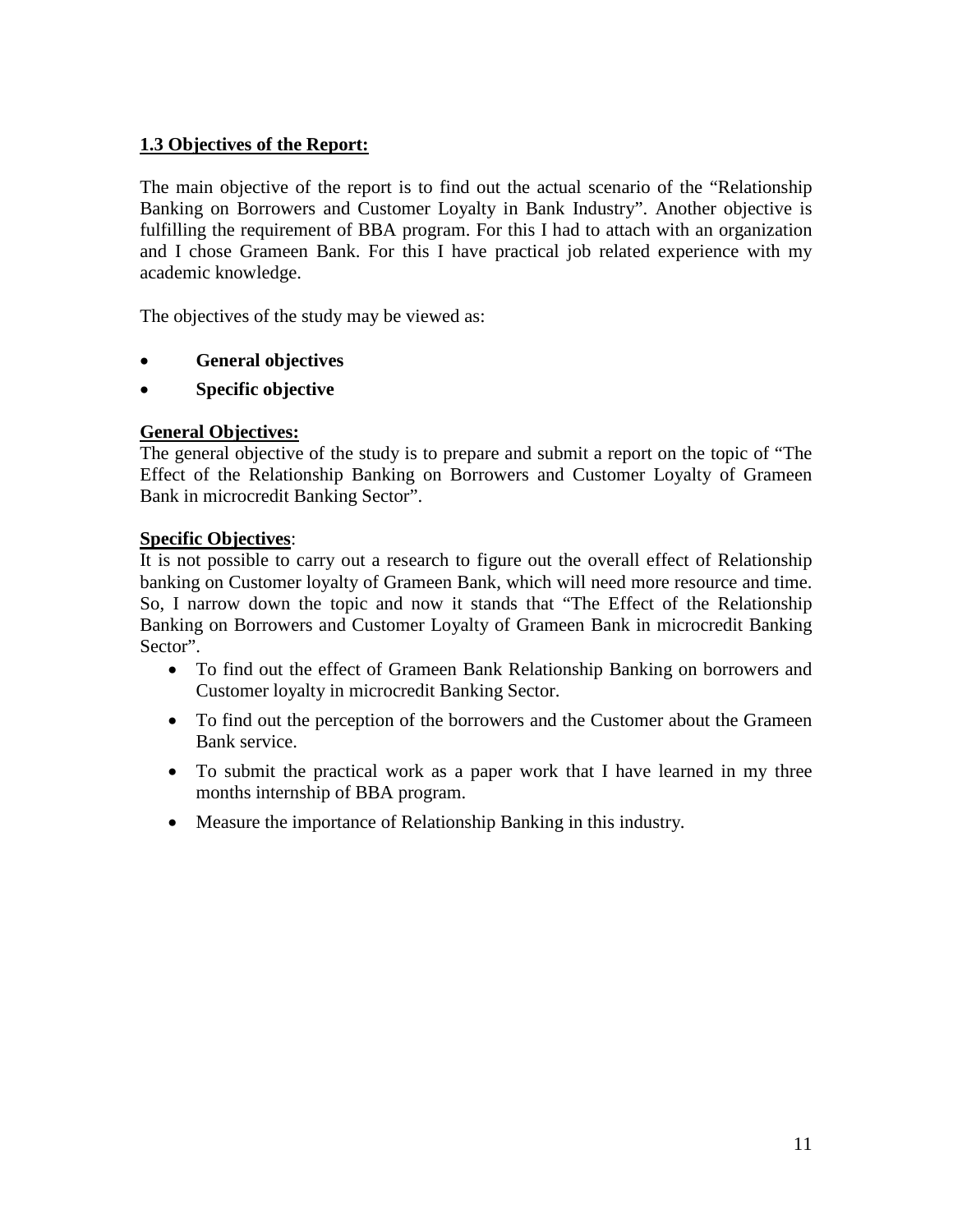#### **1.4 Scope of the Report:**

Form this report we will know the result of Relationship banking on Borrowers and customer loyalty in microcredit banking sector which, was taken by the Grameen Bank. This report will also help us to get a comparative picture of the local brand and customer loyalty condition of Grameen Bank. This report also contains a significant number of roles of these departments contributing in Grameen Bank overall activities.

The study will cover the interviews of personnel of Grameen Bank who are responsible for Relationship Banking and also cover interviews of the Grameen Bank's service holder. The geographic area that will be cover is rural area and lower class, income level will be selected as the demographic group for the study. This report also contains detail description of my Experience that I gathered through my work.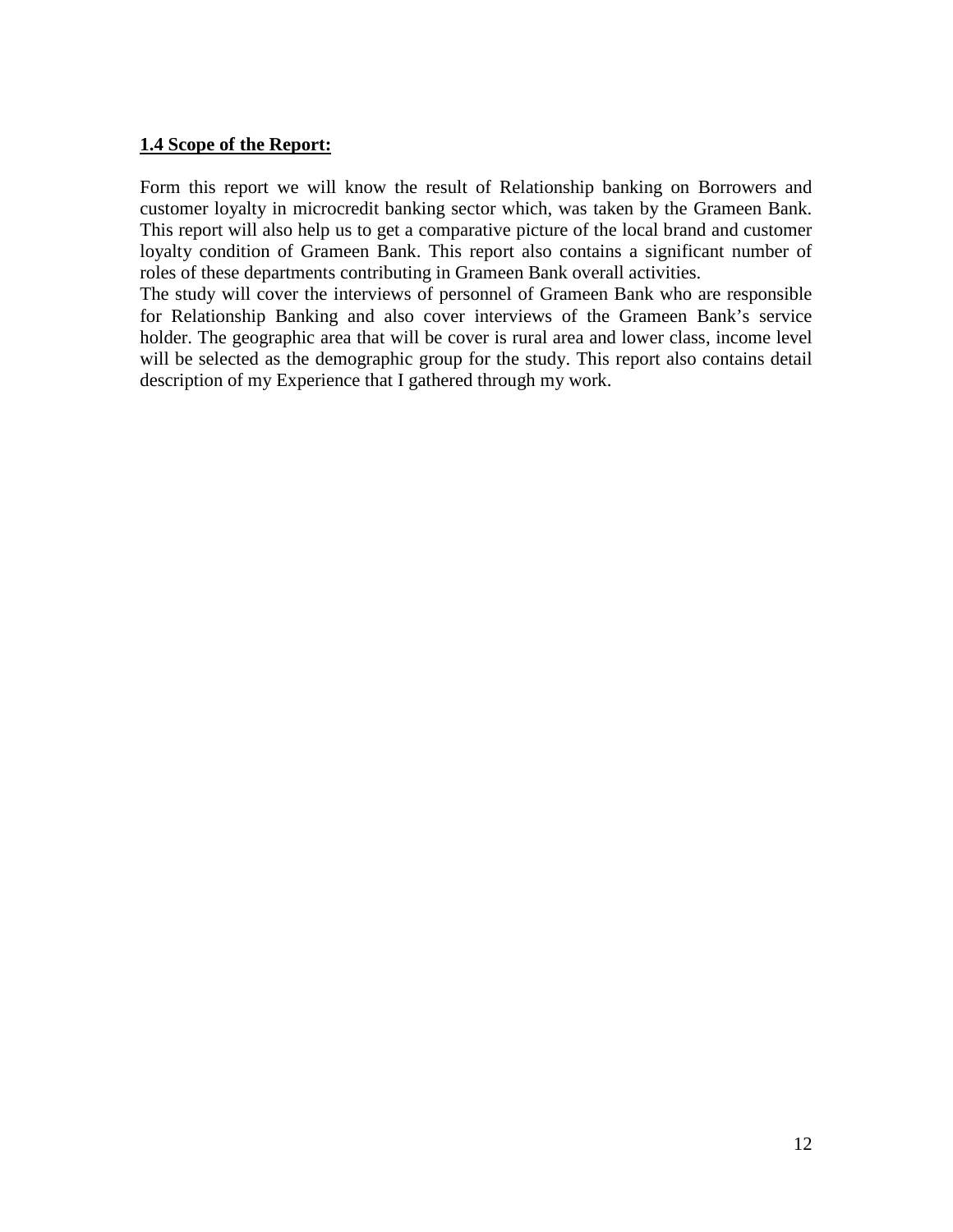#### **1.5 Methodology:**

#### **Data source:**

Data for this report has been extracted from primary sources as well as secondary sources.

#### **Primary Data Collection:**

I have used three techniques of Primary Resources for my research and they are as followed:

- Personal observation.
- Face to Face Interviews.
- Practical Work.

#### **Personal Observation & Survey:**

Observation is the process of recognizing and noting people objects and occurrences rather than asking for information. Informal observations remove the elements of Bias and effects of reaction from research. I took a survey of the people or customers who involved or benefited from this relationship banking of Grameen Bank.

#### **Face to face Interview:**

To gather in depth knowledge about Relationship Banking on Borrowers and customer loyalty I discuss about this with the Head of Administration Department Mr. Hossain Ali and also discuss about the matter with Mr. Ratan Kumar Nag and also discuss about this with others members of administration department.

#### **Practical Deskwork:**

When I was working at Grameen Bank, I have worked in international program Department. Their job is to let all the interns know about Grameen Bank and its work. For this purpose they send me two branches of Grameen Bank which is situated in rural area, as we all know Grameen Bank do their activities with rural people. I had to stay there for two month(one month to each branch) While working for the company I have collected the data which I needed to accomplish the report.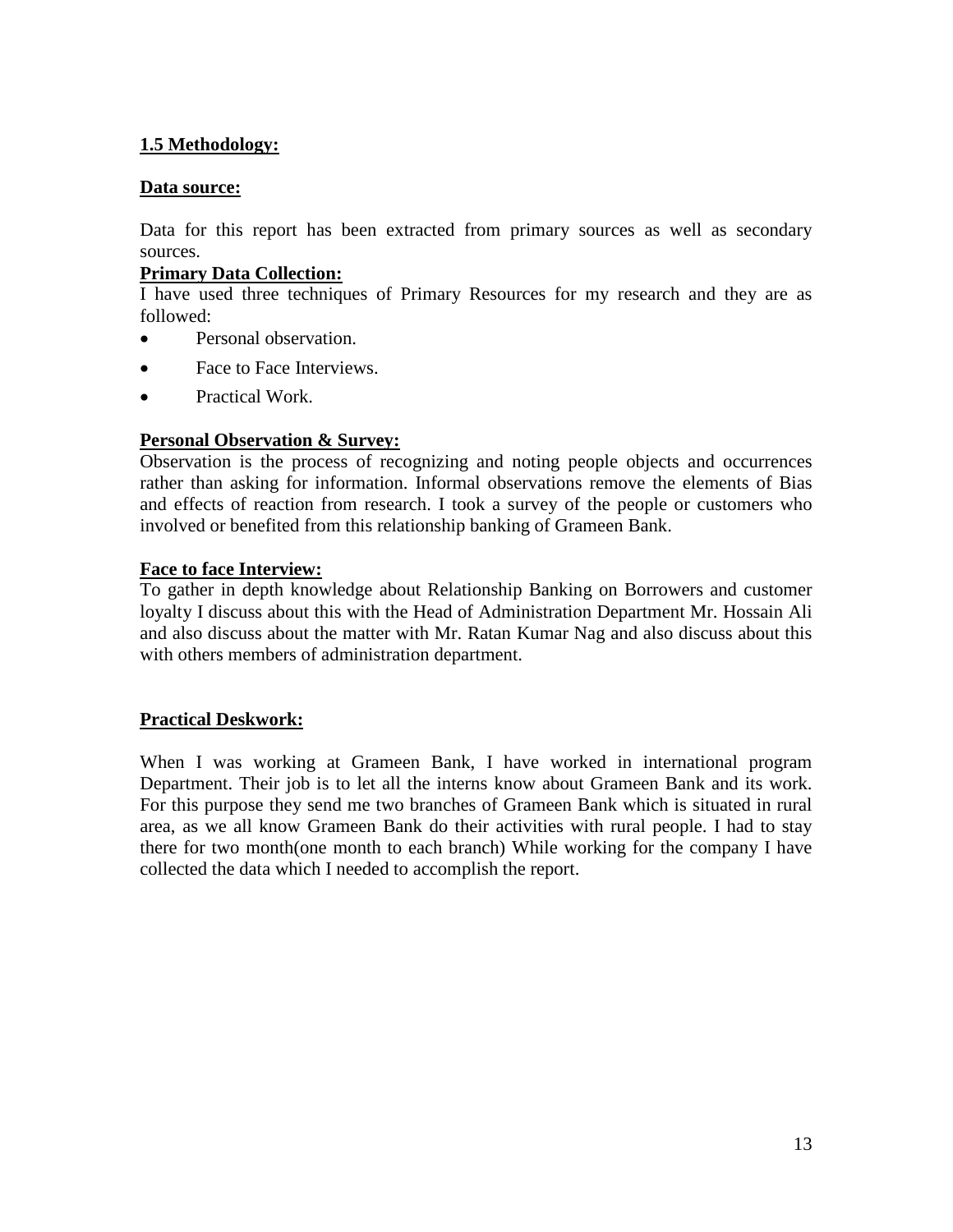#### **Secondary Data Collection:**

To complete my report along with primary data need some secondary data related with my topic. Relevant literature like published and unpublished thesis, books, reports of Grameen Bank etc have been reviewed with a view to increase the knowledge and regarding the issue. Above all the storehouse of knowledge, "the internet" will also be big part of the literature review. Majority of the data will be collected from Annual Report, brochures, Grameen Bank official web sites.

#### **Research Design:**

The study was conducted as a descriptive research, Descriptive research answers the questions who, what, where, when and how. The description is used for frequencies, averages and other statistical calculations.

#### **Target Population and sample size:**

The target population is the people who get benefited from Grameen Bank and the Grameen Bank's service holder from different occupation. And the sample size is 20 random people who are Borrowers or customers of Grameen Bank Regular Banking.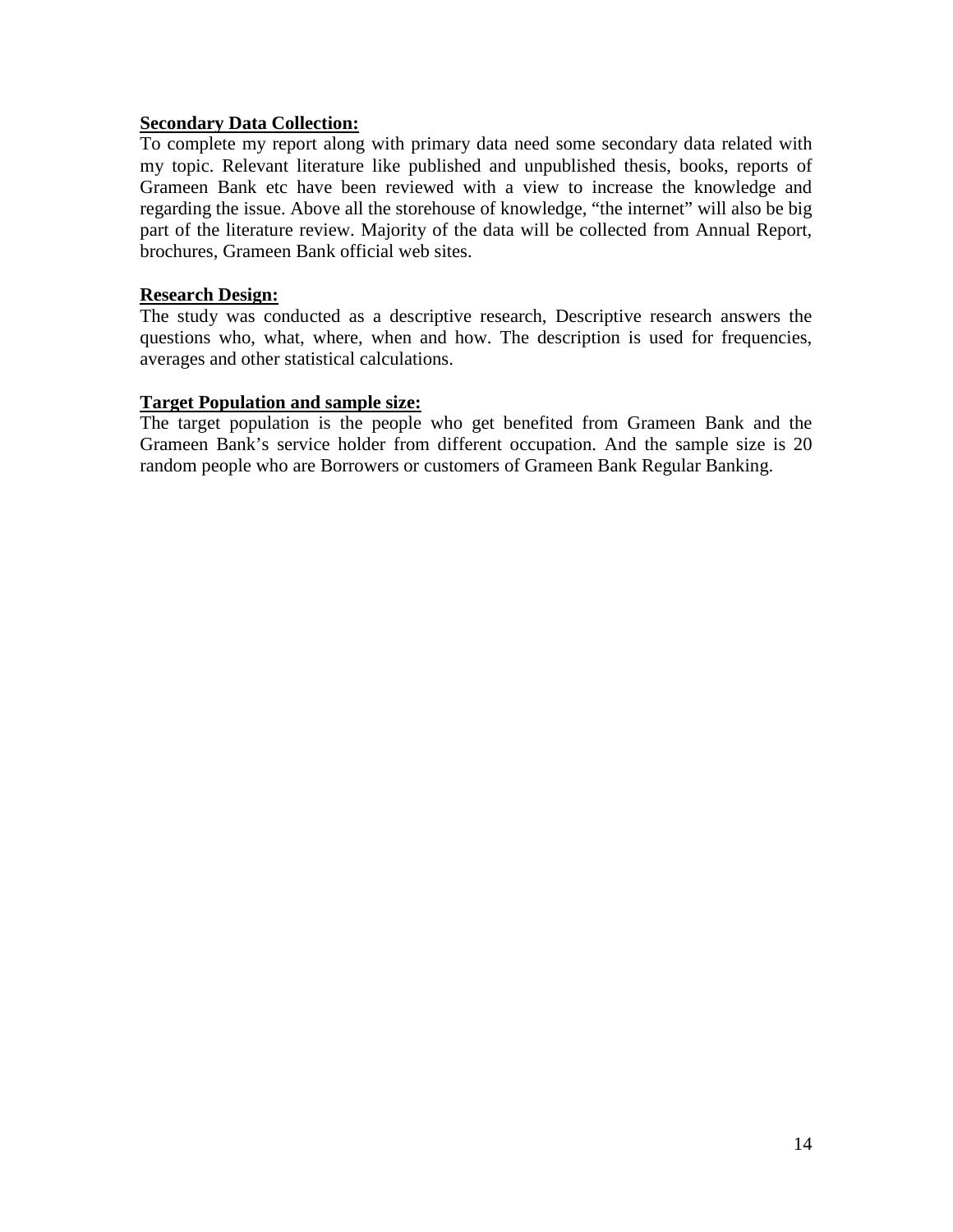#### **1.6 Limitations of the Report:**

Since this is a new kind of topic for me and it is quite difficult to sustain the expectation level from my side. However, I try to give my best effort to prepare my internship report comprehensive as detailed as possible.

- Data available could be another big issue here because company might not want discusses all the confidential information regarding their managerial strategies and plans.
- Data from different sources were quite inconsistent which created some problems in making report. Sufficient records, publications were not available as per my requirement.
- The main obstacle while preparing this report was time. As the tenure of the internship program was very short, it was not possible to highlight everything deeply.
- Work pressure in the office was another limitation restricting this report from being more detailed or analytical.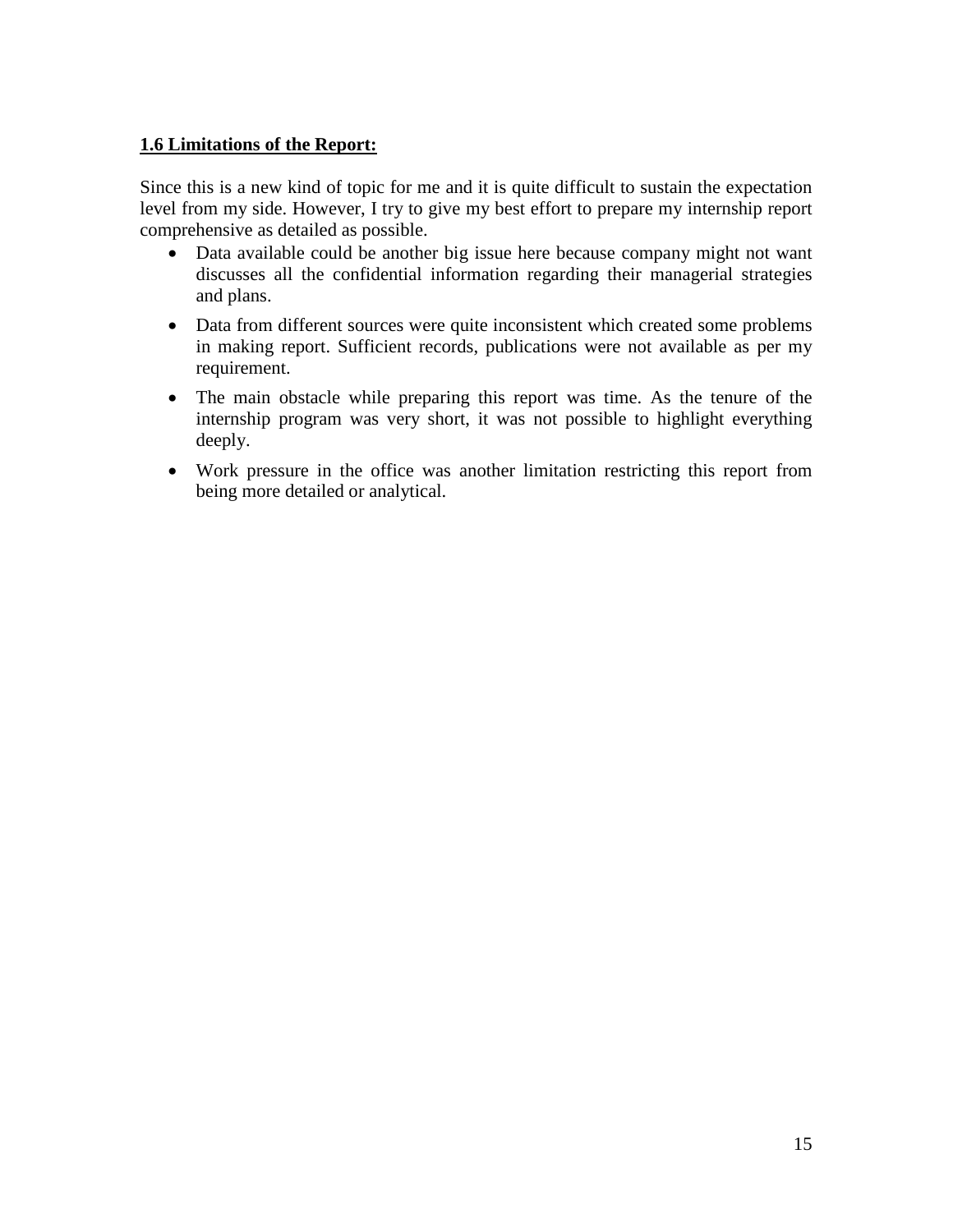# **Chapter:02**

# **COMPANY OVERVIEW**

# **GRAMEEN BANK**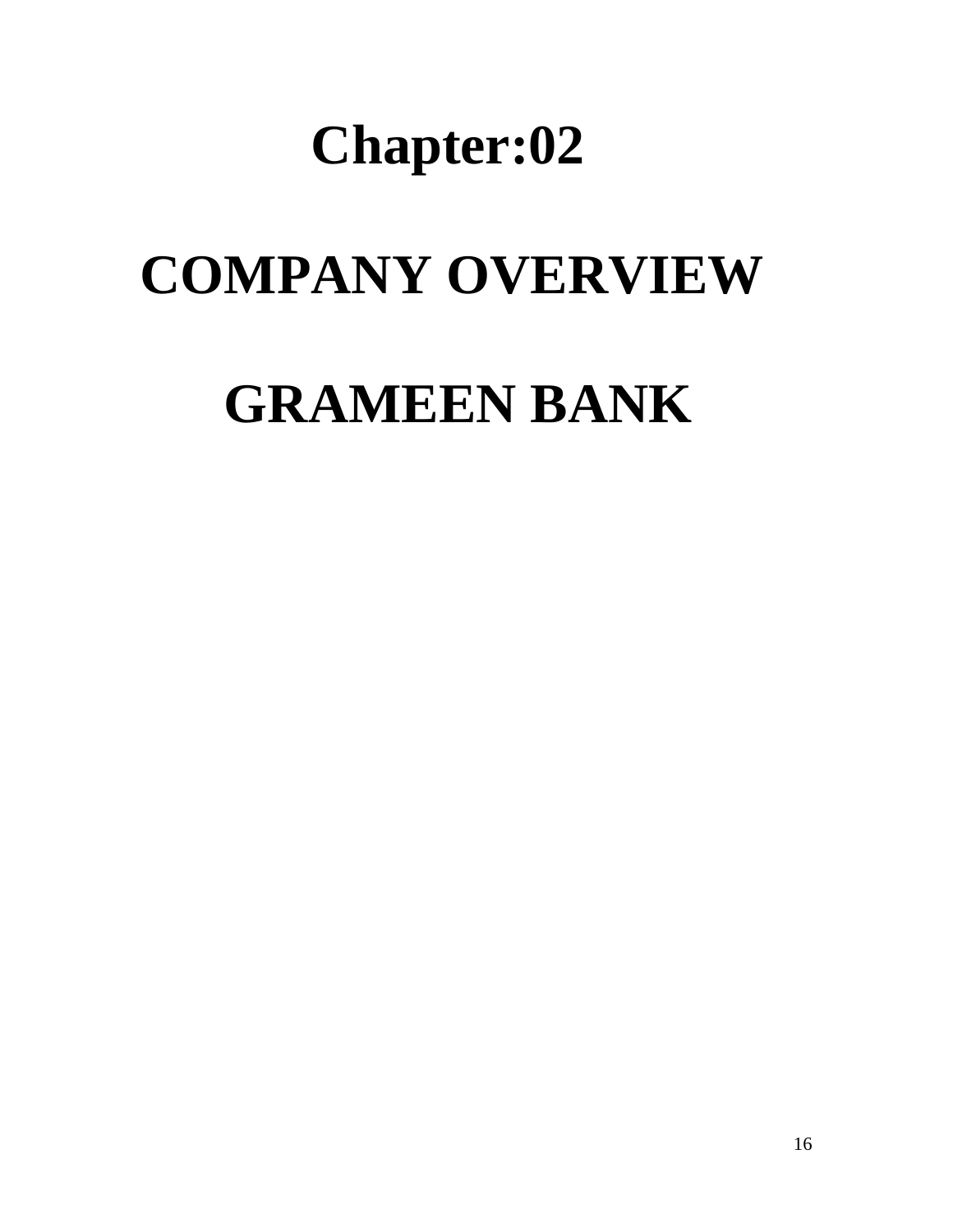#### **2.1 Name and Location of the Company:**

[Muhammad Yunus,](http://en.wikipedia.org/wiki/Muhammad_Yunus) the bank's founder managing director, earned a doctorate in [economics](http://en.wikipedia.org/wiki/Economics) from [Vanderbilt University](http://en.wikipedia.org/wiki/Vanderbilt_University) in the United States. He was inspired during the terrible [Bangladesh famine of 1974](http://en.wikipedia.org/wiki/Bangladesh_famine_of_1974) to make a small loan of US\$27.00 to a group of 42 families so that they could create small items for sale without the burdens of [predatory](http://en.wikipedia.org/wiki/Predatory_lending)  [lending.](http://en.wikipedia.org/wiki/Predatory_lending) Yunus believed that making such loans available to a wide population would have a positive impact on the rampant rural poverty in Bangladesh.

The Grameen Bank (literally, "Bank of the Villages", in [Bengali\)](http://en.wikipedia.org/wiki/Bengali_language) is the outgrowth of Yunus's ideas. The bank began as a research project by Yunus and the Rural Economics Project at Bangladesh's [University of Chittagong](http://en.wikipedia.org/wiki/University_of_Chittagong) to test his method for providing credit and banking services to the rural poor. In 1976, the village of Jobra and other villages surrounding the University of Chittagong became the first areas eligible for service from Grameen Bank. The Bank was immensely successful and the project, with support from the [central](http://en.wikipedia.org/wiki/Central_bank) [Bangladesh Bank,](http://en.wikipedia.org/wiki/Bangladesh_Bank) was introduced in 1979 to the [Tangail District](http://en.wikipedia.org/wiki/Tangail_District) (to the north of the capital, [Dhaka\)](http://en.wikipedia.org/wiki/Dhaka). The bank's success continued and it soon spread to various other districts of Bangladesh. By a Bangladeshi government ordinance on October 2, 1983, the project was transformed into an independent bank. Bankers [Ron Grzywinski](http://en.wikipedia.org/wiki/Ron_Grzywinski) and [Mary](http://en.wikipedia.org/wiki/Mary_Houghton)  [Houghton](http://en.wikipedia.org/wiki/Mary_Houghton) of [ShoreBank,](http://en.wikipedia.org/wiki/ShoreBank) a community development bank in [Chicago,](http://en.wikipedia.org/wiki/Chicago) helped Yunus with the official incorporation of the bank under a grant from the [Ford Foundation.](http://en.wikipedia.org/wiki/Ford_Foundation) The bank's repayment rate was hit following the 1998 flood of Bangladesh before recovering again in subsequent years. By the beginning of 2005, the bank had loaned over USD 4.7 billion and by the end of 2008, USD 7.6 billion to the poor.

The Bank today continues to expand across the nation and still provides small loans to the rural poor. By 2006, Grameen Bank branches numbered over 2,100. Its success has inspired similar projects in more than 40 countries around the world and has made World Bank to take an initiative to finance Grameen-type schemes.

The bank gets its funding from different sources, and the main contributors have shifted over time. In the initial years, donor agencies used to provide the bulk of capital at very cheap rates. In the mid-1990s, the bank started to get most of its funding from the central bank of Bangladesh. More recently, Grameen has started bond sales as a source of finance. The bonds are implicitly subsidised as they are guaranteed by the Government of Bangladesh and still they are sold above the bank rate. Below there is a look at a glance of Grameen Banks Performance Indicators & Ratio Analysis till December 2011.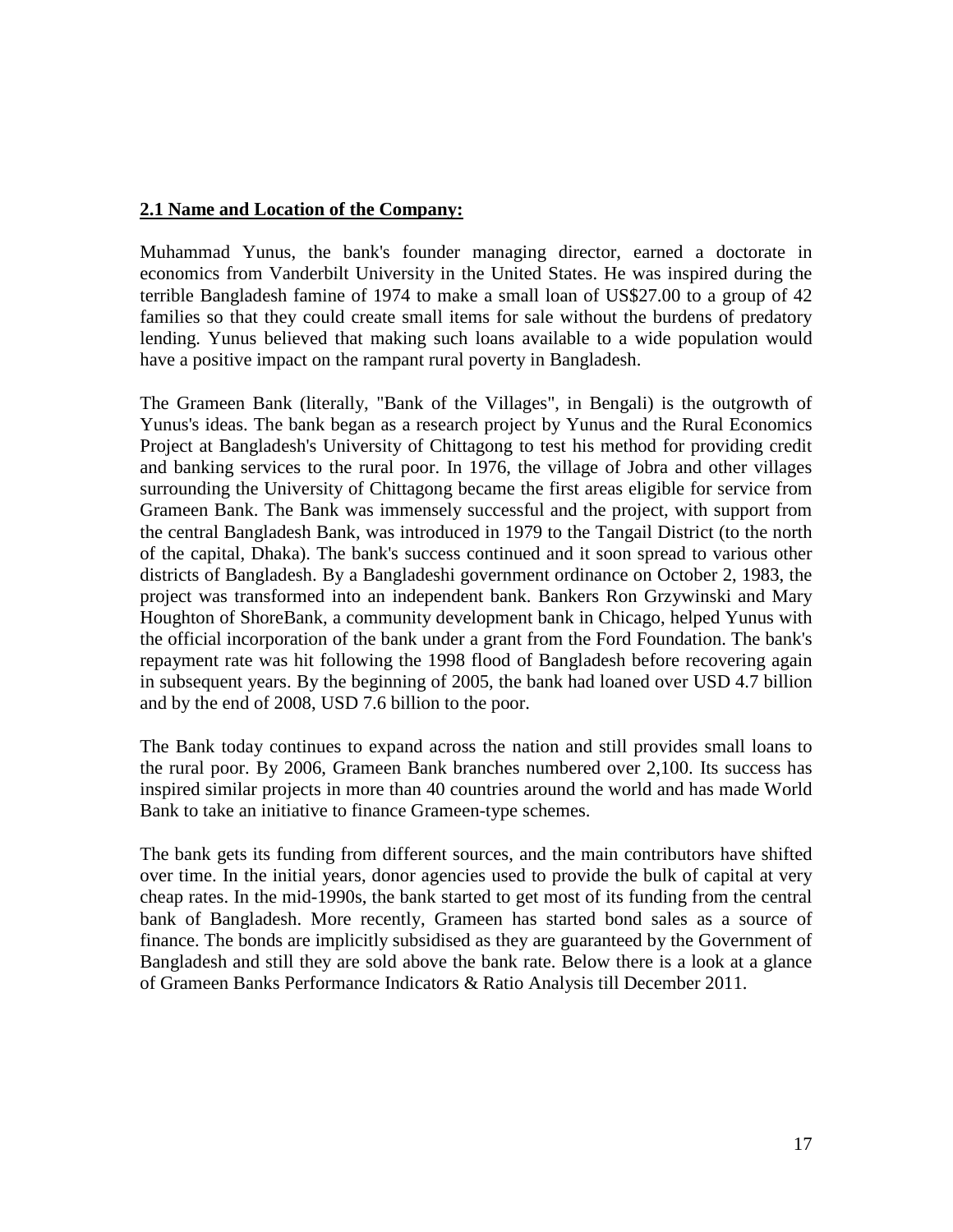#### **Grameen Bank**

#### **2.2: Performance Indicator till December 2011 from 2008**

| <b>Institutional</b>          | 2008   | 2009    | 2010    | 2011    |
|-------------------------------|--------|---------|---------|---------|
| characteristic:               |        |         |         |         |
| 1.otal assets (In             | 82,801 | 103,005 | 125,397 | 140,441 |
| million Taka.)                |        |         |         |         |
| Total assets (In              | 1,205  | 1,491   | 1,781   | 1,763   |
| million USD)                  |        |         |         |         |
| <b>of</b><br>2.Nmber          | 2,884  | 2,911   | 2,914   | 2,912   |
| offices                       |        |         |         |         |
| <b>Number</b><br>of           | 24,240 | 23,283  | 22,255  | 22,128  |
| employees                     |        |         |         |         |
| <b>Outreach</b>               |        |         |         |         |
| indicators:                   |        |         |         |         |
| 3.Number<br><b>of</b>         | 2,539  | 2,562   | 2,565   | 2,565   |
| branches                      |        |         |         |         |
| 4.Number<br><b>of</b>         | 7.67   | 7.97    | 8.34    | 8.37    |
| members<br>$(\mathbf{In})$    |        |         |         |         |
| millions)                     |        |         |         |         |
| 5.Number<br><b>of</b>         | 6.21   | 6.43    | 6.61    | 6.58    |
| active                        |        |         |         |         |
| borrowers<br>$(\mathbf{In})$  |        |         |         |         |
| millions)                     |        |         |         |         |
| 6.Number<br><b>of</b>         | 2,448  | 2,508   | 2,578   | 2,566   |
| active                        |        |         |         |         |
| borrowers<br>per              |        |         |         |         |
| branch<br>$(year-$            |        |         |         |         |
| end)<br>7.Number<br><b>of</b> | 14,000 | 13,262  | 12,613  | 12,537  |
| loan officers                 |        |         |         |         |
| 8.Percent<br>of               | 96.88% | 96.79%  | 96.39%  | 96.12%  |
| women                         |        |         |         |         |
| members                       |        |         |         |         |
| 9. Average<br>loan            | 104    | 123     | 143     | 144     |
| balance<br>per                |        |         |         |         |
| borrower (USD)                |        |         |         |         |
| Loan portfolio:               |        |         |         |         |
| 10.Loans                      | 906    | 1,151   | 1,366   | 1,362   |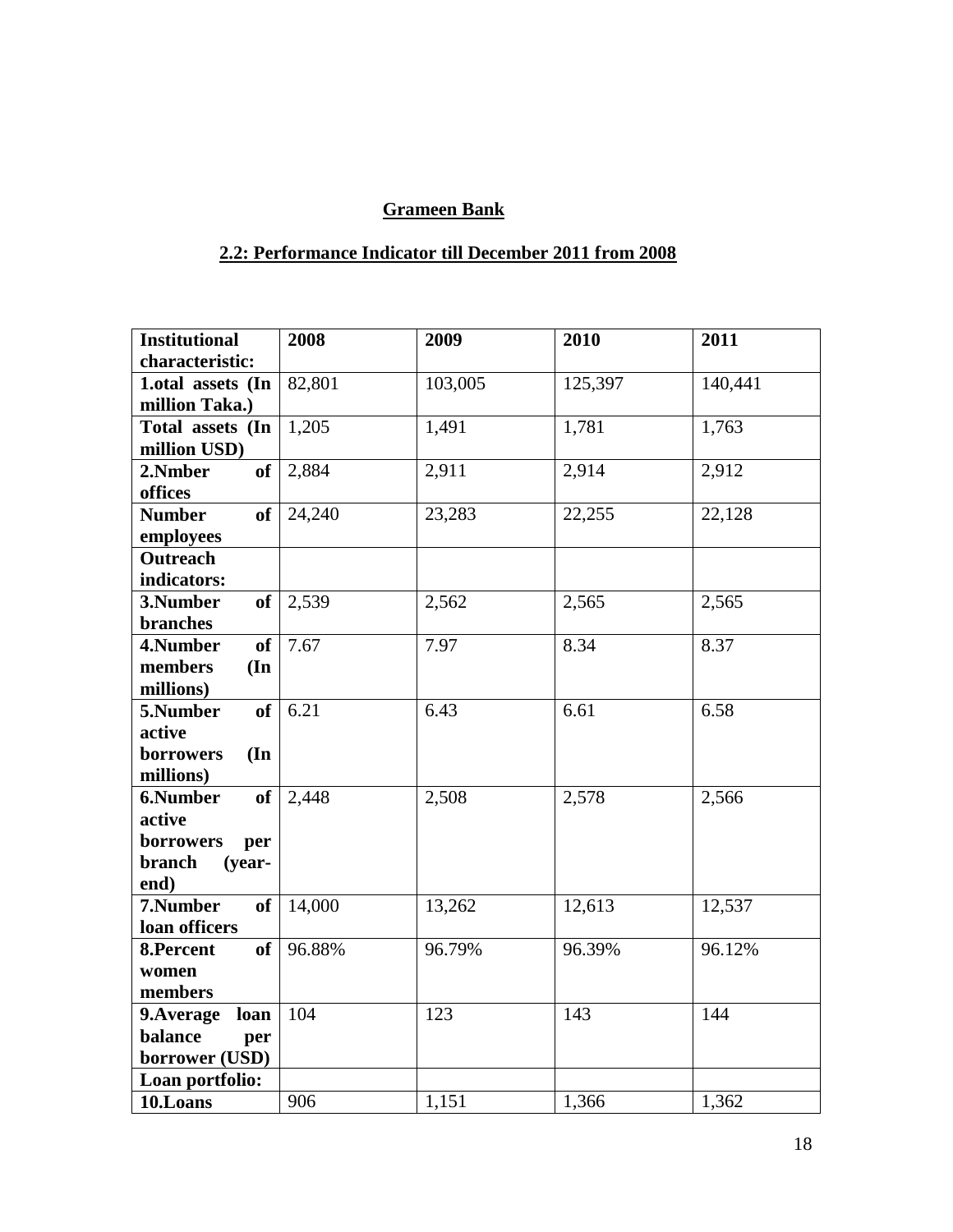| (Principal                   |        |        |        |        |
|------------------------------|--------|--------|--------|--------|
| Amount)                      |        |        |        |        |
| disbursed<br>$(\mathbf{In})$ |        |        |        |        |
| million USD)                 |        |        |        |        |
| <b>of</b><br>11.Number       | 7.18   | 8.25   | 8.61   | 8.00   |
| loans disbursed              |        |        |        |        |
| (In millions)                |        |        |        |        |
| 12.Total<br>loan             | 44,412 | 54,718 | 66,350 |        |
| outstanding                  |        |        |        |        |
| (gross)<br>$(\mathbf{In})$   |        |        |        | 75,294 |
| million Taka)                |        |        |        |        |
| 14.Overdue                   | 1,236  | 1,439  | 633    | 1,019  |
| loans (In milion             |        |        |        |        |
| Taka)                        |        |        |        |        |
| 15.Portfolio                 | 22.22% | 23.20% | 21.26% | 13.48% |
| growth rate                  |        |        |        |        |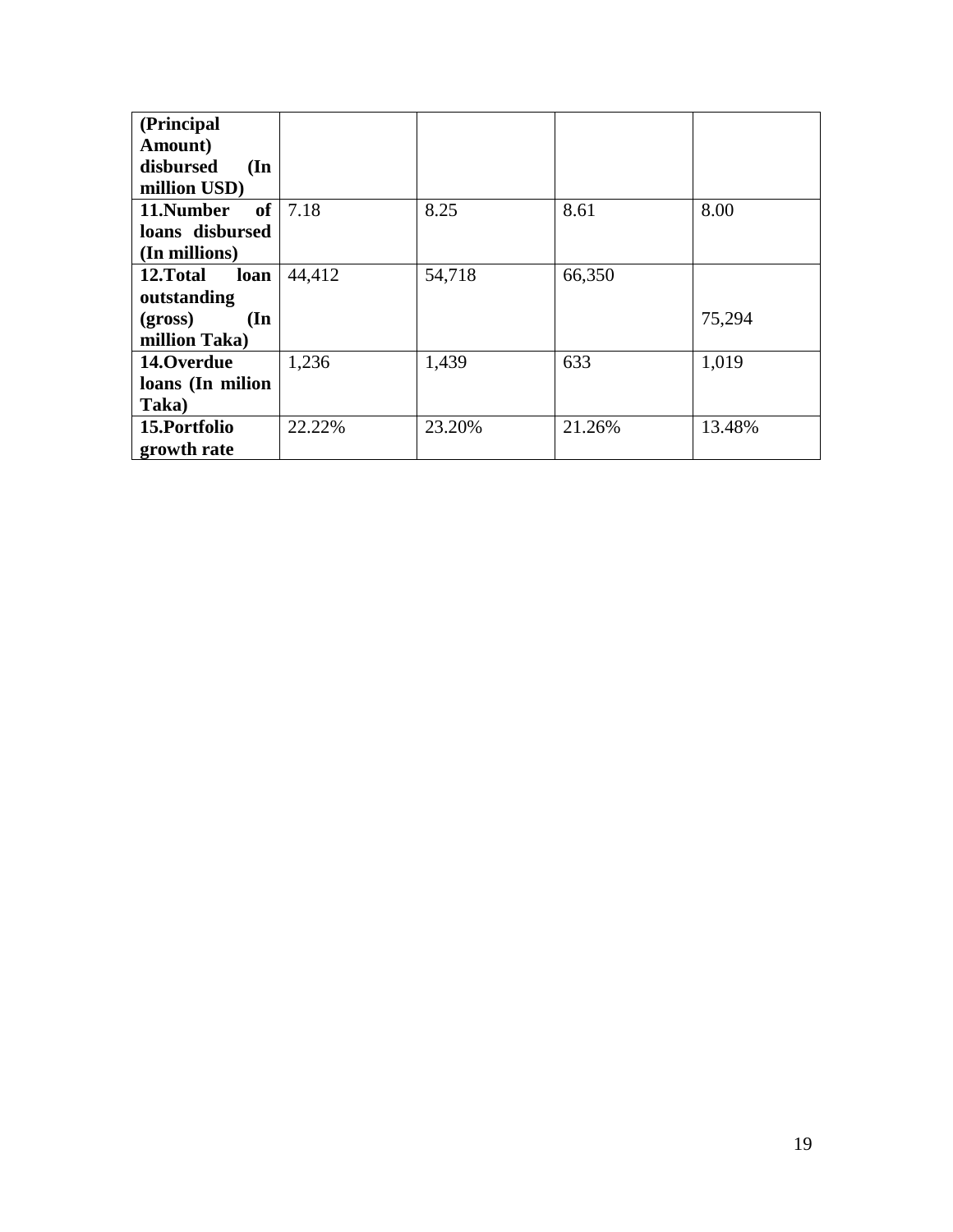#### **2.3:What Is Microcredit**:

The word "microcredit" did not exist before the seventies. Now it has become a buzzword among the development practitioners. I think this is creating a lot of misunderstanding and confusion in the discussion about microcredit. We really don't know who is talking about what. I am proposing that we put labels to various types of microcredit so that we can clarify at the beginning of our discussion which microcredit we are talking about. In my view microcredit is, the lending of very small amounts of money at low interest, especially to a start-up company or self-employed person. It is also called [microlending.](http://dictionary.reference.com/browse/microlending)

#### **2.4:Difference between Grameen Bank and Commercial Bank.**

#### • **No Collateral**

GB does not require any collateral against its micro-loans. Commercial banking is based on collateral, the principle that the more you have, the more you get. Grameen methodology is not based on assessing the material possession of a person. While commercial banks look at what has already been acquired by a person, Grameen looks at the potential that is waiting to be unleashed in a person.

#### • **No Legal Instrument**

Since the Grameen does not wish to take any borrower to the court of law in case of non-repayment, it does not require the borrowers to sign any legal instrument. There is no stipulation that a client will be taken to the court of law to recover the loan, unlike in the conventional system. Commercial banks go into punishment mode when a borrower is taking more time in repaying the loan than it was agreed upon. Grameen Bank allows such borrowers to reschedule their loans without making them feel that they have done anything wrong.

#### • **Branches in the Rural Area**

'Grameen' means "rural" or "village" in Bangla. Grameen Bank branches are located in the rural area, unlike the other commercial bank which tries to locate themselves as close as possible to the business districts and urban centers. First principle of Grameen is that the clients should not go to the bank, it is the bank which should go to the people instead. Grameen Bank has 2,565 branches,works in 83,566 villages with 22,128 staff.

#### • **Low Interest Rates**

Government of Bangladesh has fixed interest rate for government-run microcredit programmes at 11% at flat rate. It amounts to about 22% at declining basis. Grameen's interest rate is lower than government rate. There are four interest rates for loans from GB : 20% for income generating loans(so-called "Basic Loan"), 8% for housing loans, 5% for student loans, and interest-free loans for beggars. All interests are simple interest,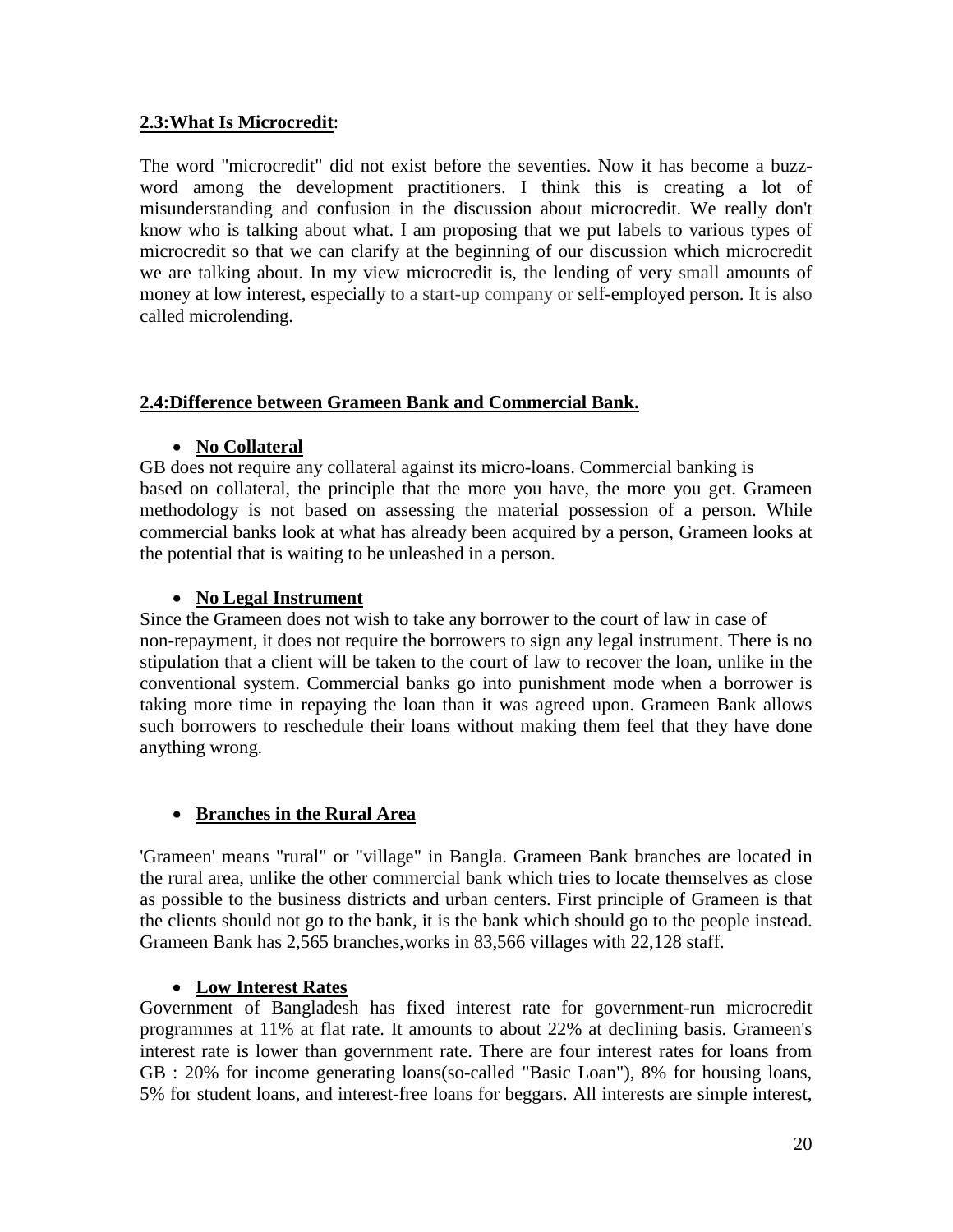calculated on declining balance method. If a borrower takes a basic loan, and pays back the entire amount within a year in weekly installments, borrower will pay a total amount of principle, and equivalent to 10% interest for the year.

#### **2.5:Grameen Bank Methodology**

#### • **Group**

**Basic unit of the Grameen system is the group**, and the group is organized based on following criteria.

1) Must be poor. You must own less than 50 decibel of land, and must own less than 1500TK value of asset. In general, GB define it as **"Landless & Assetless"**

2) You must gather **at least 5 members** to form Group (Minimum 5~Maximum 10).

3) Members **must not be blood-related**.

4) Group members **must have permanent residence of locality** and **neighboring each other**, and they must be in similar mentality and economic situation.

If the group is organized, they elect 1 person as a chairman, and 1 person as a secretary. Term of service is 1 year, so **every member can be the chairman**.

Chairman represents her/his group. She/He consists of counting and collecting money from group members, and raises any issues that her/his group has encountered: in terms of repayment, illness etc. When the group first joined in GB, they **must complete seven consecutive days training course**(without holiday). During this course, GB's center manager teach them discipline(sixteen decisions, meeting schedule time etc.), how to sign their name, how to save the money etc. And they also introduce the products of GB. **Every day, group member must take at least 10TK to learn how to save the money.**

#### • **Center**

**Center consist of 8~10 groups.** And they have meeting once a week(before noon) for loan installment, savings, and communication. It is called **"Center Meeting"**. Center meeting is the place where the borrowers and the center manager get together. There are center leader in the center, who represents the center.

#### **Center Leader's Duty**

1) Discipline and motivate center members

- 2) Supervise check loan utilization.
- 3) Propose for loan on behalf of the members.
- 4) Sign on a loan proposal form which will be given to center manager.
- 5) Take care of total center in all regards.

It is almost similar to Group chairman's task, but there are two differences between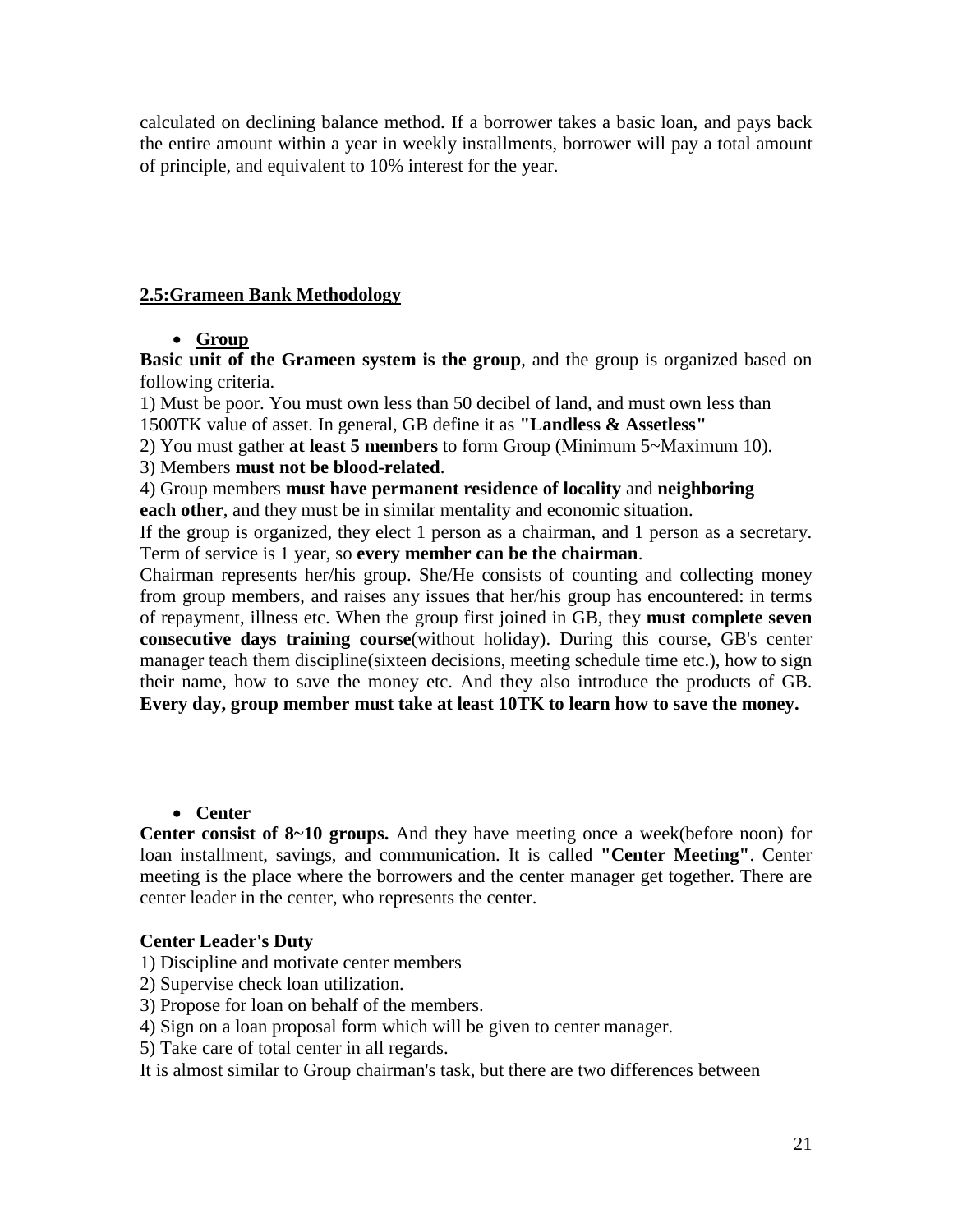chairman and leader**. First,** center leader have authority to propose for loan on behalf of the center member. **Second,** she/he signs on a loan proposal form.

#### **<Function of Center as a whole>**

1. To ensure the financial possibility that has been created through GB among the borrowers, the center must work to make sure the discipline and to make them hardworking, interacting. First duty of the center will be to create a balance and healthy atmosphere in center that can help the borrowers in all regards.

2. The center must be attempt to create awareness of the borrowers so that they can be self-motivated, interactive among the groups, and the groups can utilize their loan properly and repair very well.

3. The center will help the borrowers to make themselves productive, and to find new sources of income, and in this case, the borrowers will help other borrowers in case of transportation, marketing, and getting a standard of market price.

4. If there is a problem in the center, they will try to solve themselves.

5. The group leader and the conter leader will be communicating with bank all the time, and they will help the bank in all respect.

6. If there is any beggar in locality, the center will find them out, and manage to get loan for him/her and try to make his/her life productive.

#### • **Branch**

Branch is the place where the **actual loan task is occured**. People who want to get a loan, propose to center manager at the center meeting. Center manager fills up form and submit to the branch manager. Then, branch manager visits the house of the member to review his qualification. If he is eligible to get a loan, the loan proposal form goes to area. After approval of area manager, the work is finally done. After these processes, branch manager finally fills up **<Loan Disbursement Ledger>**.

Loan installment and saving deposit working take place in center, but the branch is the essential core of micro-financing.

#### **<Viability of Branch>**

- 1. Well-Motivated & Disciplined staff.
- 2. Well-Motivated & Disciplined borrowers.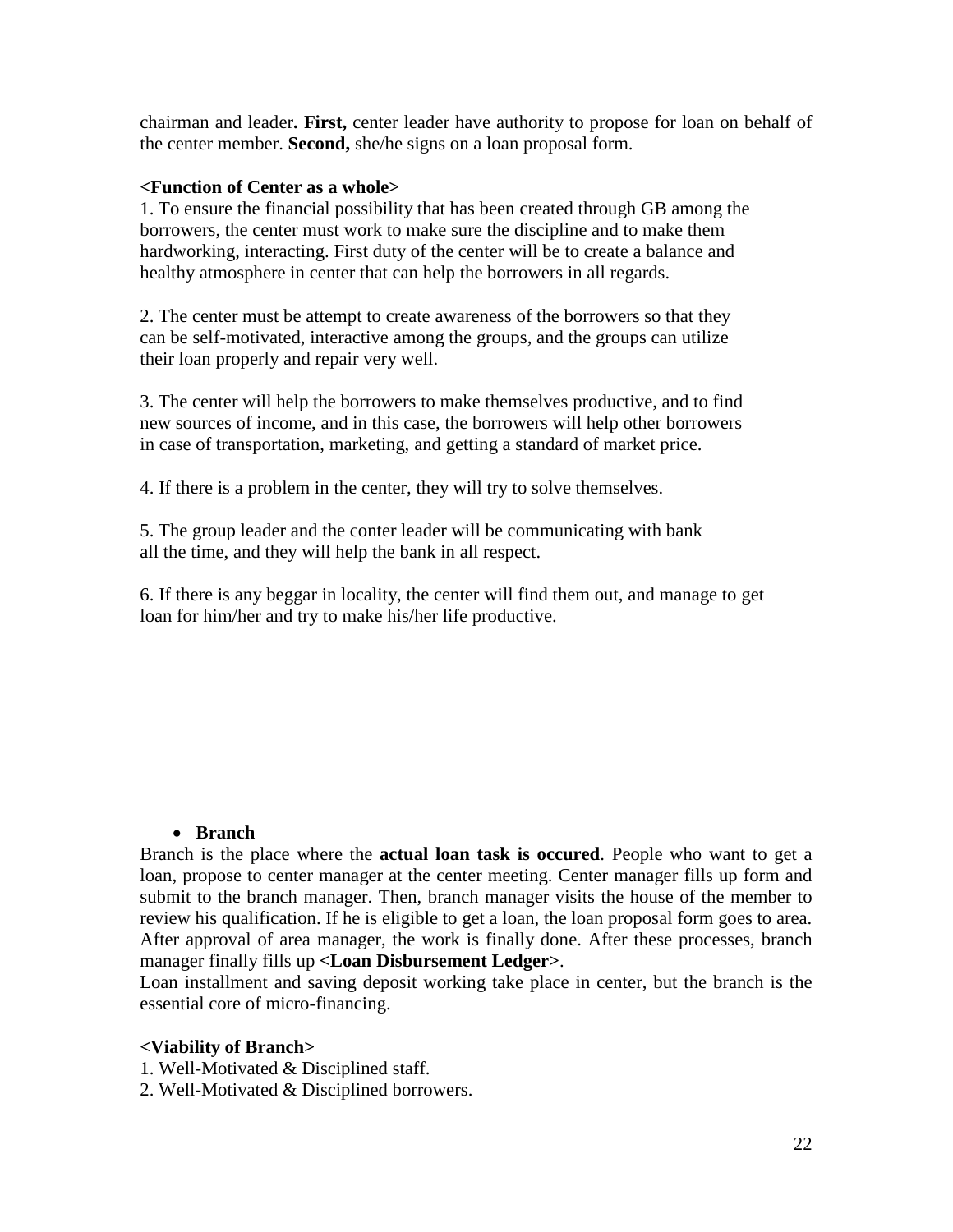3. Planning and Monitoring to maintain right number of members

- Need to replace leaving member
- Loan utilization checking
- Supervise all the time

#### • **Process of Loan - 3 steps to loan proposal making**

Step 1. First, people who want to get a loan discuss with the group member. If all group member agree, group chairman propose it to center leader. Then, center leader propose to center manager in behalf of center member at the next center meeting.

Step 2. Center manager fills up form and submit to the branch manager.

Step 3. Form goes to the area. Program officer verify the form and check eligibility, then Area manager approve the loan.

All the process from step 1 to step 3 take a week.

#### • **Struggling Members Programme**

Struggling Member Loan is one of the loan product from Grameen. However it is not only finance loaning, but also social work. It started from July 2002, as countermeasure for begging. Begging is the last resort for survival for a poor person, unless they return into crime or other forms of illegal activities. Among the beggars, there are disabled, blind, and retarded people, as well as old people with ill health.

Objective of this program is to provide financial services to the beggars to help them find a dignified livelihood, send their children to school and graduate into becoming regular Grameen Bank members. About 108,741 beggars have already joined the program. Total amount disbursed stands at 124.81millionTK. Of that amount of 91.60millionTK has already been paid off.

#### • **Basic features of the program are :**

- Existing rules of GB do not apply to beggar members; they make up their own rules. - All loans will be interest-free. Loans can be for very long term, to make repayment installments very small. For example, for a loan to buy a quilt or a mosquito-net, many borrowers are paying TK 2.00 (3.4 cents US) per week.

- Loan limit: 500~5000TK

- No interest rate, No time limit, No condition

- Beggar members are covered under life insurance and loan insurance program without paying any cost.

- Groups and Centers are being encouraged to become patrons of struggling member.

- Each struggling member receives an identity badge with Grameen Bank logo.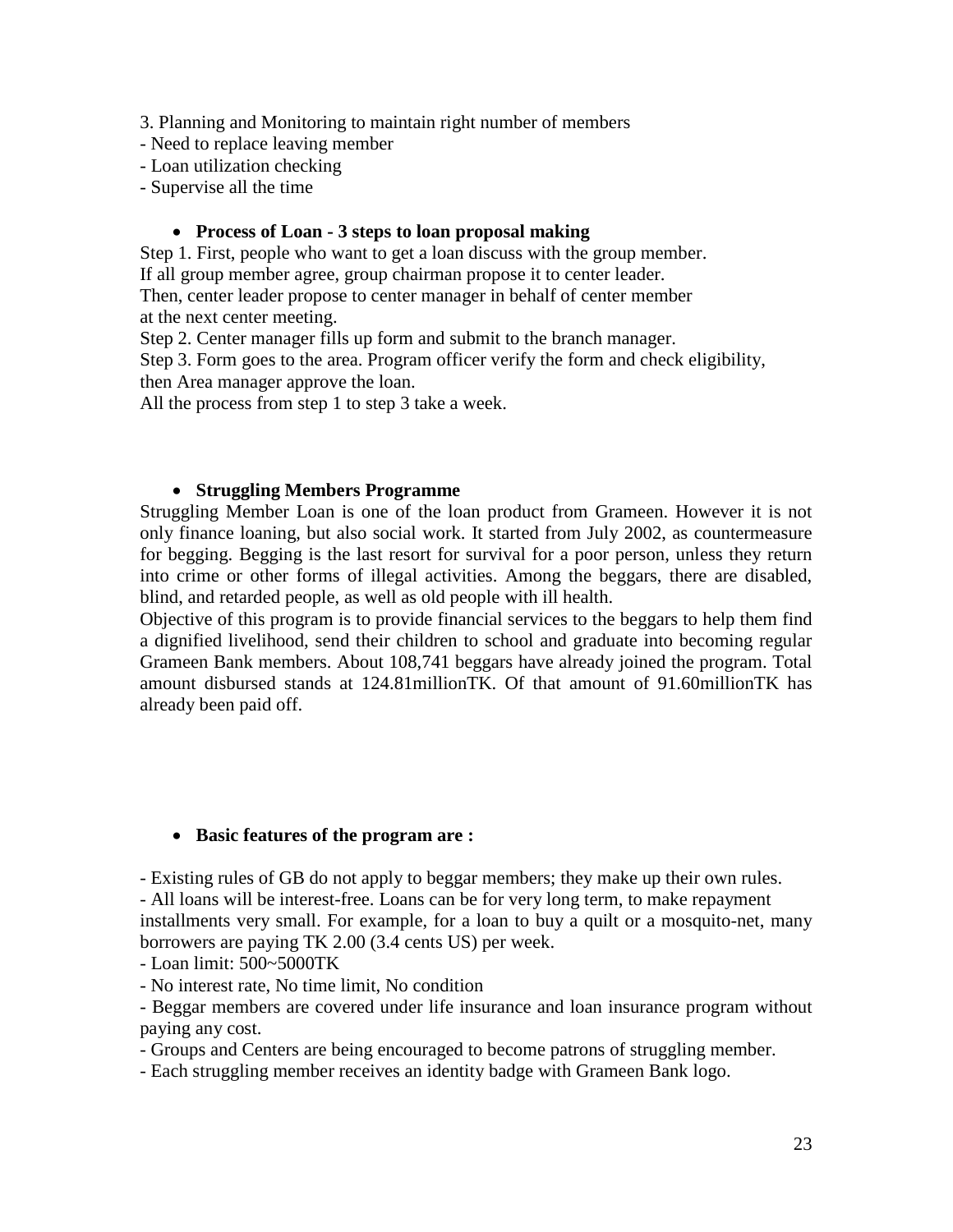She can display this as she goes about her daily life, to let everybody know that she is a Grameen Bank member and this national institution stands behind her.

- Members are not required to give up begging, but are encouraged to take up an additional income-generating activity like selling popular consumer items door to door, or at the place of begging.

#### **2.6:Company's Value:**

The main vision of the Grameen is to remove poverty from the country with best practices and highest social commitment.

- Result Driven
- Engaged & Inspired
- Accountable & Transparent
- Focused on Borrowers Delightment
- Courageous & Respectful

#### **2.7:Banking Division:**

I worked in two branch office in Grameen bank. All the employees are very experienced at their work. They know what to do for the betterment of their organization. In a branch office there are 8-9 employees.Among them,

- 1 branch manager,
- 1 second officer.
- 5-6 centre manager,
- 1 caretacker.

Generally Banking Division of Grameen Bank contains following Sections and activities: 1. Deposit Section (for both borrower and non borrower)

- 2. Savings section( only for the borrower)
- 3. Loan Section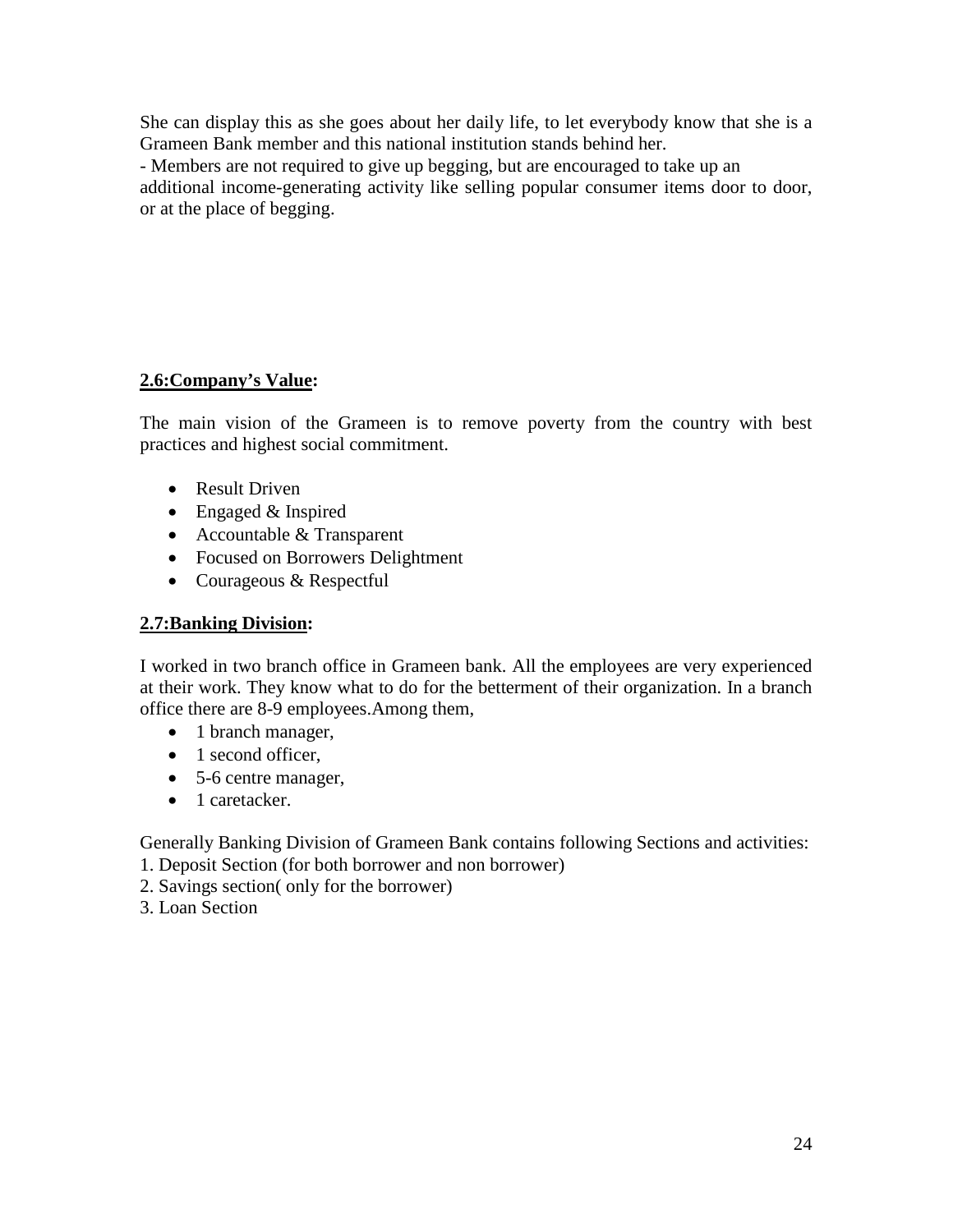#### **2.8:Company Competitive Scenario:**

There are many NGO's in Bangladesh who are doing microcredit banking in Bangladesh. Some of them are BRAC, PROSHIKA, ASA etc. Bangladesh is witnessing steep growth in the uptake of microcredit loans for the past 5-6 years. Microcredit banking has been growing at a fast rate for the past few years, for the development of the infrustraucture of Bangladesh and to remove poverty from Bangladesh. Now, all privateand state-owned microcredit organizations have come up with more and more benifits to attract customers. BRAC, Grameen Bank and ASA are leading microcredit organizations who are growing their revenue through Microcredit Banking. City Bank is one of the oldest private Commercial Banks operating in Bangladesh. It is a top bank among the oldest five Commercial Banks in the country which started their operations in 1983.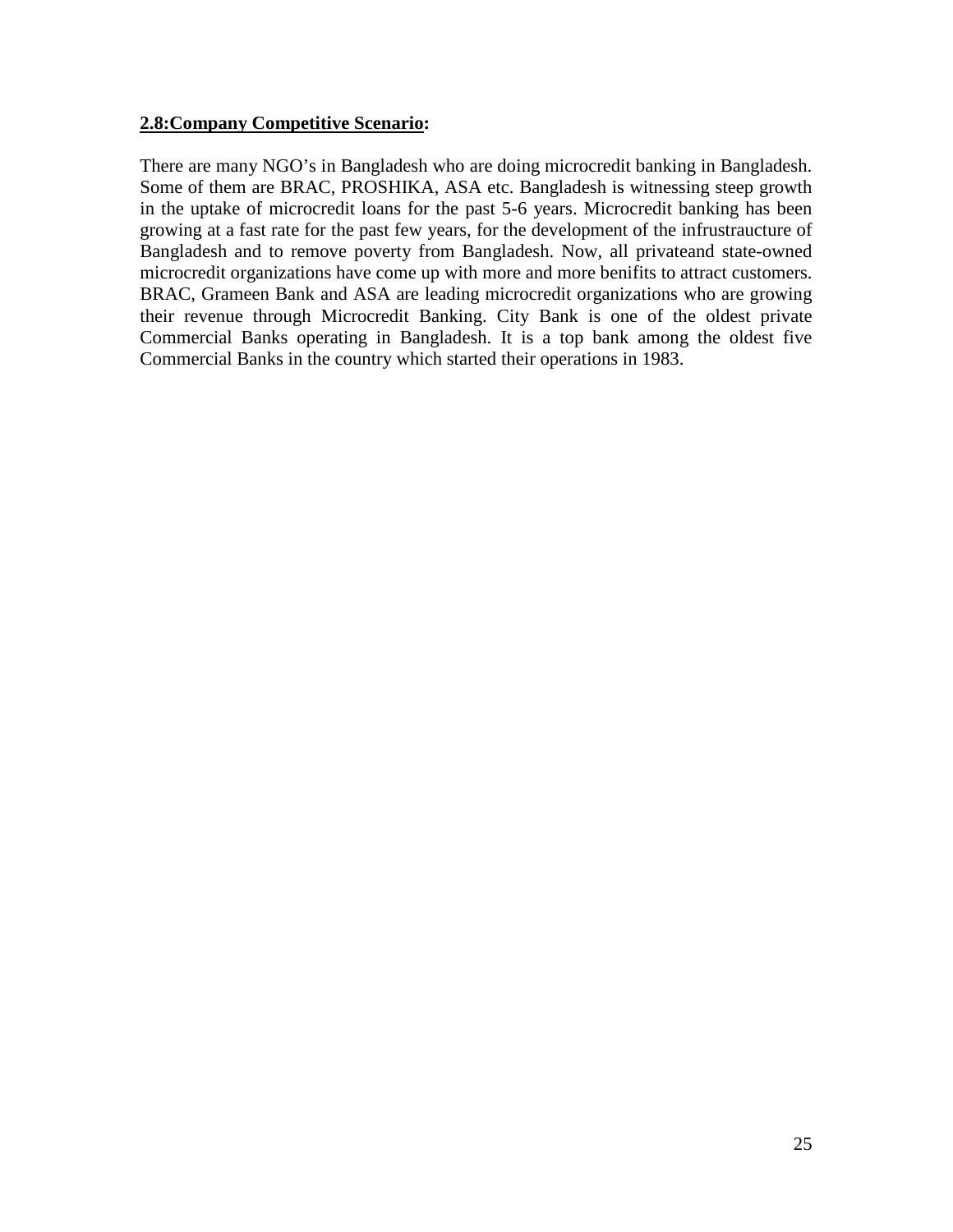# **Chapter: 03 My Job Part**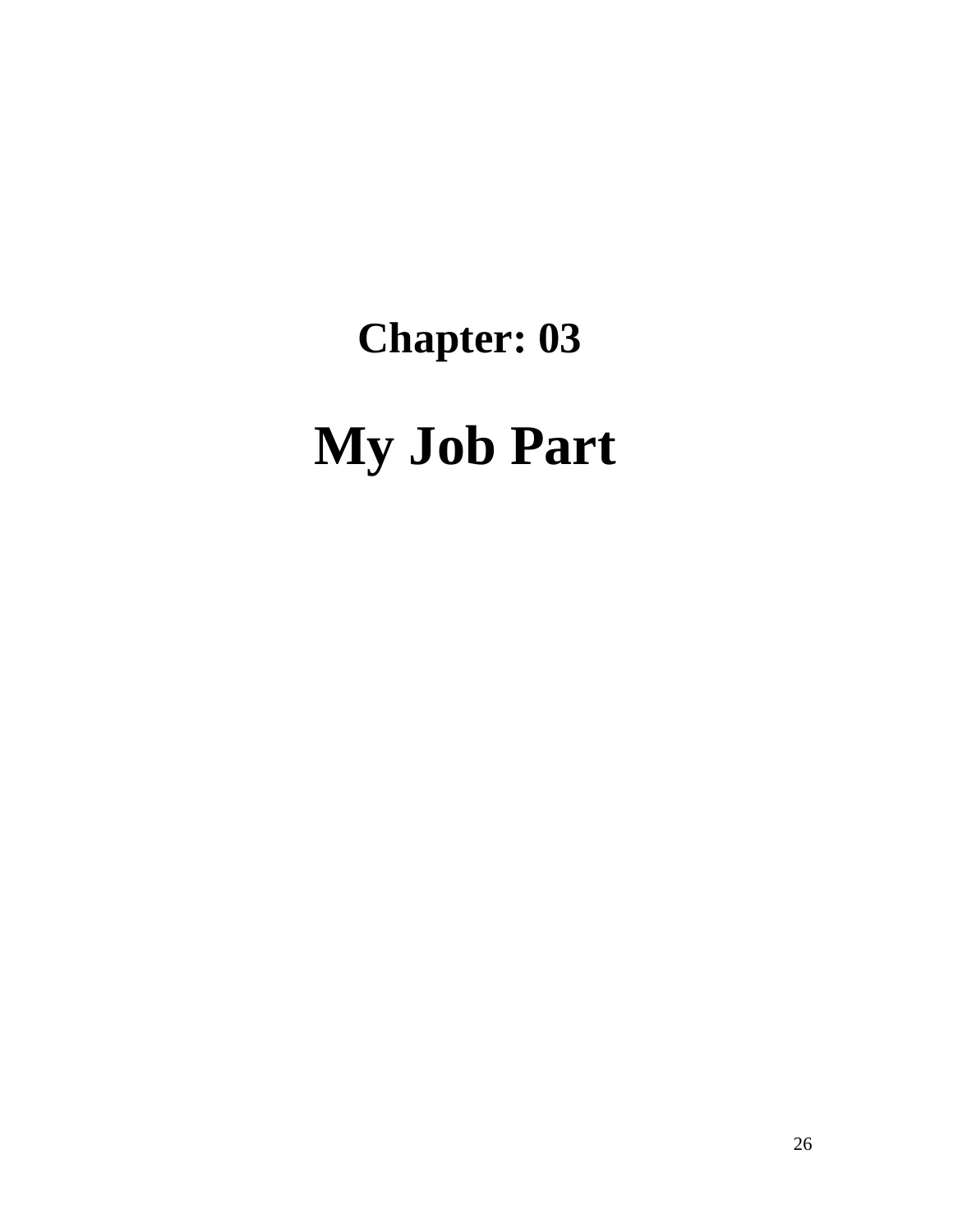I started my internship at Grameen Bank on 20th January,2013. On the first day I had to report to the head office of Grameen Bank at mirpur. Then I had a personal meeting with Mr. Ratan Kumar Nag, head of international program department, along with my supervisor Mr.Abdus Sabur Khan. There I was given the oppurtunity to see the Relationship Banking of Grameen Bank. For that I had to visit 2 branch offices which is situated in rural area. After starting my internship over there I had to stay at head office for first fifteen days.There I learned about total procedure of doing microcredit banking by Grameen Bank by attending different training classes with the higher officials.Unlike other corporate banks or organizations the internship process is also differnt in Grameen Bank. After joining as an intern first the intern have join some training classes to know the process of doing microcredit banking and other important programmes of GB and then he/she will send to the branch officess to see the practical process of doing microcredit banking. I was given the oppurtunity to evaluate the relation between the borrowers and the employees of GB.

#### **3.1: Relationship Banking of Grameen Bank**:

The prospect of relationship in case of microcredit Banking is increasing nowadays because it is fundamentally a customer based business and it serves a large number of small customers (individuals and business). In Grameen Bank they think a good relationship in microcredit banking is the kind of Personal Banking or Consumer Banking because they helps the customer or borrower to remove their poverty. GB think the utilization of relationship banking as a business strategy to increase customer retention, create customer loyalty and ultimately increase long-term profits is a relative young tactic. The correct application of relationship banking could impact on the bottom-line of banks favorably. As the positioning of this research to investigate the effect of the relationship banking of GB offering on customer loyalty, and its use in realizing customer loyalty and long-term value from relationship banking initiatives. One of the challenges for GB is how to differentiate themselves from their competitor's services. Differentiation based on price and cost strategies is normally short-lived, and the only real way to differentiate is through relationships and service propositions. To establish and maintain a competitive advantage, GB like to retain customers through strong relationships. In Bangladesh relationship banking has mainly focused on corporate and commercial, rather than microcredit banking in the past. However, the focus has changed and the value of building closer relationships with business customers has increased in recent years. GB knows that a good standard of measuring the quality of a relationship is loyalty and loyalty ensures that the relationship is retained during the best of times as well as the worst. "For loyalty, it is not only how satisfied you keep your customers, but how many satisfied customers you keep". That why GB give more emphasis on innovation and service quality to get customer retention.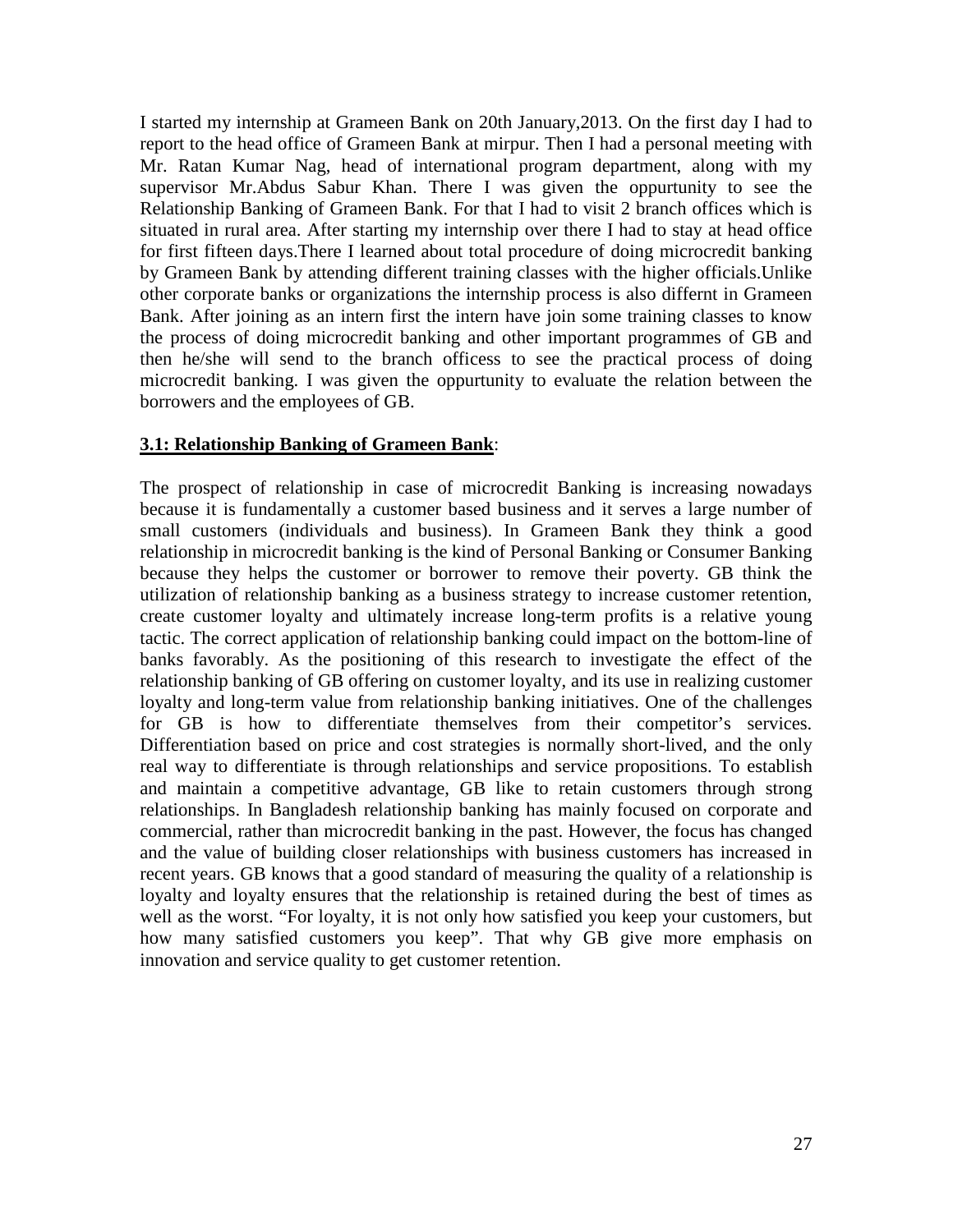#### **3.2:Goal of Relationship Banking of Grameen Bank :**

As Grameen Bank is practicing relationship marketing to increase loyal customer, there have some other goal to achieve through relationship marketing.

- To give more service and facilities to current borrowers because maintain new borrower is more costly then existing or loyal borrower.
- Build and maintain a base of committed & profitable borrowers group which will always work as a support system of Grameen Bank.
- As loyal borrowers frequently help to attract new borrower through word of mouth.
- By quality & service Innovation Grameen Bank try to understand the borrowers needs and latent demand which will controlled turnover of borrower.
- Encourage the loyal borrower to buy more service to improve his/her current situation along with relationship and facilities.

The overriding goal is to move as many profitable borrowers to get and help them to developed their current situation.

#### **3.3:Importance of Relationship Banking for Creating Customer Loyalty :**

By building a meaningful relationship with customers, GB trying to increase market share and improving its quality because they think that it will help to decrease the poverty limit of Bangladesh. GB should grow their customer base faster than the relationship cost base. And GB knows that the value of the relationship grows over time through extended product and service use, cross selling and word-of-mouth referrals. The lifetime of a Borrower relationship is linked to the retention rate, and as the retention rate increases, the borrower life increases. The cost of winning a new borrower can be more expensive than keeping an existing one, which reduces the return on investment. And it is also the importance of customer retention through relationship banking.

The relationship lifetime value or customer lifetime value is based on the value that is generated by the relationship assets. The ultimate profit of the GB from relationship banking is based on the cost of establishing a relationship and also maintaining or retaining the relationship. In relationship banking it is important to determine which borrowers must be retained or type of customers that must be gained. Relationship Banking encourages management to focus on the long term relationship and current borrower.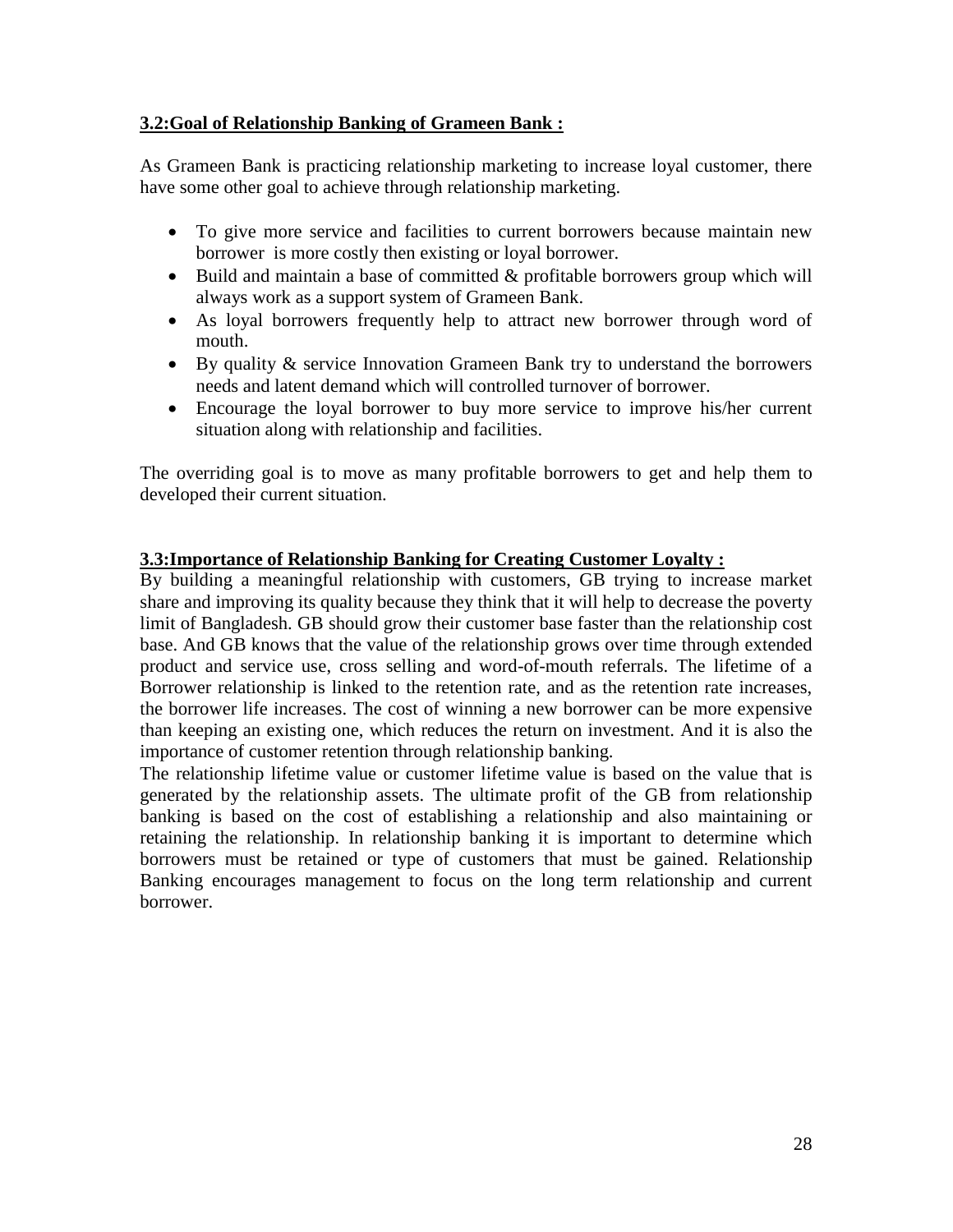#### **3.4:Relationship Banking in Bangladesh at Service Industry:**

As the Banking industry is become more relationship oriented than transaction oriented, few public banks are not concentrate on the relationship banking in Bangladesh. Grameen bank tries to make a good relationship with their borrowers in case of doing their microcredit banking in rural area. The basic differentiating factor in today's market is service quality. In general, service quality promotes customer satisfaction and stimulates intention to return. As grameen bank has no right to go for a help from the law while doing their operation. So it is important for them to continue a good relationship with the borrowers. Relation oriented banking is the most important segment of the services provided by the private commercial banks as well as the micro credit organizations in Bangladesh. This indicates that the commercial banks and microcredit organization of Bangladesh should focus more on the service quality dimensions to improve the service quality in thier banking. And relationship banking is the key for both microcredit and general banking because GB think "Personal Banking or Borrower Banking". Individual have different needs and wants. Borrower of GB getting quality service, good performance and innovative offerings which attract the Borrower and through the better service or personalize service GB make the customer loyal and customer loyalty provide Customer retention. And the GB relationship banking focus on long term profitable relationship and gives preference to their current customer. It is because it will develop the borrowers current condition.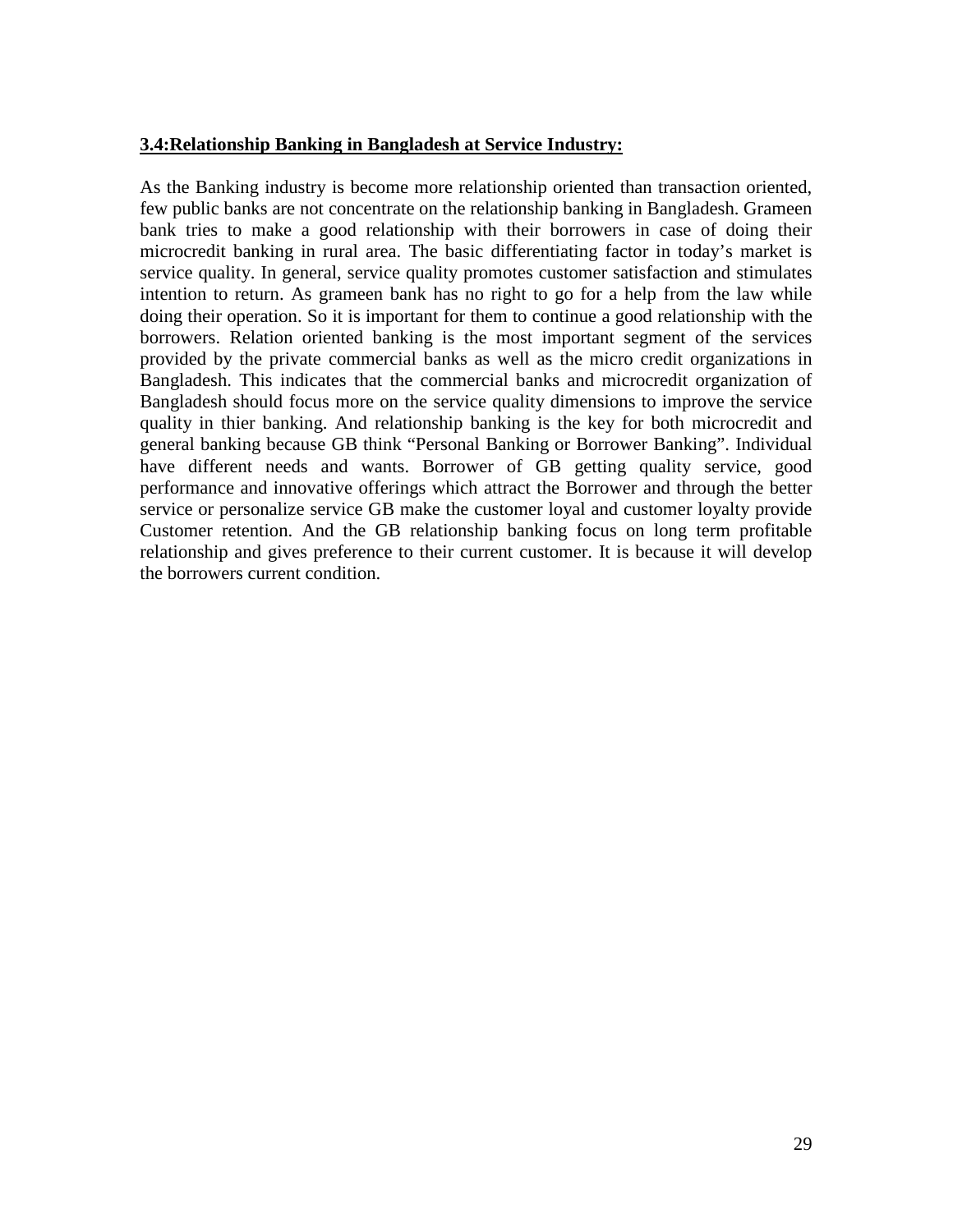#### **3.5: Relationship banking process of Grameen Bank in General Banking**:

Relationship banking has no particular process for any bank but GB maintain certain process when a Borrower take any loan or deposit service first they have to fulfill the form with his information . And GB give some service like "Pass book" which help the Borrower. For major kind of changes GB publish the news in Daily newspaper and website. And in every occasion GB give the greeting and try to give the gift and discount and other surprises to their loyal customer to make them more loyal. And some time GB organize some events to make their Borrower feel special and entertain them, for example, "workshop for the borrowers". In this way the GB maintain their relationship with their Borrower to make them loyal. In the bank they have a process to track the Borrower need and communicate with them.

#### **3.6:Personal Experience**:

On the  $20<sup>th</sup>$  January, 2013, I took my first steps inside the Grameen Bank Head office to start working there as an intern for International Program Department. I worked there for two weeks. After that they send me to a branch office in Manikgonj named "Daragram" for one month.There I saw the actual operation of Grameen Bank. How they give loan to the borrowers, how they form a group, how groups form a centre, how the member of grameen bank took loan fromGB and developed their economical situation. After coming back from that branch office , again they sent me to another branch named "Dubail Delduar" in Tangail. On that intern period time, I did not know what to expect. However, today I feel much more different as I pen down my experience.

My entire three months tenure has been beyond my imagination. Being able to work with such type of people has made me grow as a person. The entire opportunity has enabled me to gain knowledge on various aspects of the microfinance business world.

My alliance was mainly public relation and communications under the supervision of Abdus Sabur Khan, Principle Officer of Grameen Bank. Working with him has just been brilliant. Some list of works what I have done in my internship period are give below

- Data entry in excel sheet(after coming back from the branch offices).
- branch Visit in Village area
- Collect Repayments from the borrowers by the help of centre manager.
- Write Purchase Requisites
- Assisted in the GB events
- Assisted to create new loan
- Attending the meeting of Branch Managers with Dr. Yunus.

I have also had the chance to work with Md Hossain Ali, General Manager and administration chief of Grameen Bank who is responsible to take care all of the administration work in Grameen Bank. I am really thankful to the International Program Department for making me feel so welcome and supporting me through all my activities.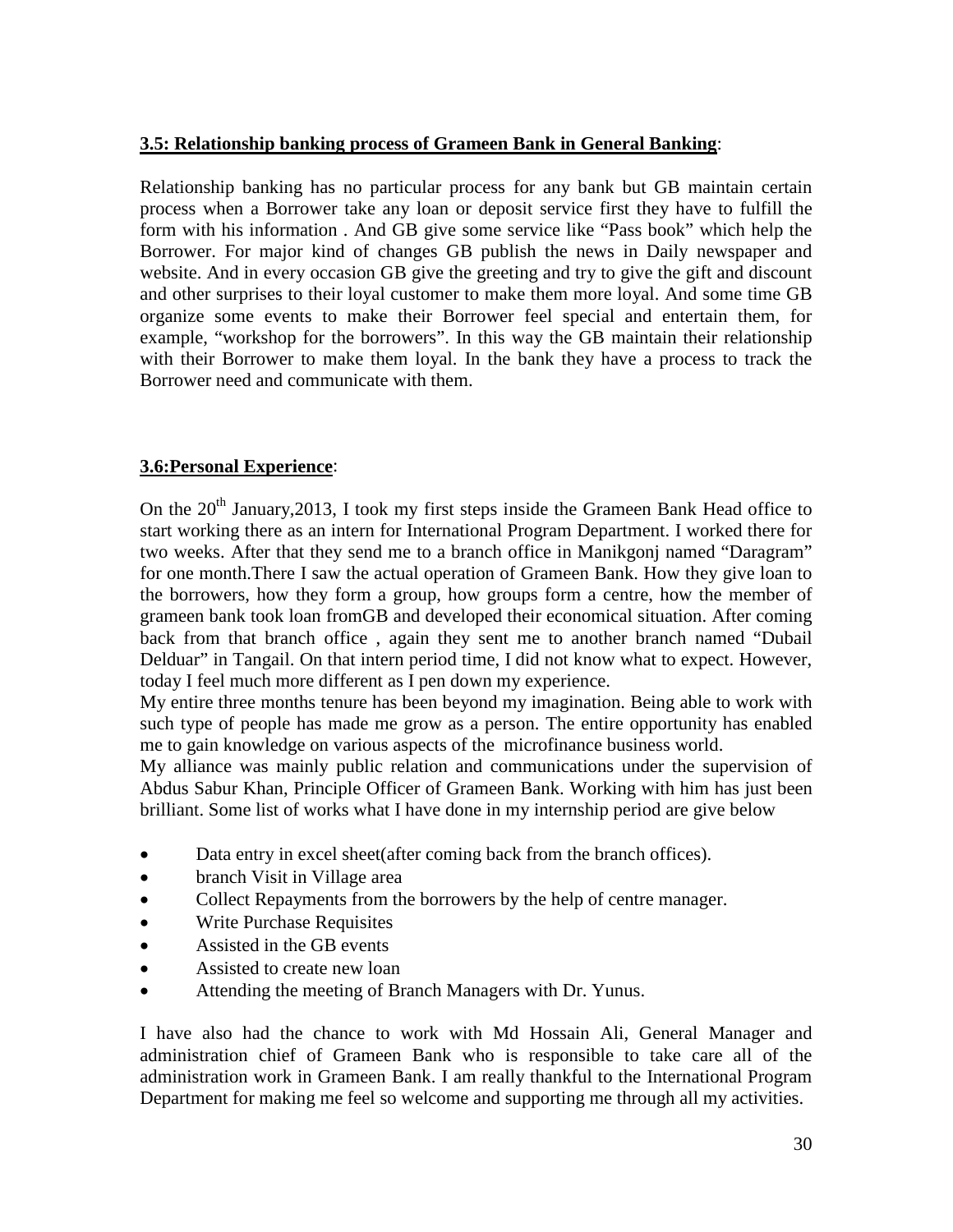# **Chapter: 04**

## **SURVEY FINDINGS & ANALYSIS**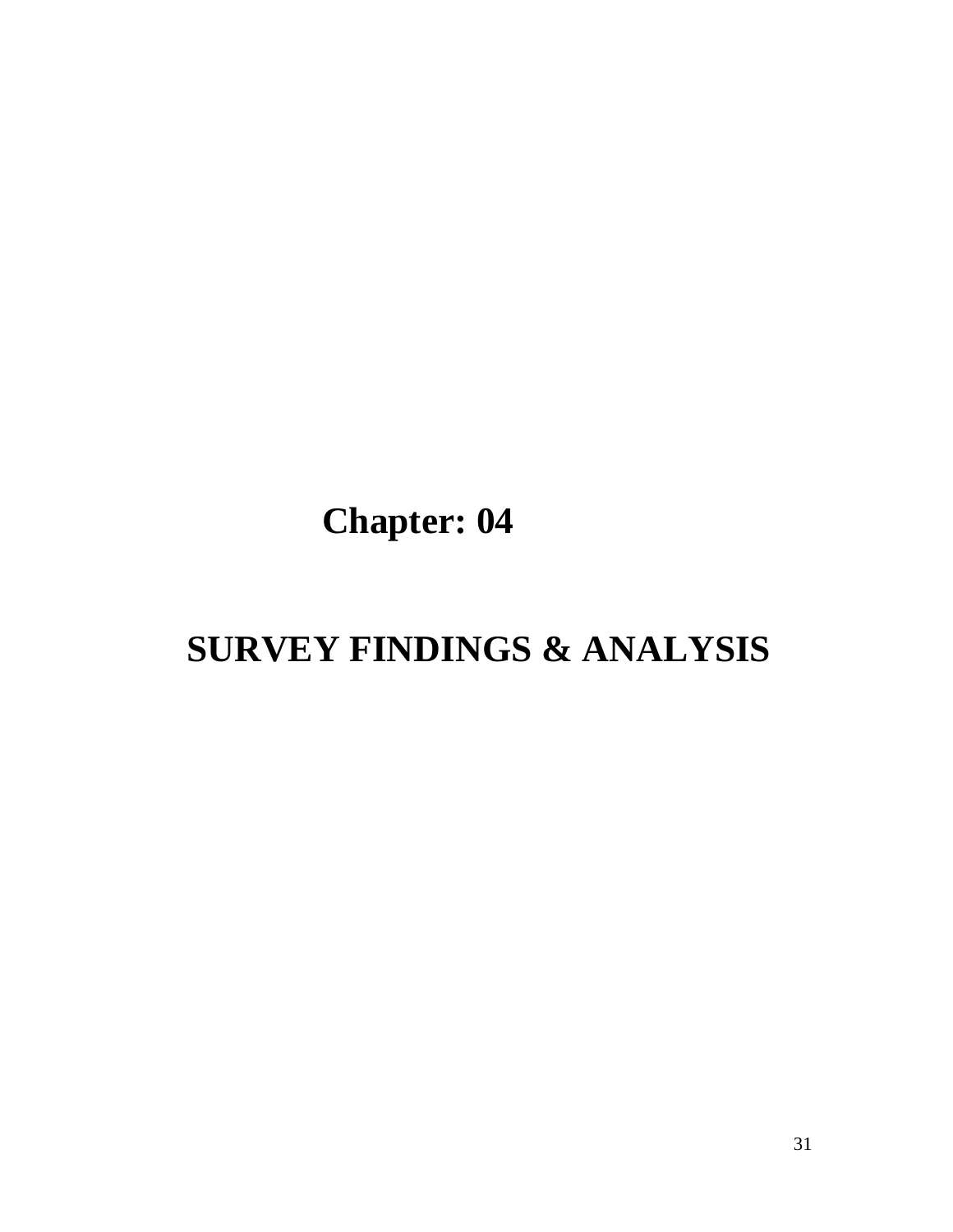#### **4.1: Measuring the effect of the Relationship Banking on Borrowers Loyalty:**

During my internship in The Grameen Bank at Head office in Mirpur-2 and after in the branch office, I have analyzed various aspects of those particular branch. I did a qualitative analysis of satisfaction and performance level of customer towards those branch office of The Grameen Bank from a borrowers point of view.

I conduct a probability random sampling which is random in nature to collect the data from Borrowers and non borrowers(only depositor) to measure the satisfaction level and customer loyalty in general banking. As we know the customer loyalty and customer satisfaction level indicates the effectiveness of the relationship banking of GB. Moreover I did a descriptive analysis by observing the different aspects of The Grameen Bank.

#### **4.2: Sample Size:**

The sample size used in this study is 20. The sample size was low assuming that the homogeneity prevails in borrowers perception related to service quality of microcredit banking. And this service quality driven the borrowers loyalty and providing those special services are in the part of relationship banking. I asked them some questions regarding the relationship banking of Grameen bank to fulfill my criteria to know about its operations with the borrowers.

#### **4.3: Sampling Technique and Procedure:**

The sampling technique used in this study was random probabilistic in nature. More accurately convenient sampling was used. The sample was taken randomly. To analyze the customer perception about GB, I conducted ,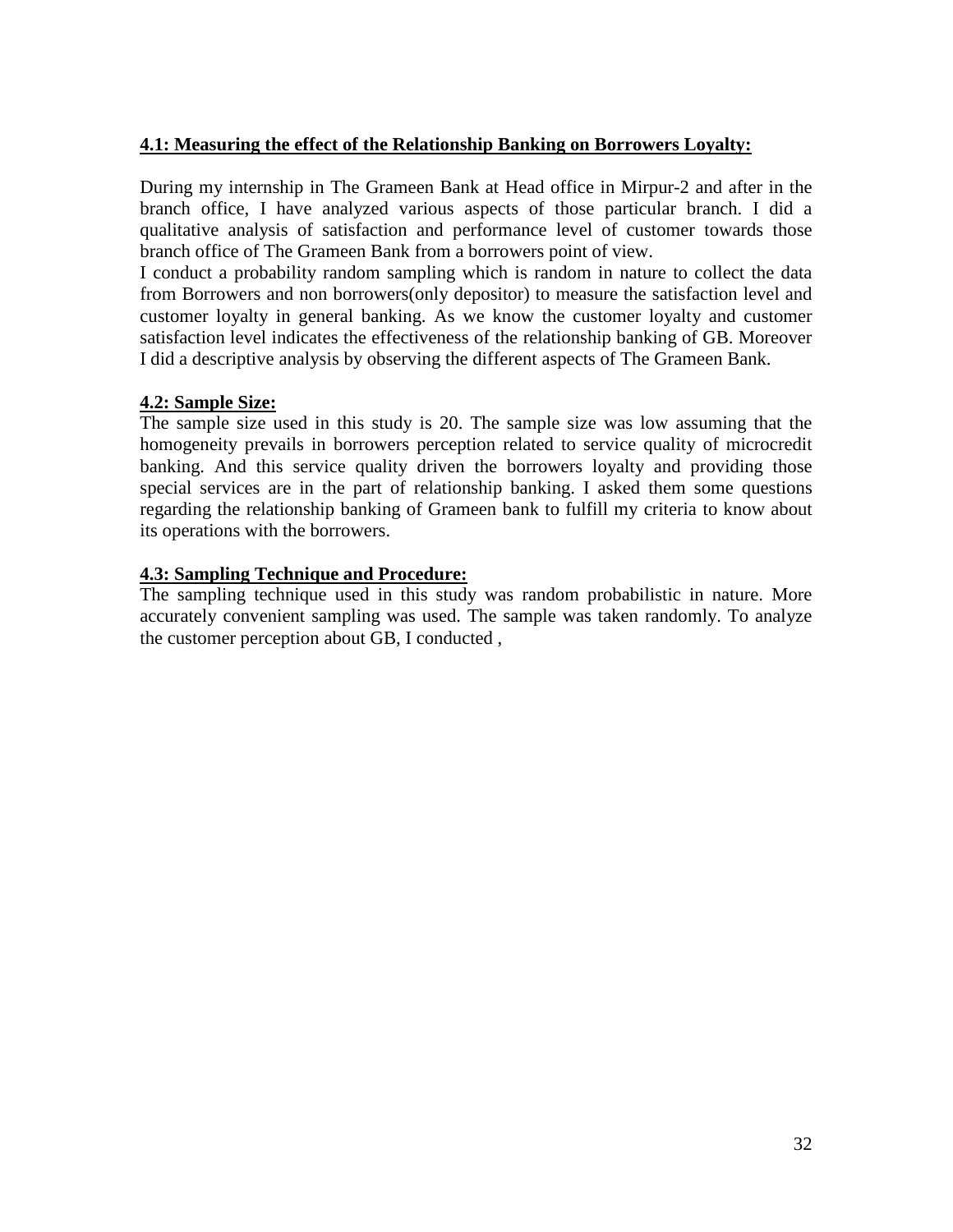#### **4.4:SWOT Analysis of Relationship Banking :**

#### **Strength:**

- Large client base all over the country
- Quality Product & service( in case of microcredit)
- Company reputation & goodwill
- Large number of Branches all over the country
- Awards and excellent Brand Value
- Skilled Human Resource.

#### **Weakness:**

- Lack of adequate marketing effort
- Lack full scale automation
- Lack of Trained employees
- Do manual accounting in the branch offices

#### **Opportunity:**

- Value addition of product  $&$  service for the borrowers
- Increasing purchasing power of people specially the women
- Increasing trend in doing small business
- Economic growth of Bangladesh

#### **Threat:**

- The term "Microcredit" can be used in negetive way
- National & global political unrest
- Market pressure for lowering of lending rate
- Increased competition for market share in the industry
- Price war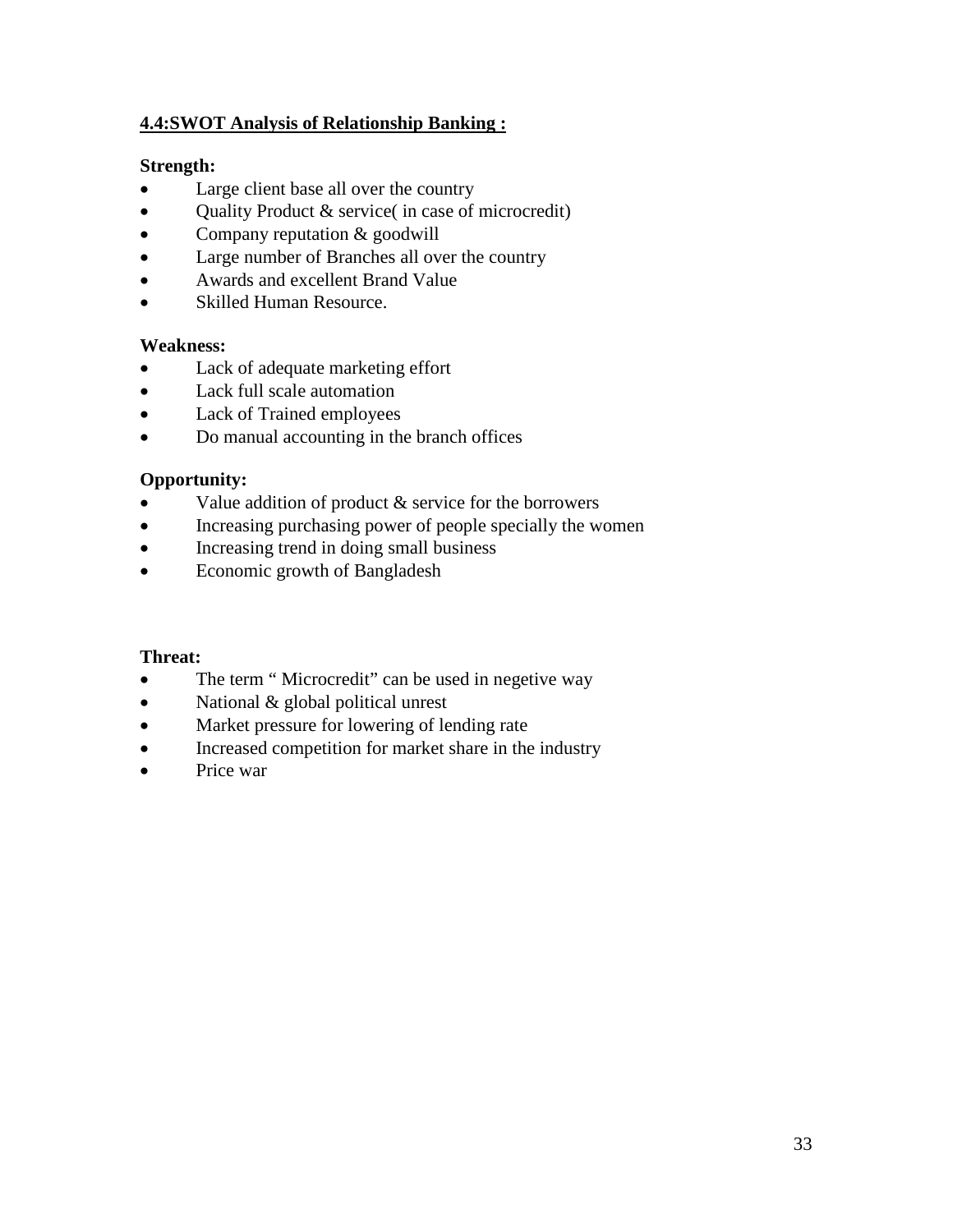#### **4.5: Analysis of Customer Satisfaction Level and loyalty for Relationship Banking in GB:**

|                | Frequency      | Percent | Valid<br>Percent | Cumulative<br>Percent |
|----------------|----------------|---------|------------------|-----------------------|
| Strongly agree | 14             | 70%     | 70%              | 70%                   |
| Agree          | 4              | 20%     | 20%              | 90%                   |
| Neutral        | $\overline{2}$ | 10%     | 10%              | 100%                  |
| Total          | 20             | 100%    | 100%             |                       |
|                |                |         |                  |                       |

• **Facility you get from the GB micro-credit banking is it appropriate?**

#### **Interpretation**

When I asked the Both the borrowers and non-borrowers of GB about the facility they getting from Microcredit banking and their satisfaction level, the 70% of the responded are strongly agreed, 20% responded are agreed and 10 % responded are neutral . And the 0% of the responded are disagree and strongly disagree. From this analysis we come to the point that most of the people are fully satisfied with the facility GB banking have, only few responded are neutral and have confusion about the service. As the most of the people strongly agreed so they are delight about the service and its also represent the strong relationship banking of GB.

#### • **Is the GB give better service than other microcredit organizations?**

|                | Frequency | Percent | Valid<br>Percent | Cumulative<br>Percent |
|----------------|-----------|---------|------------------|-----------------------|
| Strongly agree | 4         | 20%     | 20%              | 20%                   |
| Agree          | 5         | 25%     | 25%              | 45%                   |
| Neutral        | 10        | 50%     | 50%              | 95%                   |
| Disagree       |           | 5%      | 5%               | 100%                  |
|                | 20        | 100%    | 100%             |                       |
| Total          |           |         |                  |                       |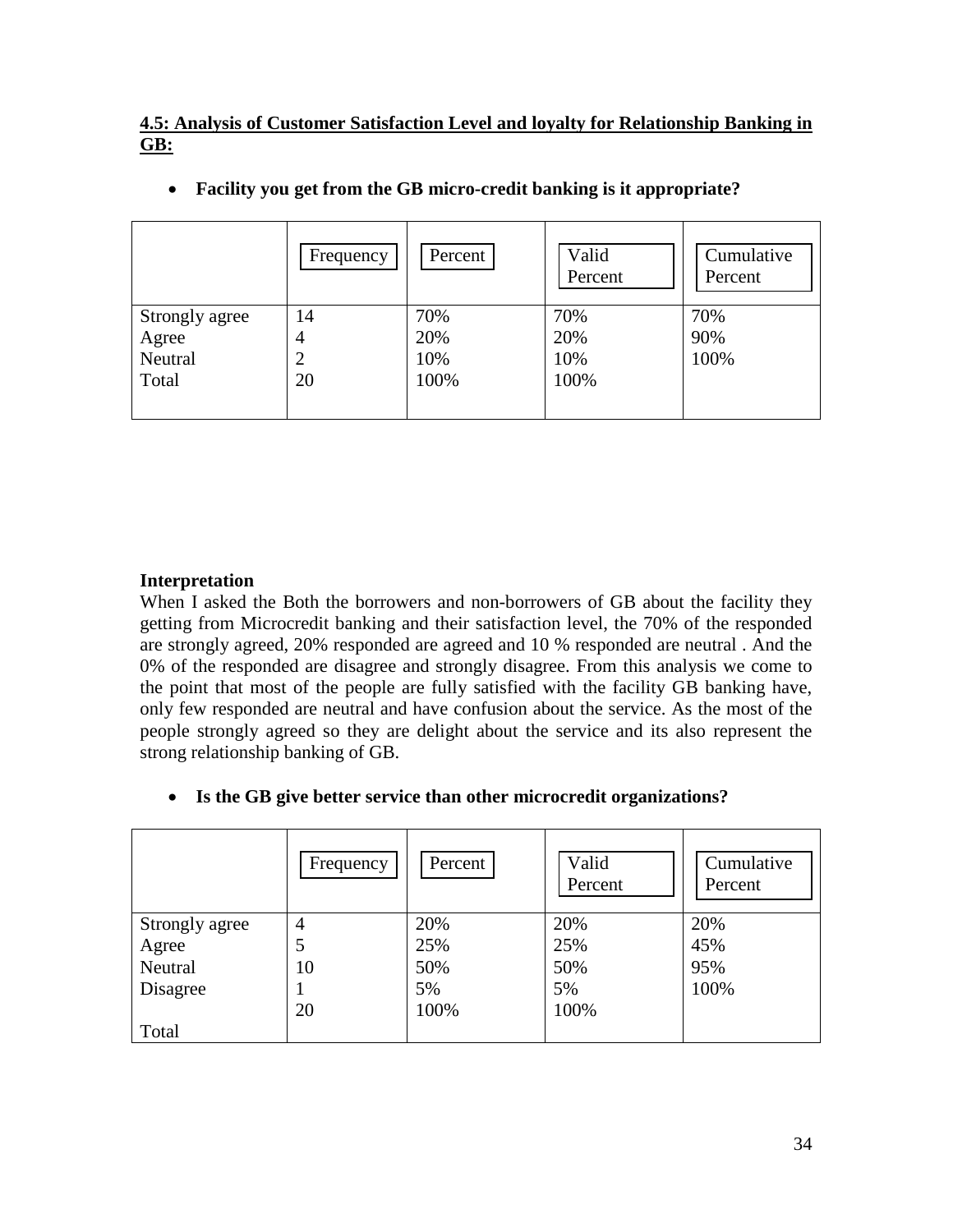Here I asked the Customer that is the GB give better service then other microcredit organizations, and the 20% of the responded are strongly agreed and 25% are agreed and 50% are neutral about the GB general banking service. And 5% of the responded are disagree because they think other organizations give better service then GB. As the few number of responded are not going with GB, most of the people are agreed or like the GB banking. So, as a result GB maintain a good relationship and give better service to their existing customer.

• **Do you expect any sort of benefit from the loan you take from GB rather than using your own money while you have sufficient money to do business?**

|                | Frequency | Percent | Valid<br>Percent | Cumulative<br>Percent |
|----------------|-----------|---------|------------------|-----------------------|
| Yes            | 9         | 45%     | 45%              | 45%                   |
| N <sub>o</sub> | 11        | 55%     | 55%              | 100%                  |
|                | 20        | 100%    | 100%             |                       |
| Total          |           |         |                  |                       |

#### **Interpretation**

I asked responded about the expectation of any sort of benefit from GB. Then I found that the 45% of the responded are agreed it means they expect sort of benefit from GB. And 55% responded do not expect any sort of benefit from GB. As a result the GB is providing appropriate service toward of the customers.

• **Do you think it is effective(ex:the loan) to solve your problem?**

|                | Frequency | Percent | Valid<br>Percent | Cumulative<br>Percent |
|----------------|-----------|---------|------------------|-----------------------|
| Strongly agree | 9         | 45%     | 45%              | 45%                   |
| Agree          | 9         | 45%     | 45%              | 90                    |
| Neutral        |           | 5%      | 5%               | 100%                  |
| Disagree       |           | 5%      | 5%               |                       |
| Total          | 20        | 100%    | 100%             |                       |

#### **Interpretation**

The most of the customer of the GB microcredit banking think that all the products or services of the GB microcredit banking is effective to solve the problem. From this analysis I found that the 45% of the responded are strongly agreed and 45% of the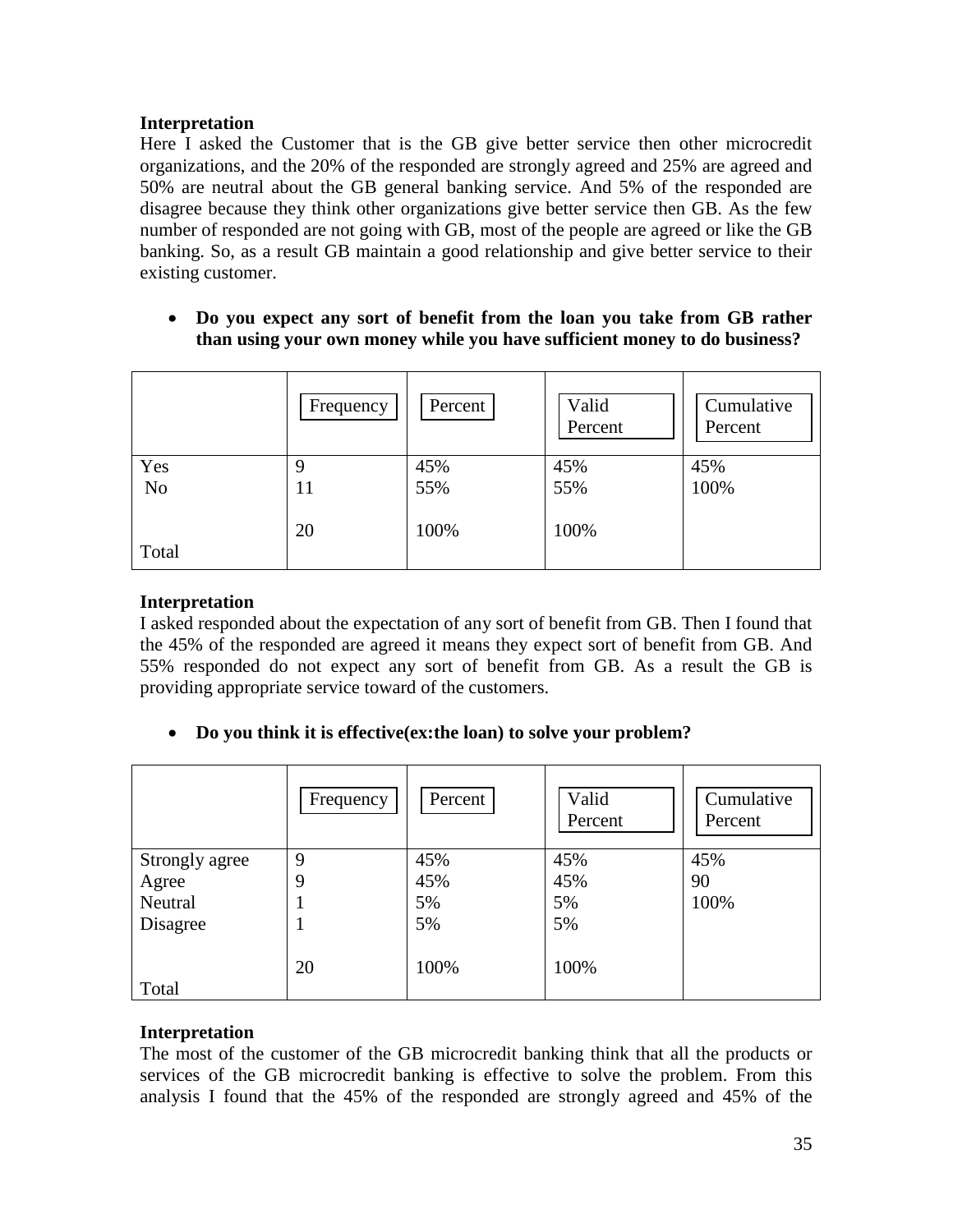customer or responded agreed. And 5% responded are neutral and the 5% of the responded is disagreed, it shows that the GB Microcredit banking is effective for solving customers problem and which is the result of GBs' relationship banking.

|                | Frequency | Percent | Valid<br>Percent | Cumulative<br>Percent |
|----------------|-----------|---------|------------------|-----------------------|
| Strongly agree |           | 5%      | 5%               | 5%                    |
| Agree          | 12        | 60%     | 60%              | 65%                   |
| Neutral        | 3         | 15%     | 15%              | 80%                   |
| Disagree       | 4         | 20%     | 20%              | 100%                  |
| Total          | 20        | 100%    | 100%             |                       |

#### • **Are you satisfied about the communication of Grameen Bank?**

#### **Interpretation**

In microcredit banking Customer wants the frequent communication from the bank, and in this point the GB customer is satisfied about the frequent communication. From the analysis I found that the 5% of the customer is strongly agreed and 60% of the customer are agreed and 15% are neutral and only few number of customers are disagreed like 20% of responded. As a result the communication of the GB is effective and it is the important factor of relationship banking.

#### • **Do you get proper response from GB when you need them?**

|                | Frequency | Percent | Valid<br>Percent | Cumulative<br>Percent |
|----------------|-----------|---------|------------------|-----------------------|
| Strongly agree | 13        | 65%     | 65%              | 65%                   |
| Agree          | 6         | 30%     | 30%              | 95%                   |
| Neutral        |           | 5%      | 5%               | 100%                  |
| Total          | 20        | 100%    | 100%             |                       |
|                |           |         |                  |                       |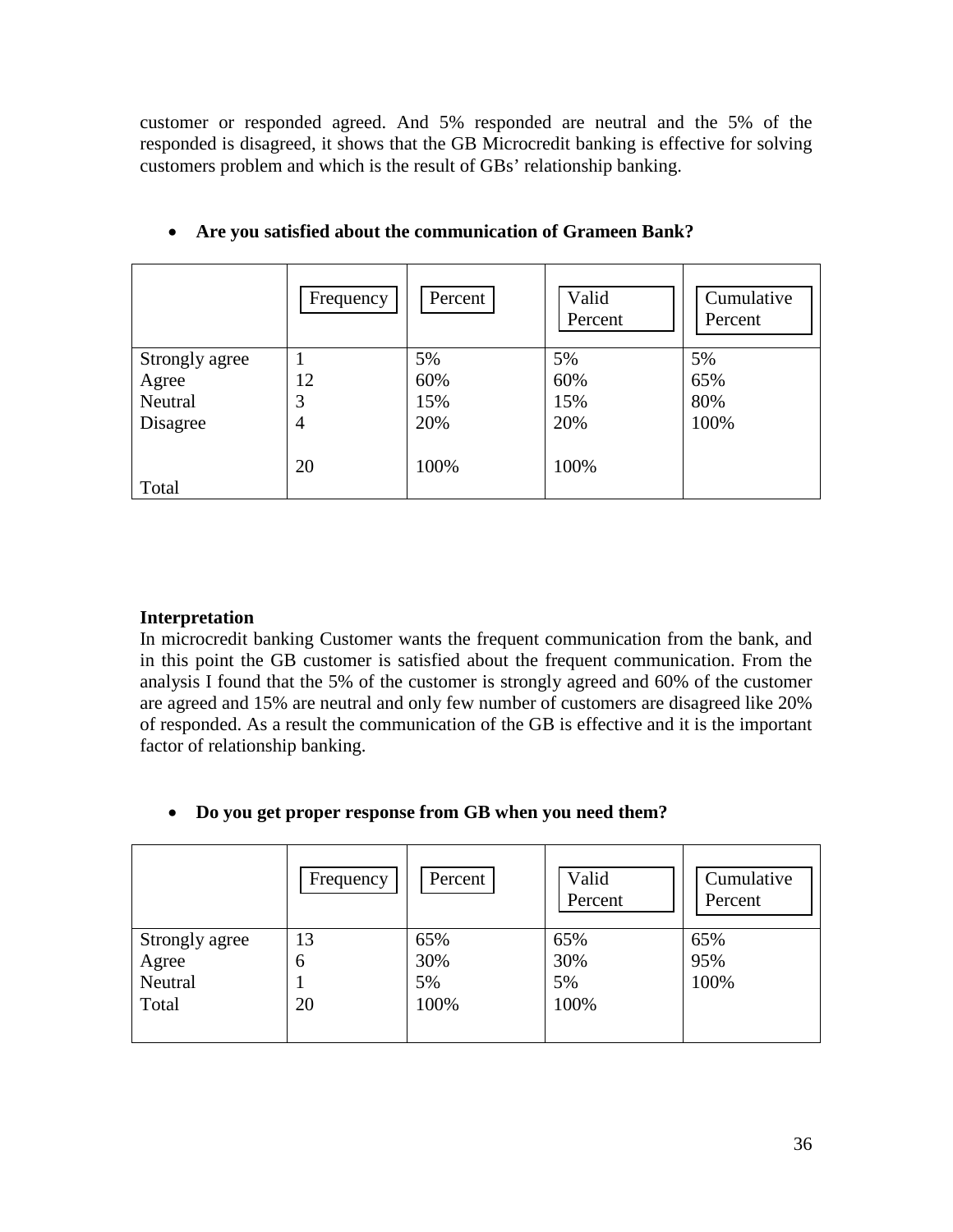In any problem or confusion borrowers want the solution or proper response from the bank and in this situation the 65% responded are strongly agreed and 30% of responded agreed and only 5% of the customer are confused about it. From this analysis we found that as there is no complain and most of the borrower is getting proper response from the GB. So GB is very concern about their existing customer and maintain proper relationship with them.

|                | Frequency      | Percent | Valid<br>Percent | Cumulative<br>Percent |
|----------------|----------------|---------|------------------|-----------------------|
| Strongly agree |                | 5%      | 5%               | 5%                    |
| Agree          | 5              | 25%     | 25%              | 30%                   |
| Neutral        | 12             | 60%     | 60%              | 90%                   |
| Disagree       | $\overline{2}$ | 10%     | 10%              | 100%                  |
| Total          | 20             | 100%    | 100%             |                       |

• **Are you satisfied with the Approach of the employees in The Grameen Bank?**

#### **Interpretation**

Employee is the assets of every organization and to guide them organization maintain the relationship with their customers. Employee represent the organization and it is the 1p (people) from the 7ps of service marketing. Here the 5% of the responded strongly agreed and 25% of the responded are agreed and 60% of the responded are neutral and only 10% of the responded are disagreed or dissatisfied with the approach of the employees in GB. As there few customers are dissatisfied than satisfied customer, so GB is properly guide their employee to maintain good relationship with the customer.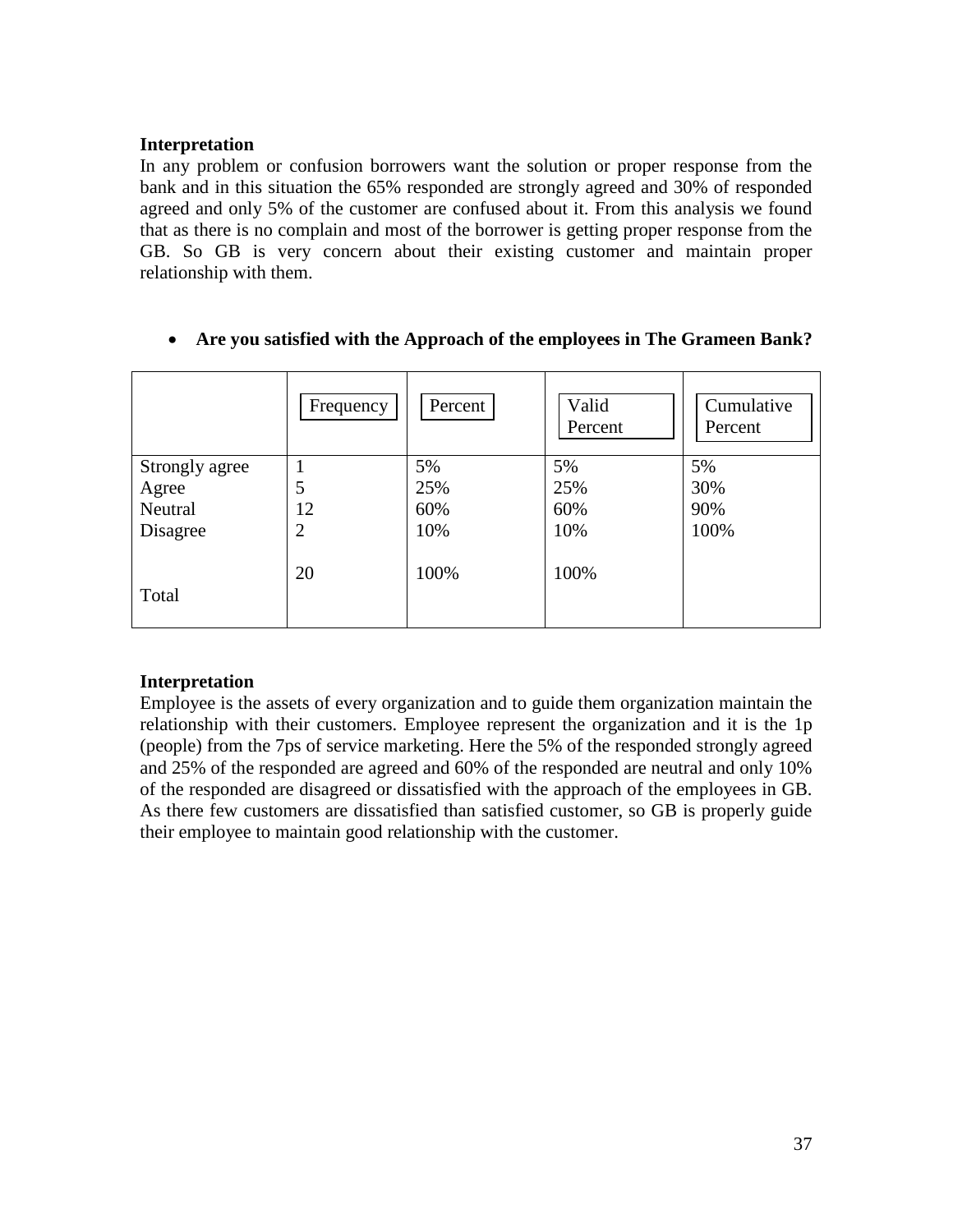|                          | Frequency      | Percent | Valid<br>Percent | Cumulative<br>Percent |
|--------------------------|----------------|---------|------------------|-----------------------|
| Strongly agree           | $\overline{0}$ | 0%      | 0%               | 0%                    |
| Agree                    | ı              | 5%      | 5%               | 5%                    |
| Neutral                  | 10             | 50%     | 50%              | 55%                   |
| Disagree                 | 5              | 25%     | 25%              | 80%                   |
| <b>Storngly Disagree</b> | $\overline{4}$ | 20%     | 20%              | 100%                  |
| Total                    | 20             | 100%    | 100%             |                       |

#### • **Is there any objection against microcredit banking of GB?**

#### **Interpretation**

As the need and choice is vary from borrower to borrower thats why borrower can have some objections about the service. So in this point only the 5% of the responded have objections and the 25% and 20% of the responded are disagreed and strongly disagreed and 50% of the responded are neutral about it. So, we found that the GB providing better service and maintaining strong relationship with their borrowers.

|                | Frequency      | Percent | Valid<br>Percent | Cumulative<br>Percent |
|----------------|----------------|---------|------------------|-----------------------|
| Strongly agree | 7              | 35%     | 35%              | 35%                   |
| Agree          | 8              | 40%     | 40%              | 75%                   |
| Neutral        | 3              | 15%     | 15%              | 90%                   |
| Disagree       | $\overline{2}$ | 10%     | 10%              | 100%                  |
| Total          | 20             | 100%    | 100%             |                       |

#### • **Are you satisfied with their service?**

#### **Interpretation**

From this analysis we found that the satisfaction level of the GB of microcredit banking is very high. Here the 35% of the customer is strongly agreed so they are delight and 40% of the customer agreed so they are satisfied and 15% are neutral they neither satisfied nor dissatisfied. However the 10% of the customer is disagreed so they are dissatisfied for some reasons. As, in this analysis the satisfied customer is more than the dissatisfied, the relationship banking is effective for GB microcredit banking.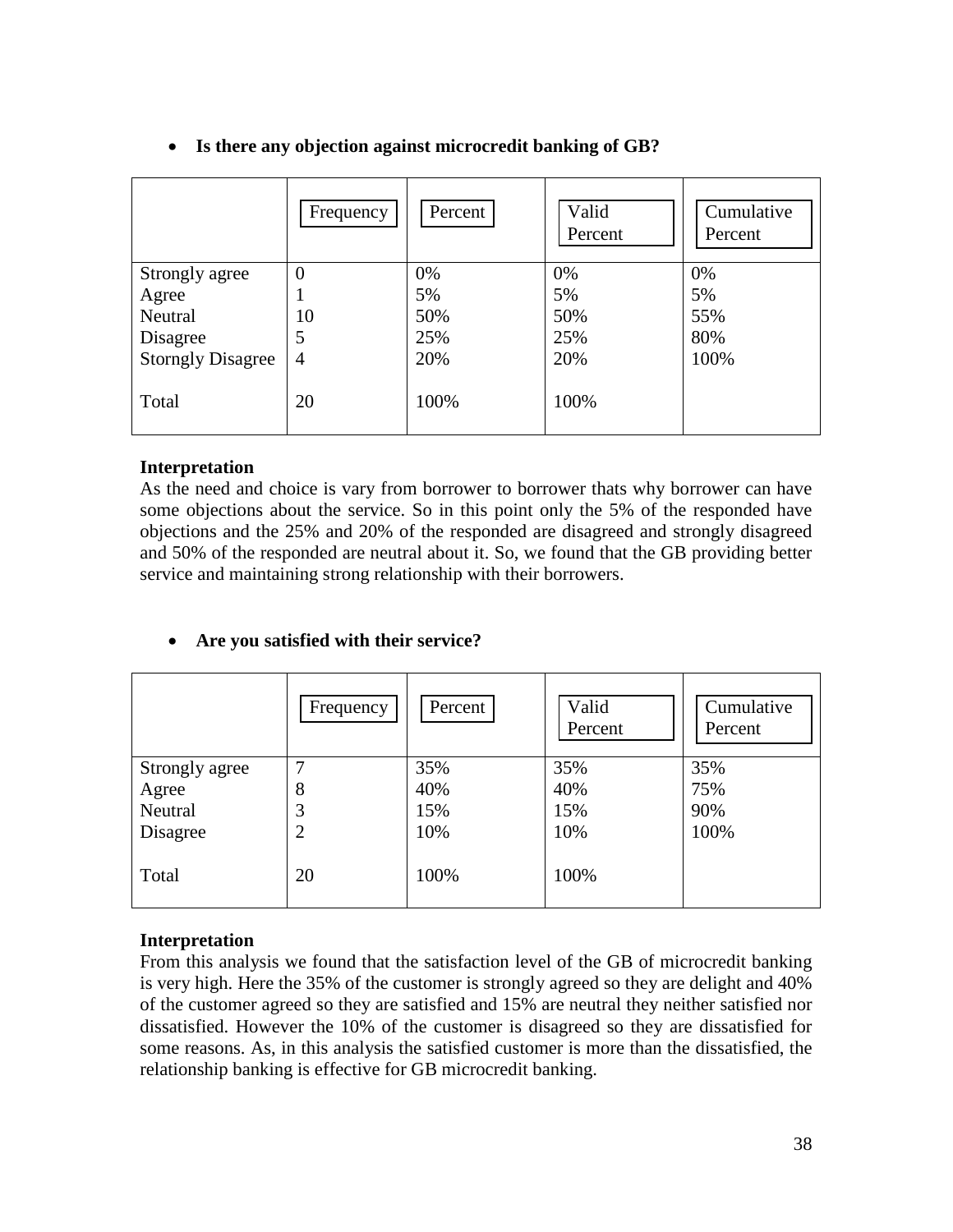|                                  | Frequency      | Percent | Valid<br>Percent | Cumulative<br>Percent |
|----------------------------------|----------------|---------|------------------|-----------------------|
| Delight                          | 5              | 25%     | 25%              | 25%                   |
| Satisfied                        | 11             | 55%     | 55%              | 80%                   |
| Neutral                          | $\overline{2}$ | 10%     | 10%              | 90%                   |
| <b>Not Satisfied</b><br>Storngly | 1              | 5%      | 5%               | 95%                   |
| Dissatisfied                     | 1              | 5%      | 5%               | 100%                  |
| Total                            | 20             | 100%    | 100%             |                       |

#### • **How satisfied are you with the quality of micro-credit banking service?**

#### **Interpretation**

When I want to know the satisfaction level of the customer about the service giving by the GB I found that the 25% of the responded are delight and 55% of the customer are satisfied and 10% of the customer are neither satisfied nor dissatisfied and 5% of the responded is not satisfied and very few only 5% responded are very dissatisfied about the service of GB microcredit banking.

#### • **Did you recommend Grameen Bank to your relatives/ Friends / Colleagues?**

|                | Frequency | Percent | Valid<br>Percent | Cumulative<br>Percent |
|----------------|-----------|---------|------------------|-----------------------|
| Yes            | 17        | 85%     | 85%              | 85%                   |
| N <sub>o</sub> | 3         | 15%     | 15%              | 100%                  |
| Total          | 20        | 100%    | 100%             |                       |

#### **Interpretation**

From this analysis we can see that the 85% of the customer will recommend GB to their friends, family members and colleagues. And the 15% of the customer will not recommend the GB. As the most of the customer recommend the GB and it proves that the GB maintaining relationship banking very effectively for this reason they are also getting the result.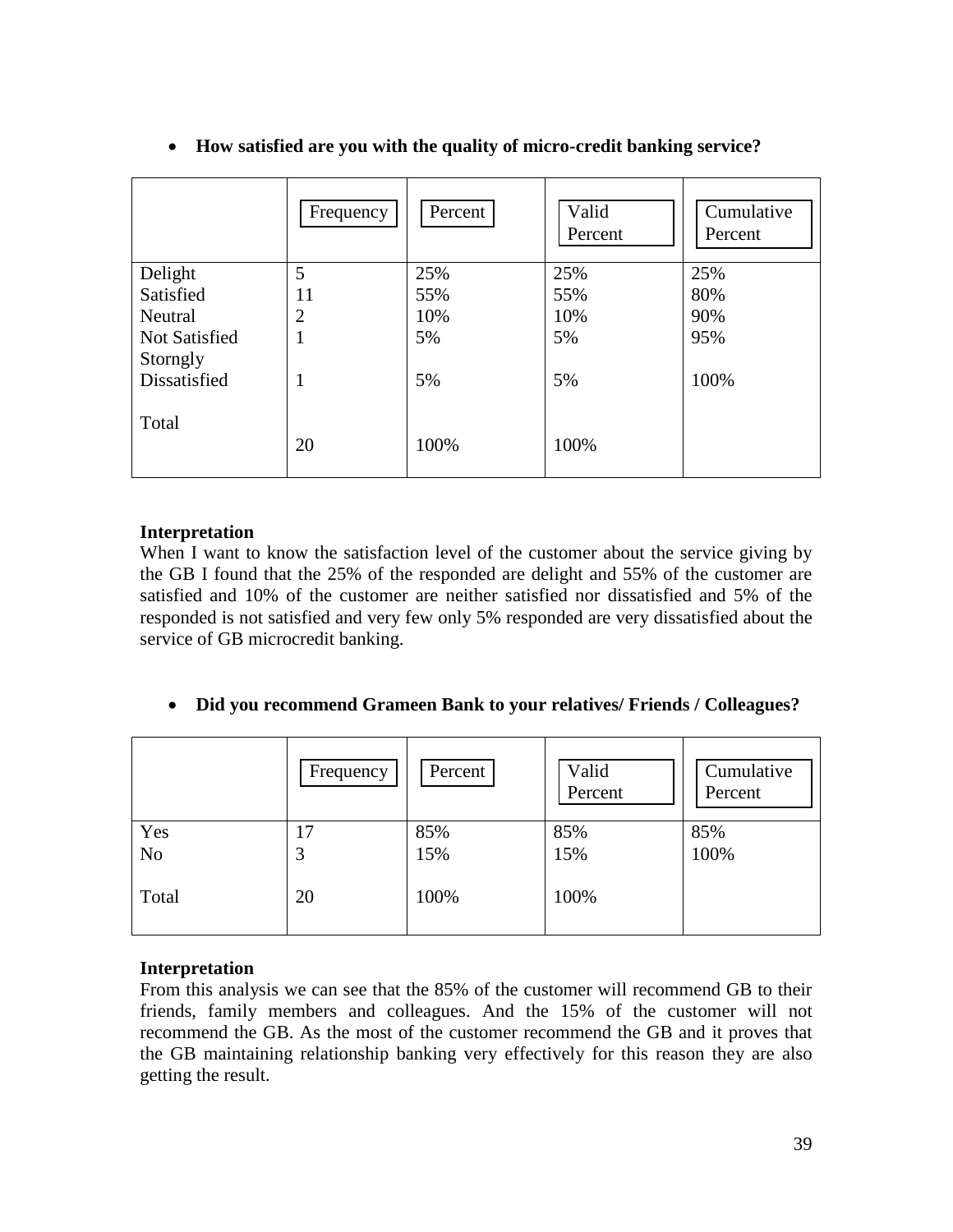• **How satisfied are you with the fees/service charge of the Microcredit banking?**

|                | Frequency      | Percent | Valid<br>Percent | Cumulative<br>Percent |
|----------------|----------------|---------|------------------|-----------------------|
| Strongly agree |                | 5%      | 5%               | 5%                    |
| Agree          | 7              | 35%     | 35%              | 40%                   |
| Neutral        | 10             | 50%     | 50%              | 90%                   |
| Disagree       | $\overline{2}$ | 10%     | 10%              | 100%                  |
| Total          | 20             | 100%    | 100%             |                       |

#### **Interpretation**

Here the most of the customer of the GB are satisfied with the fees/ service charge of the retail banking. 5% of the responded are strongly agreed and 35% of the responded agreed and 50% of the responded are neutral and only 10% of the responded are disagreed. So, most of the customers are satisfied with the fees and service charges of GB banking.

#### • **Do you have trust on the system of microcredit Banking of Grameen Bank?**

|                          | Frequency      | Percent | Valid<br>Percent | Cumulative<br>Percent |
|--------------------------|----------------|---------|------------------|-----------------------|
| Strongly agree           | 7              | 35%     | 35%              | 35%                   |
| Agree                    | 5              | 25%     | 25%              | 60%                   |
| Neutral                  | 5              | 25%     | 25%              | 85%                   |
| Disagree                 | $\overline{2}$ | 10%     | 10%              | 95%                   |
| <b>Storngly Disagree</b> | 1              | 5%      | 5%               | 100%                  |
| Total                    | 20             | 100%    | 100%             |                       |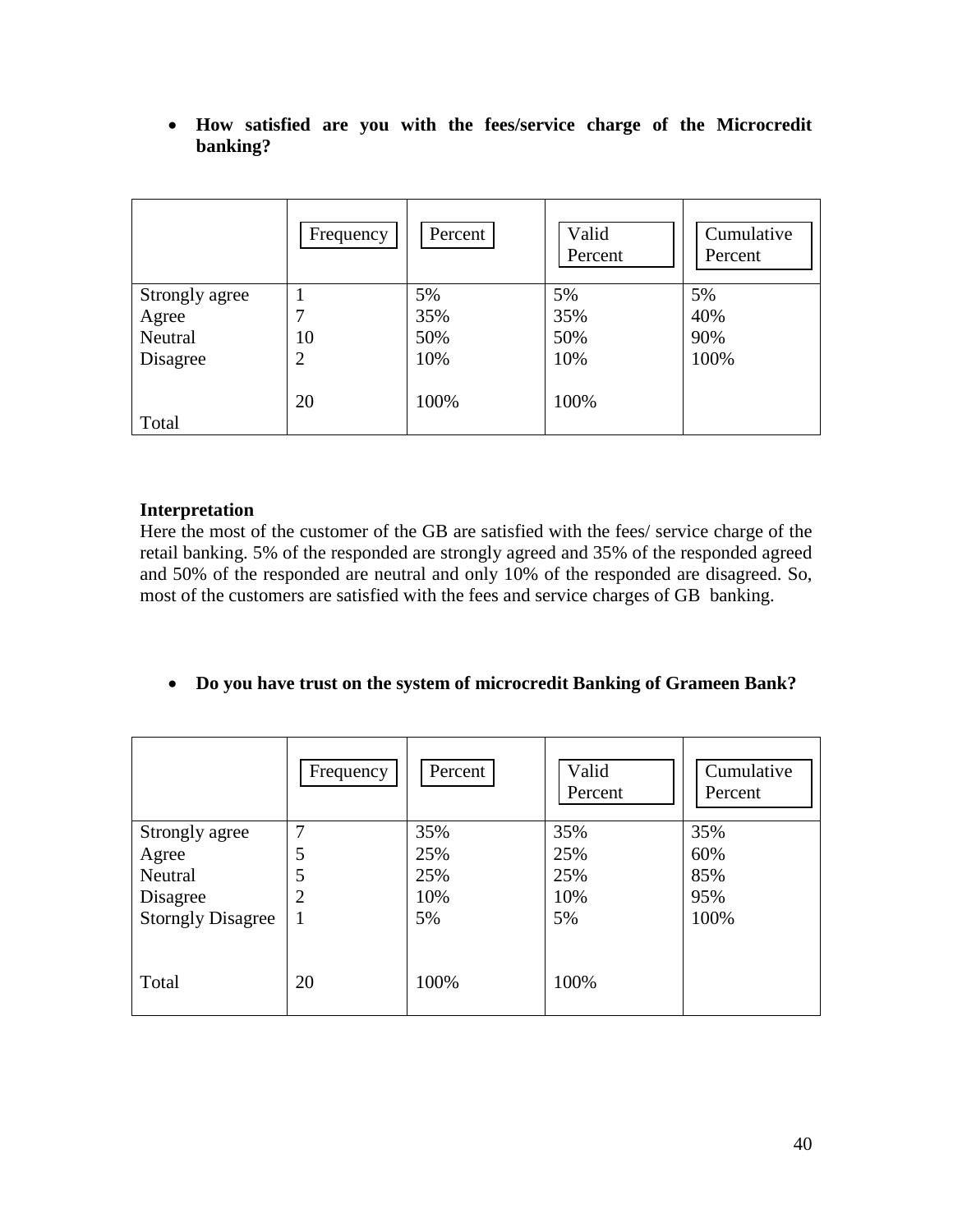From this analysis the customer of the GB microcredit banking have trust on the GB banking system. 35% of the responded are strongly agreed and 25% of the responded agreed and 25% of the responded are neutral and 10% of the responded are disagreed and 5% of the responded are strongly agreed. As most of the customers have trust on the GB, it means the GB providing effective service to their existing customer.

|                      | Frequency      | Percent | Valid<br>Percent | Cumulative<br>Percent |
|----------------------|----------------|---------|------------------|-----------------------|
| Delight              | 5              | 25%     | 25%              | 25%                   |
| Satisfied            | 11             | 55%     | 55%              | 80%                   |
| <b>Not Satisfied</b> | $\overline{4}$ | 20%     | 20%              | 100%                  |
| Total                | 20             | 100%    | 100%             |                       |

#### • **How satisfied are you about the market reputation of the Grameen bank?**

#### **Interpretation**

Here the most of the customer is satisfied about the market reputation of GB. The 25% of the responded are delighted and 55% of the responded are satisfied and 20% of the responded are not satisfied about the market reputation of GB. So GB has good market reputations, which also increase the satisfaction level of customer.

• **Are you satisfied when the bank updates you about your account/loan information?**

|                | Frequency | Percent | Valid<br>Percent | Cumulative<br>Percent |
|----------------|-----------|---------|------------------|-----------------------|
| Strongly agree | 3         | 15%     | 15%              | 15%                   |
| Agree          | 13        | 65%     | 65%              | 80%                   |
| Neutral        | 3         | 15%     | 15%              | 95%                   |
| Disagree       | ı         | 5%      | 5%               | 100%                  |
| Total          | 20        | 100%    | 100%             |                       |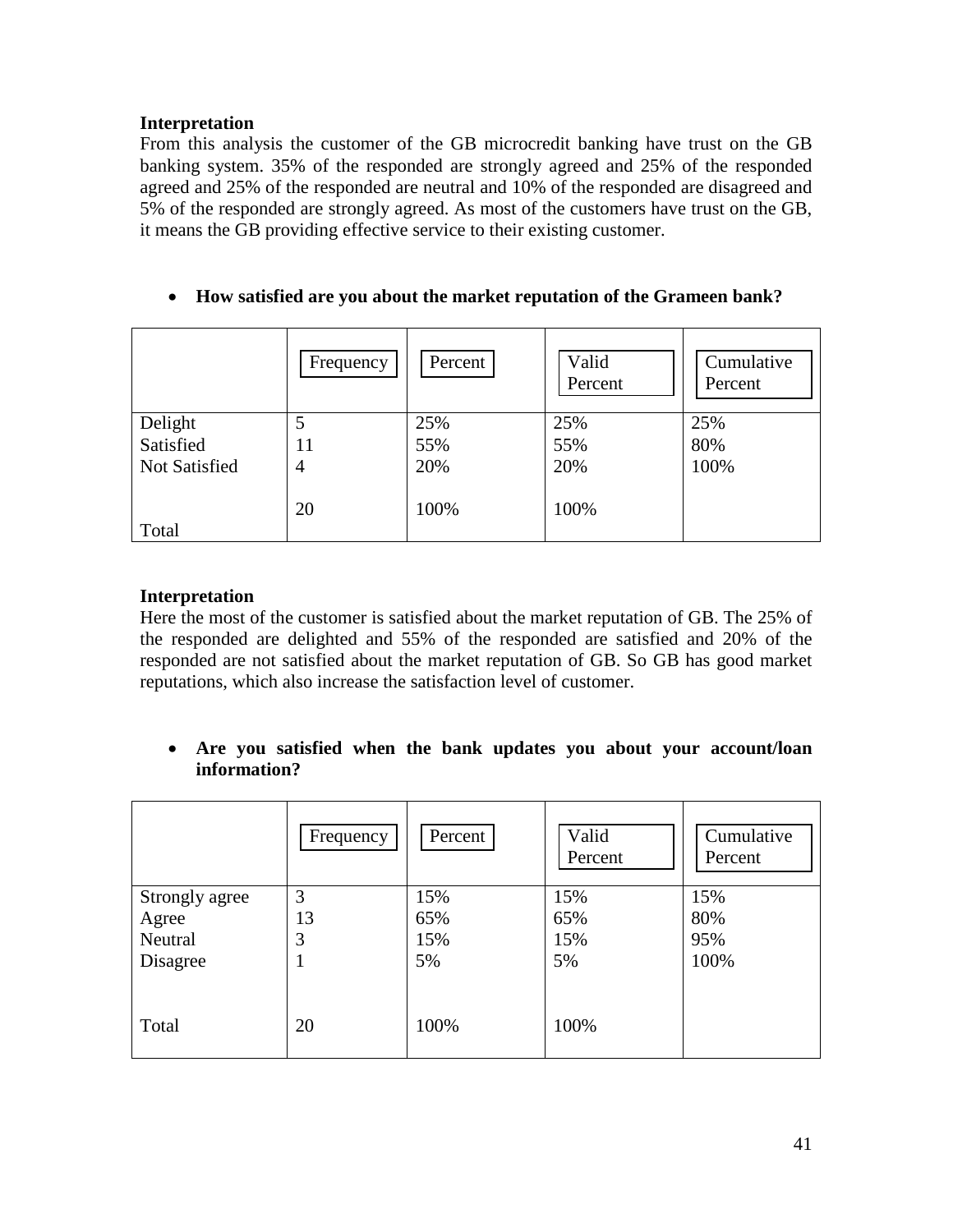Here the 15% of the responded are strongly agreed 65% of the responded are agreed and 15% of the responded are neutral and only 5%of the responded are disagreed. From this analysis we found that most the responded are satisfied when the bank informed them about their loans and accounts information.

#### **4.6: Measuring of the Perception of Grameen Bank Services among the Borrower or customer**

• **Do you think GB doing proper banking in micro-credit industry?** 

|                | Frequency | Percent | Valid<br>Percent | Cumulative<br>Percent |
|----------------|-----------|---------|------------------|-----------------------|
| Yes            | 15        | 75%     | 75%              | 75%                   |
| N <sub>o</sub> | 5         | 25%     | 25%              | 100%                  |
|                | 20        | 100%    | 100%             |                       |
| Total          |           |         |                  |                       |

#### **Interpretation**

Here the 75% of the responded think that the GB is doing proper retail banking in banking industry and the 25% responded think the GB is not doing proper retail banking. As most of the customer in favor of GB, it also proves the effective relationship banking of GB.

• **Do you think they should more improve their banking system?**

|                | Frequency | Percent | Valid<br>Percent | Cumulative<br>Percent |
|----------------|-----------|---------|------------------|-----------------------|
| Strongly agree | 3         | 15%     | 15%              | 15%                   |
| Agree          | 5         | 25%     | 25%              | 40%                   |
| Disagree       | 12        | 60%     | 60%              | 100%                  |
|                | 20        | 100%    | 100%             |                       |
| Total          |           |         |                  |                       |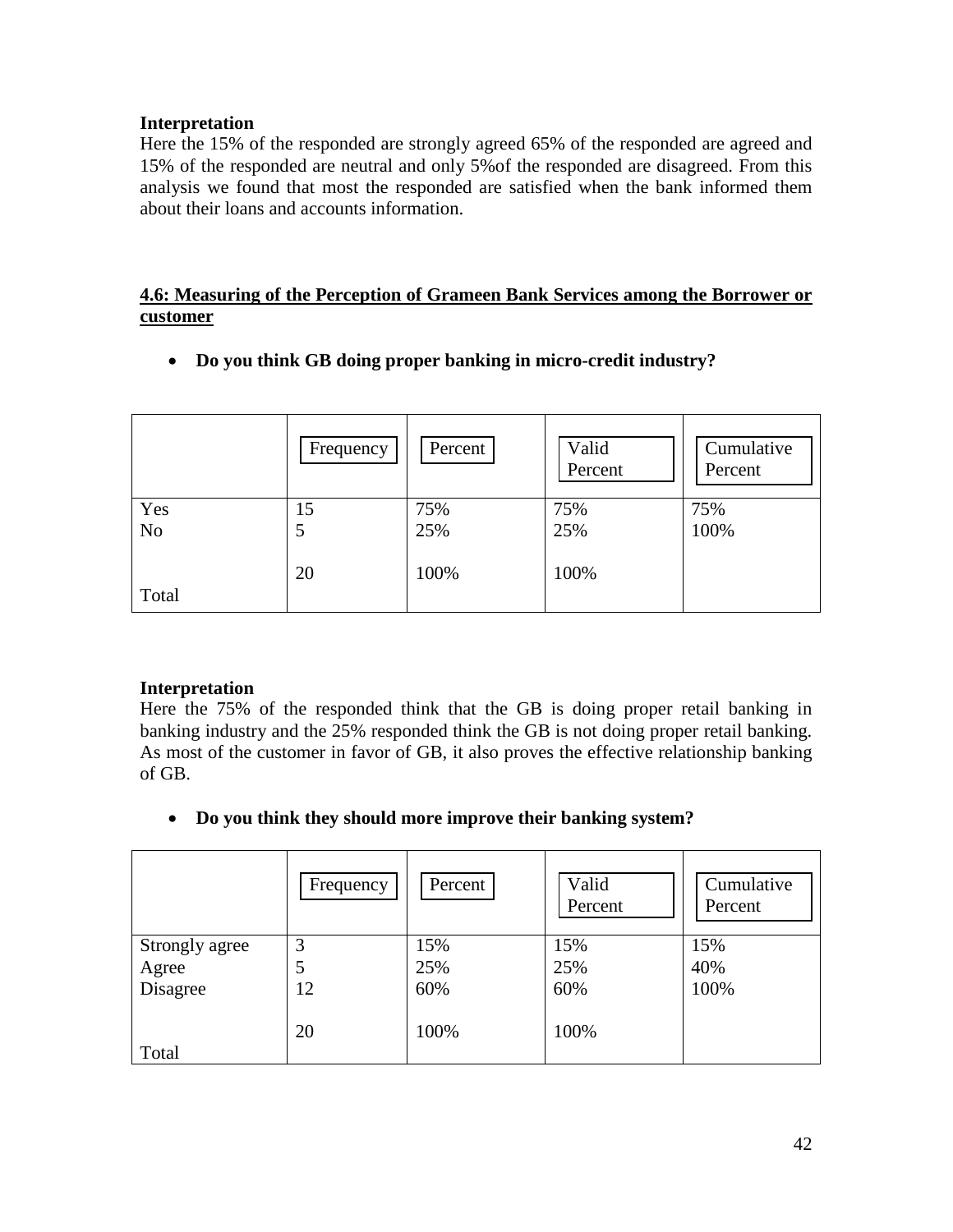From this analysis we can see that the most of the responded do not want more improvement in GB banking system. Here the 15% of the responded are strongly agreed and 25% are agreed and 60% of the responded are disagreed. So most of the responded do not want any improvement in GB general banking system, it proves that most of the customers are happy with the existing banking system of GB.

#### • **Do you feel good to be a part of this micro-credit banking service?**

|                | Frequency      | Percent | Valid<br>Percent | Cumulative<br>Percent |
|----------------|----------------|---------|------------------|-----------------------|
| Strongly agree |                | 5%      | 5%               | 5%                    |
| Agree          | 12             | 60%     | 60%              | 65%                   |
| Neutral        | 3              | 15%     | 15%              | 80%                   |
| Disagree       | $\overline{4}$ | 20%     | 20%              | 100%                  |
| Total          | 20             | 100%    | 100%             |                       |

#### **Interpretation**

As a part of the GB general banking most of the customer is happy. From this analysis 5% of the customer strongly agreed and 60% of the customer agreed and 15% are neutral and 20% are disagreed about it. So, the most of the responded are like to be a part of the GB. It is a good achievement for the organization and it increases the brand value.

#### • **Do you think GB need to give much more service to make some differences?**

|                | Frequency | Percent | Valid<br>Percent | Cumulative<br>Percent |
|----------------|-----------|---------|------------------|-----------------------|
| Strongly agree | 12        | 60%     | 60%              | 60%                   |
| Agree          | 5         | 25%     | 25%              | 85%                   |
| Disagree       | 3         | 15%     | 15%              | 100%                  |
|                | 20        | 100%    | 100%             |                       |
| Total          |           |         |                  |                       |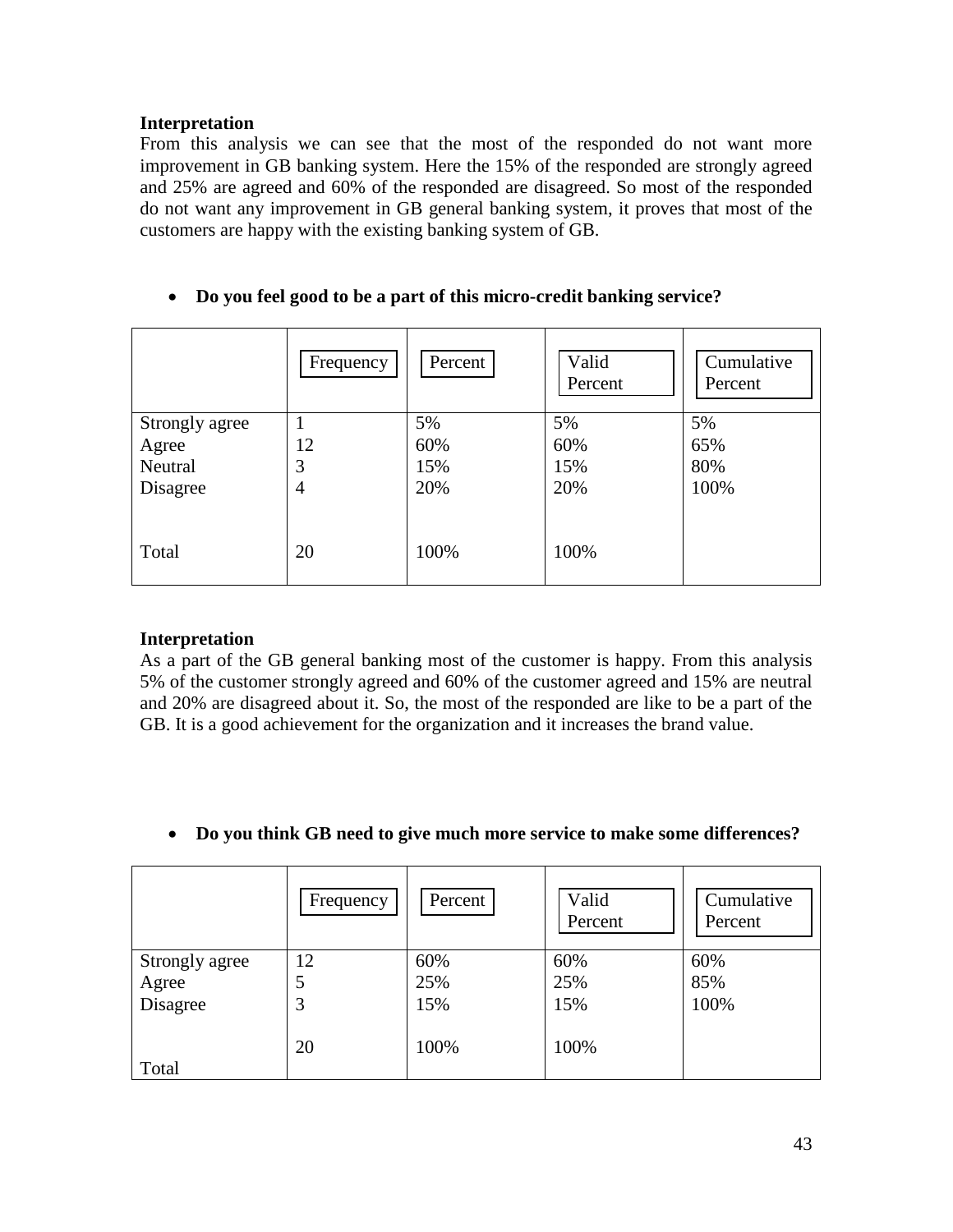Customers of the GB think that GB do not need to adopt any new service to more make differences. From this analysis 60% strongly agreed and 25% are agreed and 15% of the customer are disagreed about it. As most of the customers will be satisfied if GB give them some more services then other microcredit organization in Bangladesh.

• **Do you think by doing this banking they can remove the poverty of Bangladesh?**

|          | Frequency      | Percent | Valid<br>Percent | Cumulative<br>Percent |
|----------|----------------|---------|------------------|-----------------------|
| Agree    | 5              | 25%     | 25%              | 25%                   |
| Neutral  | 11             | 55%     | 55%              | 80%                   |
| Disagree | $\overline{4}$ | 20%     | 20%              | 100%                  |
| Total    | 20             | 100%    | 100%             |                       |

#### **Interpretation**

Here the 25% of customer agreed and 55% of the customer neural and 20% of the customer disagreed that the GB general banking can remove the poverty of Bangladesh. As most of the people think the can remove the poverty of Bangladesh, GB has positive impact on customer mind.

#### • **Do you think GB has difference in their banking system then others?**

|                | Frequency | Percent | Valid<br>Percent | Cumulative<br>Percent |
|----------------|-----------|---------|------------------|-----------------------|
| Strongly agree | 6         | 30%     | 30%              | 30%                   |
| Agree          | 6         | 30%     | 30%              | 60%                   |
| Neutral        | 5         | 25%     | 25%              | 85%                   |
| Disagree       | 3         | 15%     | 15%              | 100%                  |
| Total          | 20        | 100%    | 100%             |                       |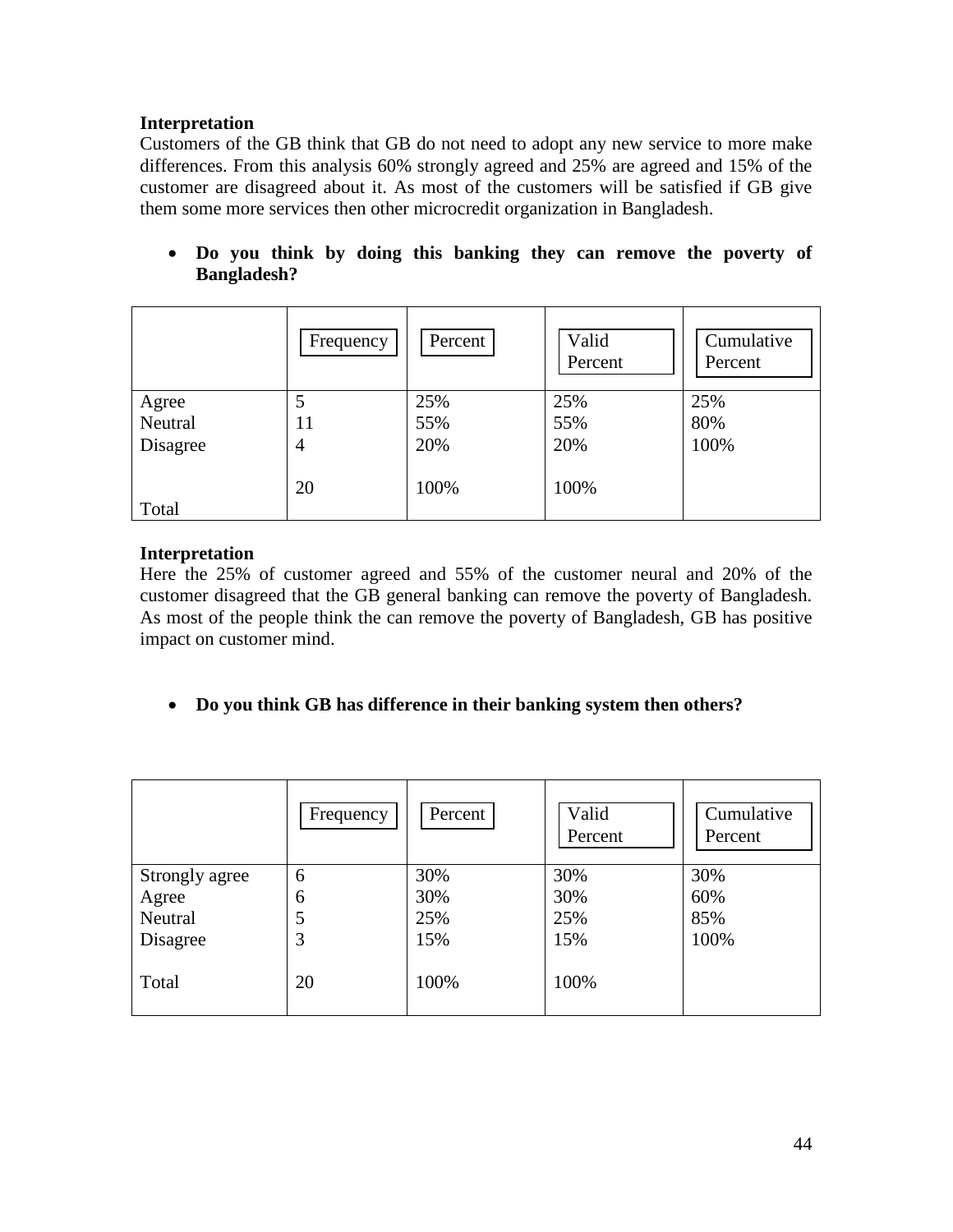From this analysis we found that GB has positive difference in their banking than others. Here the 30% of the responded are strongly agreed and 30% of the responded are agreed and 25% of the responded are neutral and only 15% responded are disagreed. So, most of the customer think the GB has positive difference in their retail banking than others bank.

|  |  | Do you think GB communicate more frequently than others MCO's? |  |  |  |
|--|--|----------------------------------------------------------------|--|--|--|
|--|--|----------------------------------------------------------------|--|--|--|

|                | Frequency | Percent | Valid<br>Percent | Cumulative<br>Percent |
|----------------|-----------|---------|------------------|-----------------------|
| Strongly agree | 5         | 25%     | 25%              | 25%                   |
| Agree          | 6         | 30%     | 30%              | 55%                   |
| Neutral        | 6         | 30%     | 30%              | 85%                   |
| Disagree       | 3         | 15%     | 15%              | 100%                  |
| Total          | 20        | 100%    | 100%             |                       |

#### **Interpretation**

In this analysis we found that to compare other MCO's Grameen bank communicate with their client more frequently. Here the 25% of the responded strongly agreed and 30% of the responded agreed and 30% are neutral and 15% are disagreed. As the most of the responded think that the GB communicate more frequently than others bank so, GB relationship banking is stronger than others.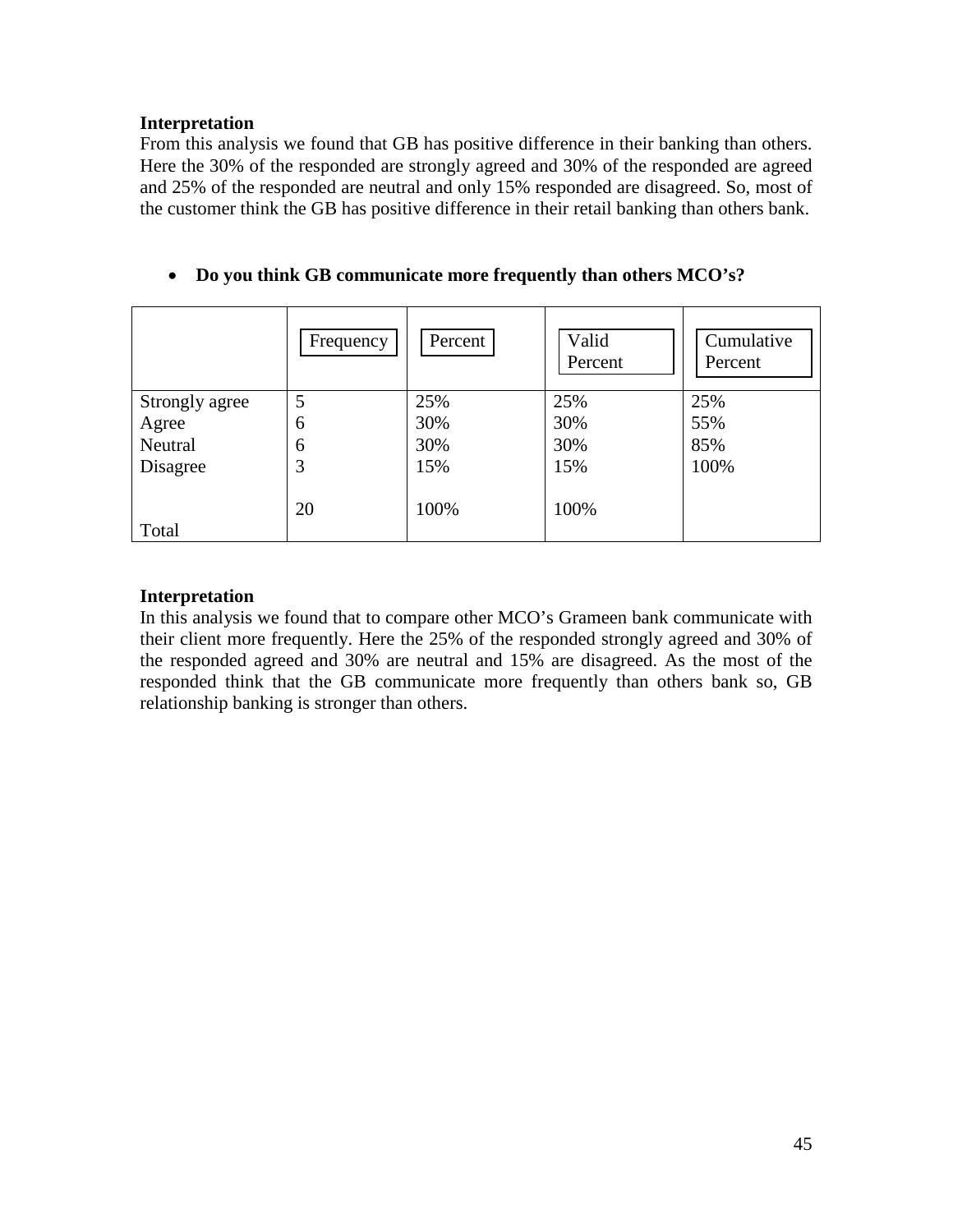#### **4.6: Findings and Analysis**

The major findings of the analysis represent that,

- The responded or the customer of the Grameen Bank of micro-credit Banking are Satisfied with the Services and Product.
- The customer or the responded are very much loyal and spread positive word of mouth.
- The responded feel honored to relate with the GB banking because of the market reputation of GB is high in case of micro-credit.
- Existing customers are satisfied with the current banking process and do not want any kind of changes but if happens then it should be positive.
- The employee of the Grameen Bank also performing well because the customers are satisfied with their approach and service.
- In terms of fees and charges customers are satisfied with current fees and charges. As the fees and service charges are almost same with the competitor, the customers are satisfied for quality service with same charges.
- For the relationship banking the Grameen bank try to delight their existing customer and maintaining superior relationship.
- Most of the responded or customer are introduce with the Grameen bank from their Friends and family members.
- Facilities and offerings of the GB are appropriate for the customer but some customer wants more benefits from the Gb microcredit banking.
- The frequent communication is very important in relationship banking and customers of GB are satisfied about the frequent communication.
- The GB is very much responsive about the customer problem. And the most of the customers are satisfied about the response from GB.
- As the customer are satisfied with the service quality and new product and also the response and communication of the Grameen Bank so, the GB Relationship Banking on microcredit department is very effective.